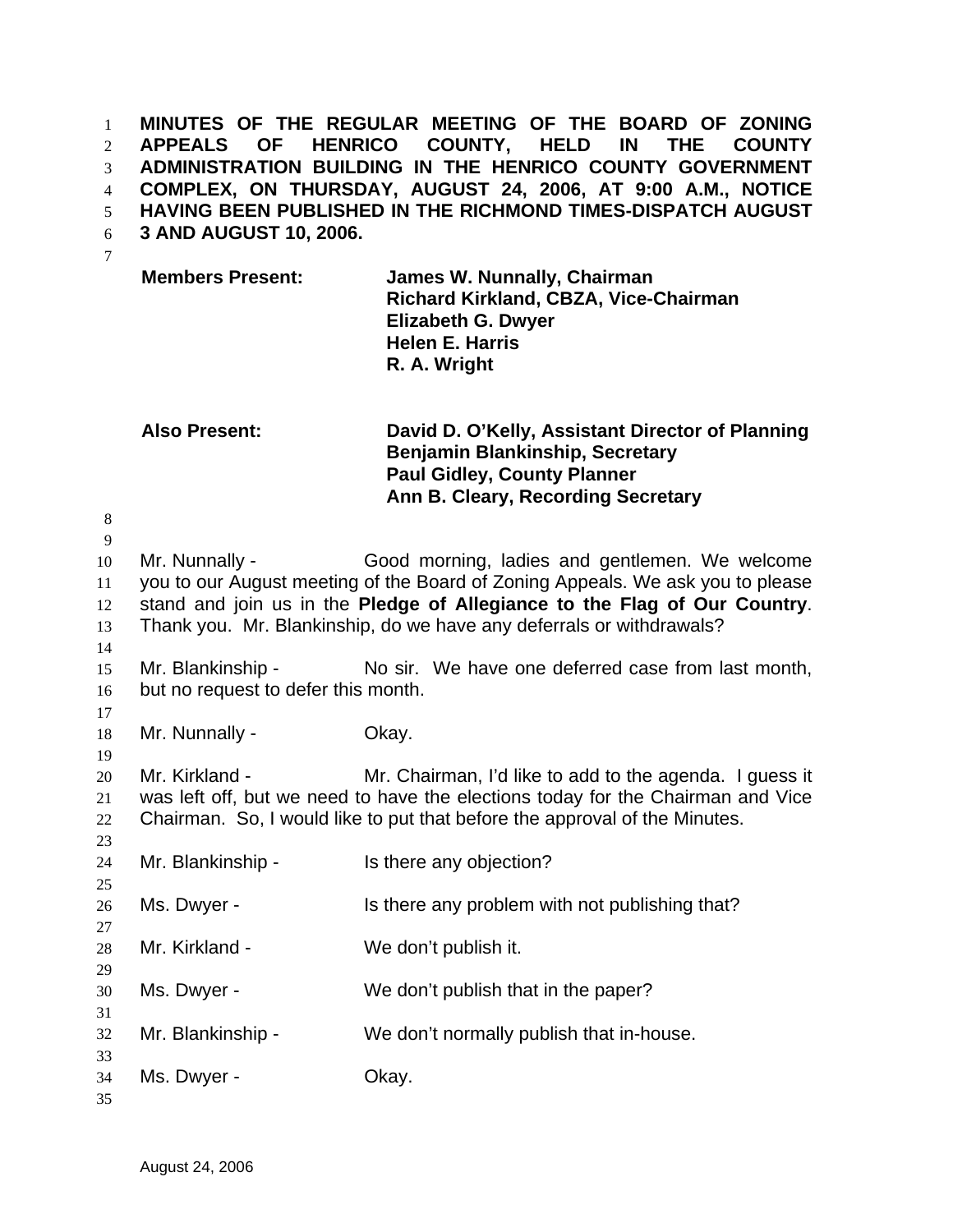| 36                               | Mr. Nunnally -                                                      | Everybody in agreement with that?                                                                                                                                                                                                                                                                  |
|----------------------------------|---------------------------------------------------------------------|----------------------------------------------------------------------------------------------------------------------------------------------------------------------------------------------------------------------------------------------------------------------------------------------------|
| 37<br>38<br>39                   | Ms. Dwyer -                                                         | Yes.                                                                                                                                                                                                                                                                                               |
| 40<br>41                         | Mr. Nunnally -                                                      | Let's call the first case, Mr. Blankinship.                                                                                                                                                                                                                                                        |
| 42<br>43<br>44<br>45<br>46<br>47 | <b>UP-30-2006</b>                                                   | West End Assembly of God, requests a temporary<br>conditional use permit pursuant to Section 24-<br>116(c)(1) to erect a temporary box office and a tent at<br>401 N. Parham Road (Parcel 753-736-0655), zoned<br>R-1, One-Family Residence District (Tuckahoe).                                   |
| 48<br>49<br>50                   | Mr. Nunnally -<br>would you please stand and raise your right hand. | Is anyone else here interested in this case? If so,                                                                                                                                                                                                                                                |
| 51<br>52<br>53                   | Mr. Blankinship -                                                   | Do you swear the testimony you're about to give is<br>the truth, the whole truth, and nothing but the truth, so help you God?                                                                                                                                                                      |
| 54<br>55                         | Mr. Ruland -                                                        | I do.                                                                                                                                                                                                                                                                                              |
| 56<br>57<br>58                   | Mr. Nunnally -<br>what you're requesting.                           | Please state your name for the record, sir, and tell us                                                                                                                                                                                                                                            |
| 59<br>60<br>61<br>62<br>63       | Mr. Ruland -<br>concerns that we've had over the past year or so.   | My name is Terry Ruland. I represent West End<br>Assembly of God. We are requesting a temporary box office facility and also a<br>tent to be erected. The box office is for our ticket sales. The tent is for some<br>temporary storage out back and it helps us to take care of some fire marshal |
| 64<br>65<br>66                   | Ms. Dwyer -                                                         | Have you read the police recommendations?                                                                                                                                                                                                                                                          |
| 67<br>68                         | Mr. Ruland -                                                        | Yes ma'am, I have.                                                                                                                                                                                                                                                                                 |
| 69<br>70                         | Ms. Dwyer -                                                         | Do you have any comment about that?                                                                                                                                                                                                                                                                |
| 71<br>72<br>73<br>74<br>75       | Mr. Ruland -                                                        | No. Several Henrico County patrolmen attend our<br>church and they do help with traffic control and surveillance. I looked at this<br>about two days ago. What I will do from here on out is talk to those folks and<br>help them to become involved in meeting those requirements.                |
| 76<br>77<br>78<br>79<br>80       | Ms. Dwyer -<br>phone and credit card?                               | One of their concerns, I think, was that there would be<br>cash in the trailer and the trailer might be somewhat vulnerable. Do you have<br>cash transactions that take place in that trailer or is most of your business by                                                                       |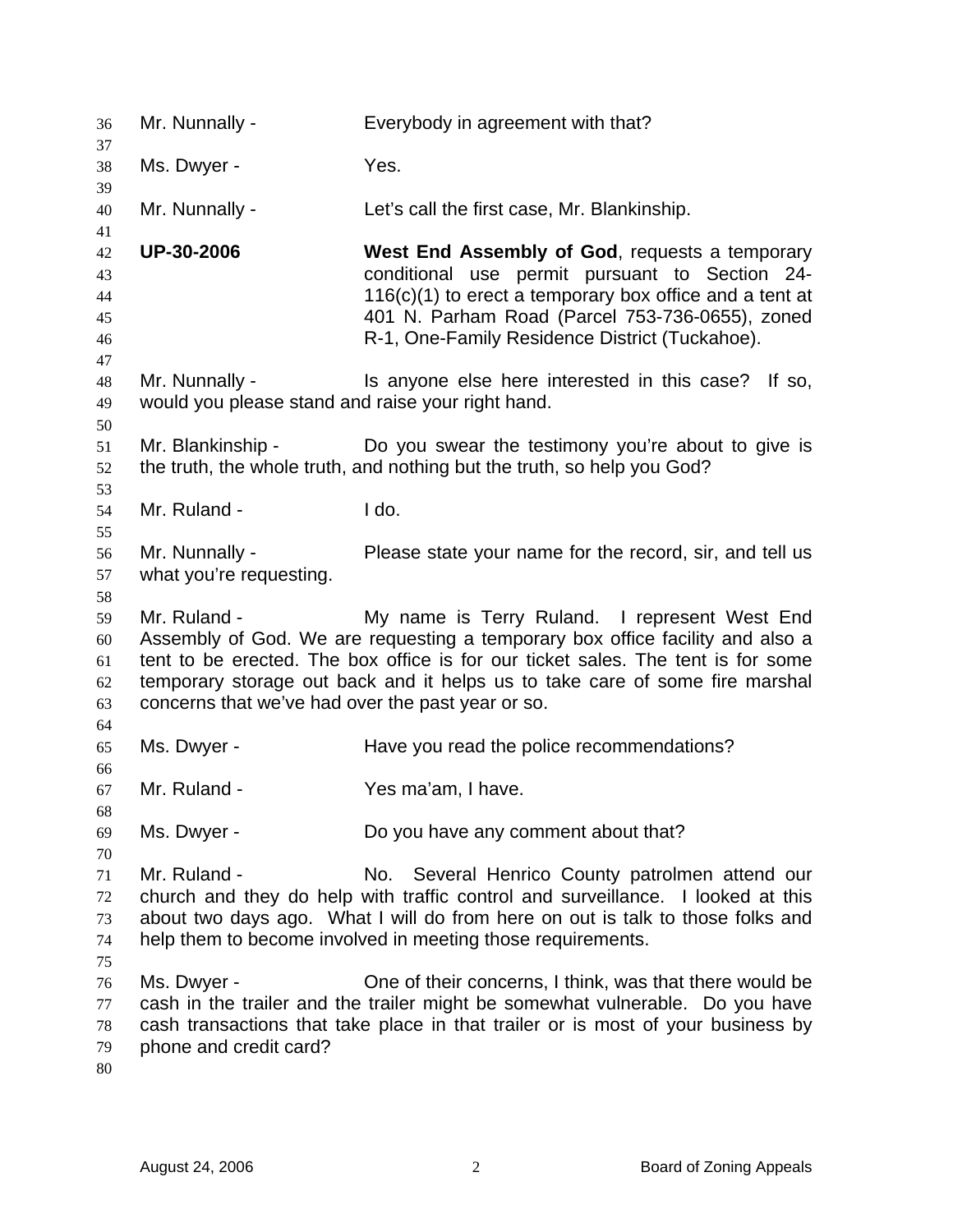Mr. Ruland - We do have some. Last year, we commissioned a web-based Internet service where you can actually go online and select the seats. Over 50% of our work is probably done in that regard. A lot of it is also credit card, some checks, and we have some cash. So, we will probably look at that with a little bit more importance this year. 81 82 83 84 85 86 87 88 89 90 91 92 93 94 95 96 97 98 99 100 101 102 103 104 105 106 107 108 109 110 111 112 113 114 115 116 117 118 119 120 121 122 123 124 125 126 Ms. Dwyer - I would just recommend, since the police did seem to have quite a few suggestions in that regard, that you get the police officers who are part of your program to work with you on that. Mr. Nunnally - Ithink there's an error in that report. It says, "You are encouraged to accept cash." Mr. Blankinship - That is an error. "You are encouraged *not* to accept cash," is how it should read. That was sent to us after the agenda was put together. Mr. Wright - Sir, do you normally have a safe in the trailer? Mr. Ruland - Yes, there's a safe in the trailer and then there's a safe in the church, a larger safe. So, we transfer at least once a day and I think we'll look at doing that probably more often since the report has come out. Mr. Wright - The Yes. Okay, thank you. Ms. Harris - Were these the positions of the trailer and the tent last year? Mr. Ruland - Yes ma'am. Ms. Harris - The very same position? Mr. Ruland - The Yes ma'am. Mr. Wright - You didn't have any trouble last year, did you? Mr. Ruland - No trouble. Seemed to work very well. The traffic flow was very good. I see in the police report they'd like to see stuff from the road, but we hid from the road because that was kind of the thought. Mr. Wright - Six of one, half a dozen of the other. Mr. Ruland - Right. Mr. Wright - We want it hid from the road and the police don't want it hid from the road.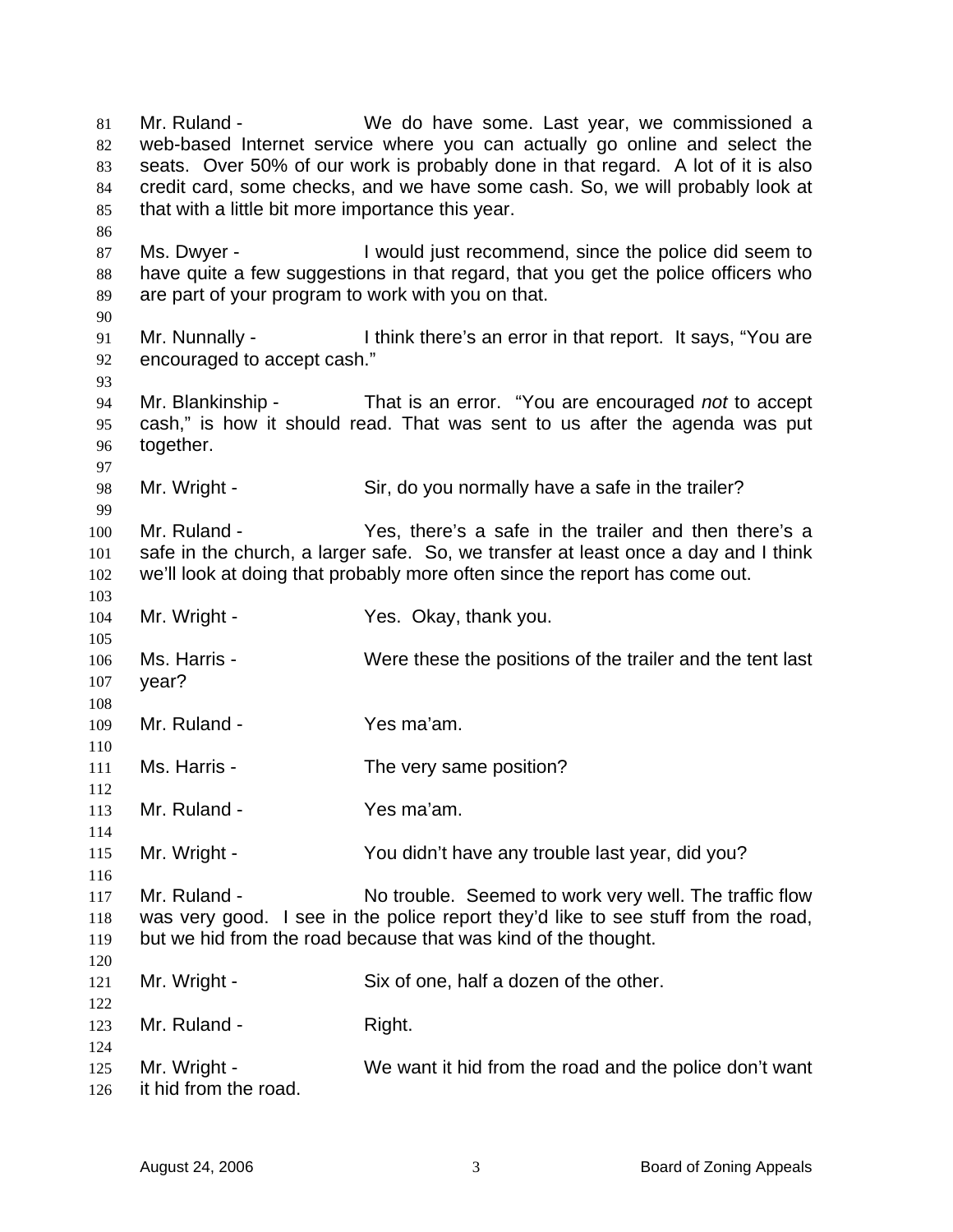| 127        |                            |                                                                                    |
|------------|----------------------------|------------------------------------------------------------------------------------|
| 128        | Mr. Ruland -               | It's right next to the building where traffic drives                               |
| 129        |                            | through or if a patrolman drove through he could easily see it.                    |
| 130        |                            |                                                                                    |
| 131        | Ms. Dwyer -                | Have you read the conditions, the suggestions?                                     |
| 132        |                            |                                                                                    |
| 133        | Mr. Ruland -               | Yes ma'am, I have.                                                                 |
| 134        |                            |                                                                                    |
| 135        | Ms. Dwyer -                | You're in agreement with those?                                                    |
| 136        |                            |                                                                                    |
| 137        | Mr. Ruland -               | Yes ma'am.                                                                         |
| 138        |                            |                                                                                    |
| 139        | Mr. Nunnally -             | Any other questions of the applicant? I'll ask again, is                           |
| 140        |                            | anyone in opposition to this request? Hear none, that concludes the case. Thank    |
| 141        | you for coming, sir.       |                                                                                    |
| 142        | Mr. Ruland -               |                                                                                    |
| 143        |                            | Thank you very much.                                                               |
| 144        | <b>DECISION</b>            |                                                                                    |
| 145        |                            |                                                                                    |
| 146<br>147 | Mr. Nunnally -             | UP-30-2006, West End Assembly of God.                                              |
| 148        |                            |                                                                                    |
| 149        | Ms. Dwyer -                | I move that we approve the case. Do we have any                                    |
| 150        | condition changes on that? |                                                                                    |
| 151        |                            |                                                                                    |
| 152        | Mr. Blankinship -          | If you're satisfied with the way we handled the police                             |
| 153        | report.                    |                                                                                    |
| 154        |                            |                                                                                    |
| 155        | Mr. Kirkland -             | That was excellent.                                                                |
| 156        |                            |                                                                                    |
| 157        | Ms. Dwyer -                | Did everyone get Page 2 of this report, because I got                              |
| 158        | two of Page 1.             |                                                                                    |
| 159        |                            |                                                                                    |
| 160        | Mr. Kirkland -             | Page 1 was just so interesting.                                                    |
| 161        |                            |                                                                                    |
| 162        | Ms. Dwyer -                | It was. It was worth reading twice.                                                |
| 163        |                            |                                                                                    |
| 164        | Mr. Blankinship -          | Ms. Vann's recommendations were just that-                                         |
| 165        |                            | recommendations. I found it very difficult to say you have to do this or you shall |
| 166        | not do this.               |                                                                                    |
| 167        |                            |                                                                                    |
| 168        | Ms. Dwyer -                | Right.                                                                             |
| 169        |                            |                                                                                    |
| 170        | Mr. Blankinship -          | So, that was why I worded the condition the way I did.                             |
| 171        |                            |                                                                                    |
| 172        | Ms. Dwyer -                | I think that's fine.                                                               |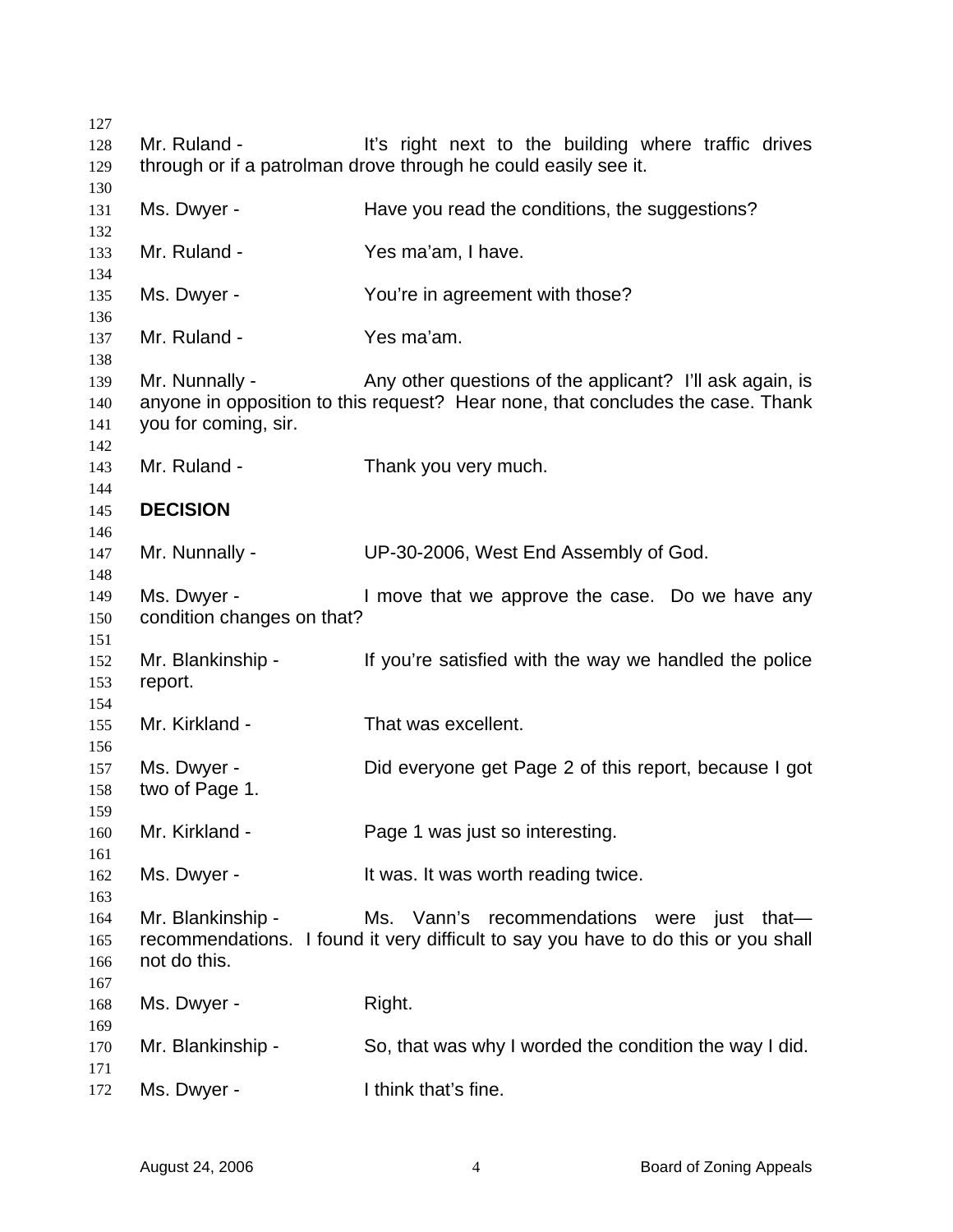173 174 175 176 177 178 179 180 181 182 183 184 185 186 187 188 189 190 191 192 193 194 195 196 197 198 199 200 201 202 203 204 205 206 207 208 209 210 211 212 213 214 215 216 217 218 Mr. Blankinship - Given the nature of the applicant, they want to be as safe and secure as possible, so I don't fear that they will refuse to cooperate. Ms. Dwyer - I wouldn't recommend any changes to that condition. Has everyone seen those conditions? So, I move we approve the West Assembly of God request for the temporary conditional use permit. Ms. Harris - Second the motion. Mr. Nunnally - **Motion by Ms. Dwyer, second by Ms. Harris to be** approved. All in favor say aye. It's been approved. After an advertised public hearing and on a motion by Ms. Dwyer, seconded by Ms. Harris, the Board **granted** application **UP-30-2006** for a temporary conditional use permit pursuant to 24-116(c)(1) to erect a temporary box office and tent at 401 N. Parham Road (Parcel 753-736-0655), zoned R-1, One-Family Residence District (Tuckahoe). The Board granted the temporary conditional use permit subject to the following conditions: 1. The trailer shall be removed from the site on or before December 13, 2006 and the tent shall be removed on or before January 31, 2007, at which time this permit shall expire. 2. The trailer shall not occupy any required handicapped-accessible parking spaces or block any walkways required for handicapped accessibility. 3. Any sanitary facilities in the trailer shall be connected to a disposal system approved by the health department. 4. The applicant shall cooperate with the Division of Police to implement the principles of Crime Prevention Through Environmental Design as outlined in the memorandum dated August 11, 2006. Affirmative: **Dwyer, Harris, Kirkland, Nunnally, Wright** 5 Negative: 0 Absent: 0 Mr. Nunnally - Mr. Blankinship, I'm sorry, I forgot to ask you to read the rules of the meeting, so would you do that for us now. Mr. Blankinship - I just realized the same thing. Good morning, Mr. Chairman, Members of the Board, ladies and gentleman. The rules for this meeting are as follows. Acting as Secretary, I will call each case and while I'm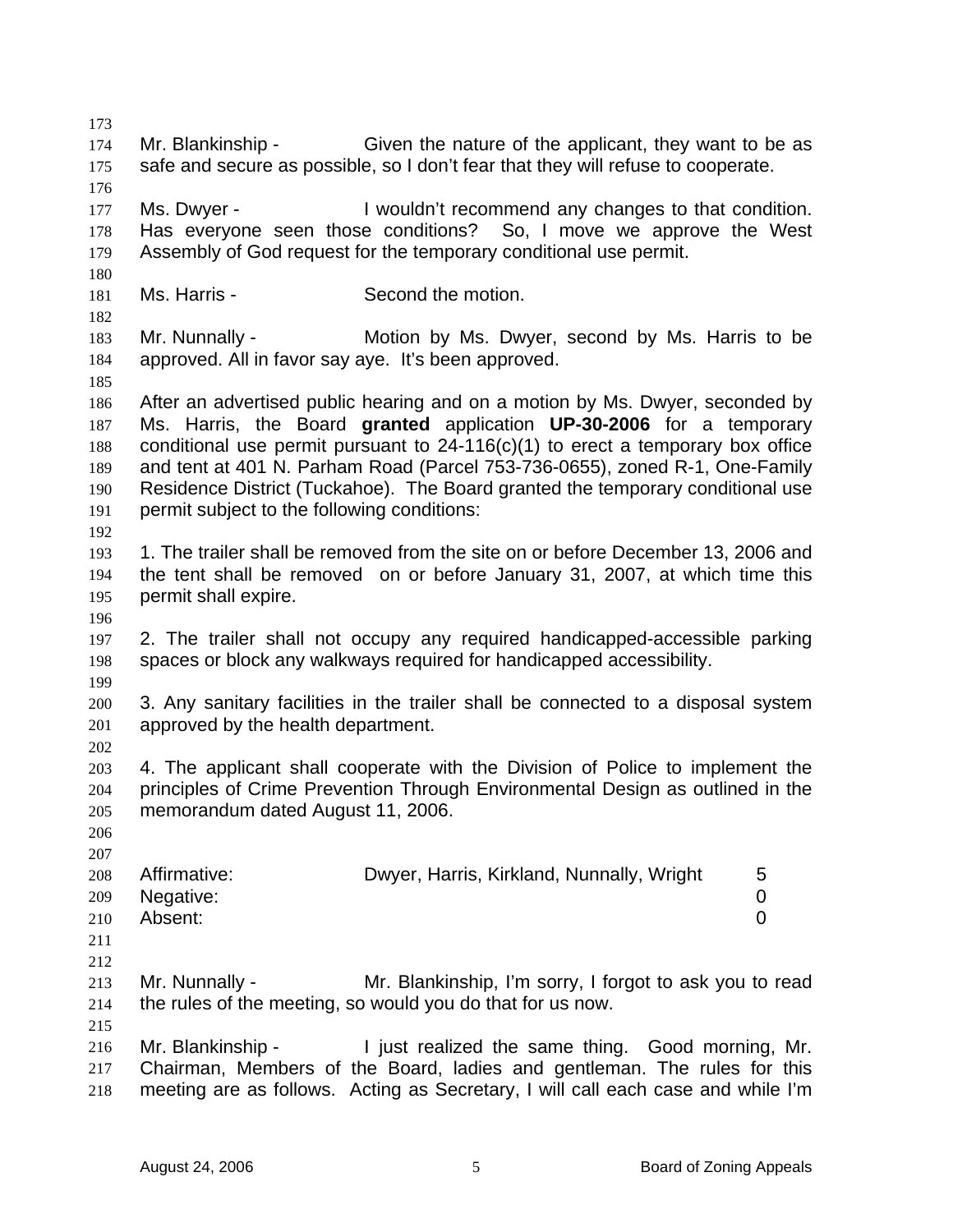speaking, the applicants should come down to the podium. We will then ask everyone who intends to speak on that case to stand and be sworn in. Then the applicant will present their testimony. Then anyone else who wishes to speak will be given the opportunity. After everyone has had a chance to speak, the applicant and only the applicant will have an opportunity for rebuttal. There are only ten people in the room, so there's probably not going to be a lot of rebuttal today anyway. After hearing the case and asking questions, the Board will take the matter under advisement and they will render all of their decisions at the end of the meeting. So, if you wish to know their decision on a specific case, you can either stay until the end of the meeting or you can check the Planning Department website this afternoon—we update the website about 30 minutes after the meeting ends—or you can call the Planning Department sometime this afternoon. This meeting is being tape recorded, so we'll ask everyone who speaks to speak directly into the microphone on the podium. State your name and please spell your last name for us. Finally, out in the foyer there are two binders that contain the staff reports for each case, including the conditions that have been recommended by the staff. 219 220 221 222 223 224 225 226 227 228 229 230 231 232 233 234 235

237

236

238

244

246

249

251

254

Mr. Nunnally - Thank you.

239 240 241 242 243 **UP 36-2006 Richmond Elks Lodge**, requests a temporary conditional use permit pursuant to Section 24-116 (c)(1), to conduct a turkey shoot at 10022 Elk Pass Lane (Parcel 750-768-4929), zoned A-1, Agricultural District (Three Chopt).

245 Mr. Nunnally - Is there anyone else interested in this case? All right.

247 248 Mr. Blankinship - Do you swear the testimony you are about to give is the truth and nothing but the truth, so help you God?

- 250 Ms. Childress - I do.
- 252 253 Mr. Nunnally - Please state your name for the record, ma'am, and tell us what you are requesting.

255 256 257 Ms. Childress - Tamara Childress. I am requesting, through the Richmond Elks Lodge #45, that we obtain a turkey shoot permit. We've been holding this event since 1987 without any issues or any problems.

| 258 |                 |                                                    |
|-----|-----------------|----------------------------------------------------|
| 259 | Mr. Nunnally -  | Since 1987?                                        |
| 260 |                 |                                                    |
| 261 | Ms. Childress - | Yes sir.                                           |
| 262 |                 |                                                    |
| 263 | Mr. Wright -    | Have you read the conditions that are proposed for |
| 264 | this case?      |                                                    |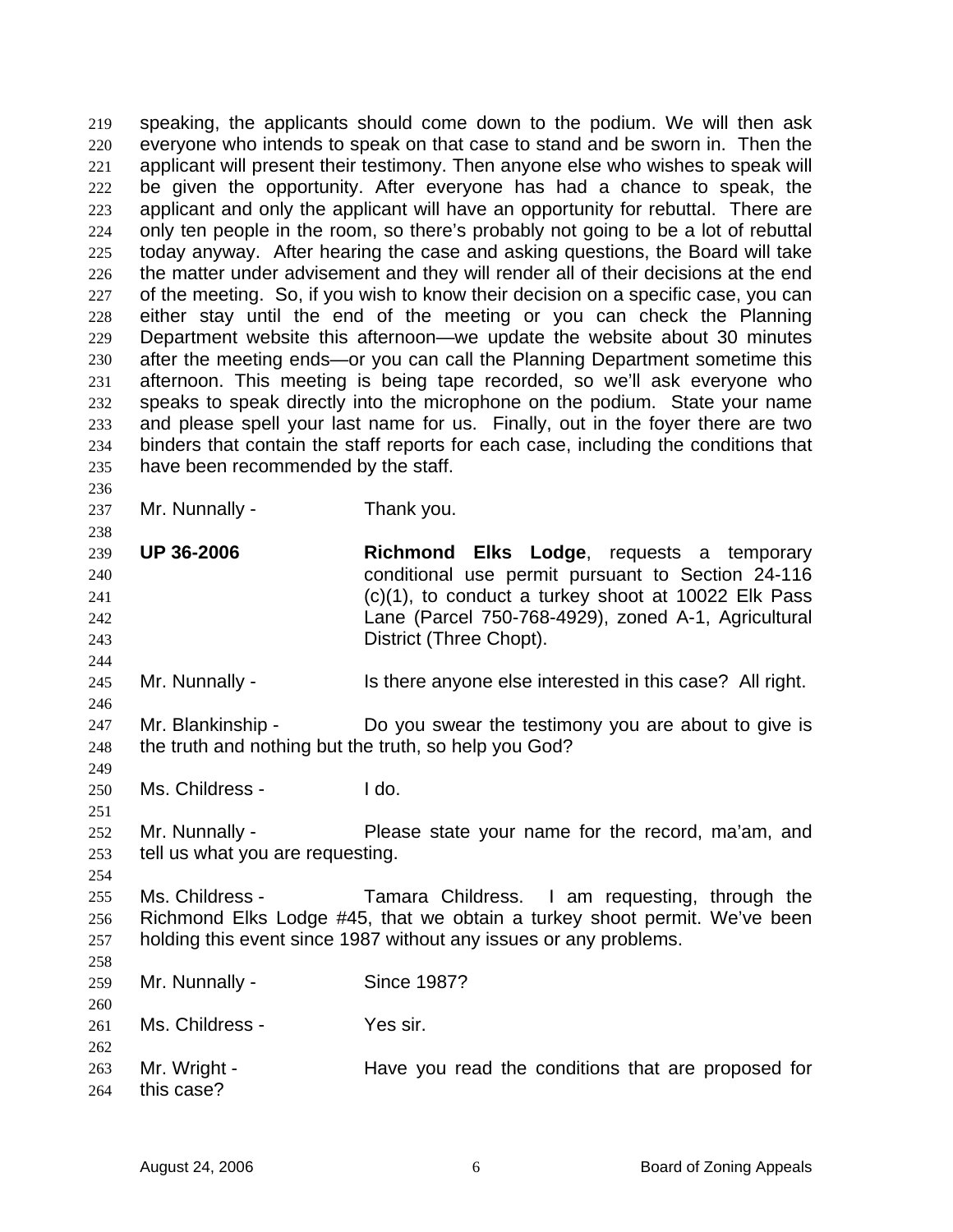| 265 |                                          |                                                                                |
|-----|------------------------------------------|--------------------------------------------------------------------------------|
| 266 | Ms. Childress -                          | No sir. I've been sent by proxy.                                               |
| 267 |                                          |                                                                                |
| 268 | Mr. Nunnally -                           | Well, I think you ought to look at these conditions. I'm                       |
| 269 |                                          | sure that you can comply with them. Are these the same conditions, Mr.         |
| 270 | Blankinship, or do we have some changes? |                                                                                |
| 271 |                                          |                                                                                |
| 272 | Mr. Blankinship -                        | I believe they're the same, Mr. Chairman.                                      |
| 273 |                                          |                                                                                |
| 274 | Mr. Nunnally -                           | Looks about the same.                                                          |
| 275 |                                          |                                                                                |
| 276 | Ms. Childress -                          | I am aware that there are no alcoholic beverages on                            |
| 277 | the premises during the turkey shoot.    |                                                                                |
| 278 |                                          |                                                                                |
| 279 | Mr. Wright -                             | Do you have restrooms provided there?                                          |
| 280 |                                          |                                                                                |
| 281 | Ms. Childress -                          | Yes sir, we do. Both inside and outside.                                       |
| 282 |                                          |                                                                                |
| 283 | Mr. Wright -                             | Do you understand about the gauge for the shotgun                              |
| 284 | shells?                                  |                                                                                |
| 285 |                                          |                                                                                |
| 286 | Ms. Childress -                          | Yes.                                                                           |
| 287 |                                          |                                                                                |
| 288 | Mr. Wright -                             | The barrier?                                                                   |
| 289 |                                          |                                                                                |
| 290 | Ms. Childress -                          | Yes. We do have that barrier up permanently,                                   |
| 291 | actually.                                |                                                                                |
| 292 |                                          |                                                                                |
| 293 | Mr. Wright -                             | The times for the permit, the basic things?                                    |
| 294 |                                          |                                                                                |
| 295 | Ms. Childress -                          | Yes sir.                                                                       |
| 296 |                                          |                                                                                |
| 297 | Ms. Harris -                             | I have one concern and that is the Friday hours from                           |
| 298 |                                          | 5 to 10. You are near an office complex, are you not?                          |
| 299 |                                          |                                                                                |
| 300 | Ms. Childress -                          | Yes ma'am.                                                                     |
| 301 |                                          |                                                                                |
| 302 | Ms. Harris -                             | I know office hours are usually until 5:00. I just                             |
| 303 |                                          | wondered if the Board needed to look at that Friday time to maybe move it back |
| 304 |                                          | an hour. Do you think that's necessary? I know we have had no complaints in    |
| 305 | the past.                                |                                                                                |
| 306 |                                          |                                                                                |
| 307 | Ms. Childress -                          | Right.                                                                         |
| 308 |                                          |                                                                                |
| 309 | Ms. Harris -                             | We don't want to have complaints either.                                       |
| 310 |                                          |                                                                                |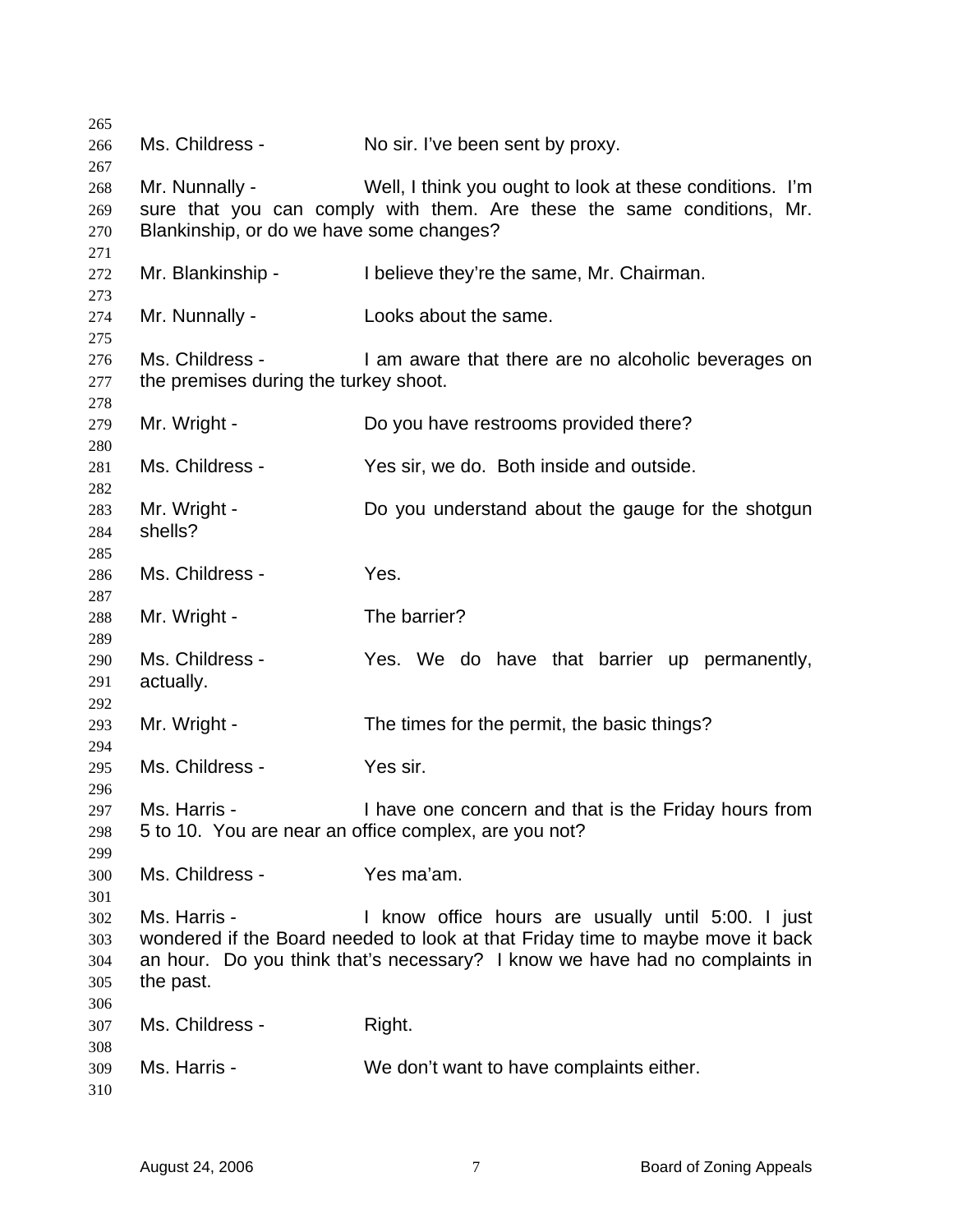Ms. Childress - I understand your concern. All I can tell you is that I know that they've held the event since 1987 without any problems, without any issues. We're set back in the woods away from the office buildings and office complex. We're not really close to them. 311 312 313 314 315 316 317 318 319 320 321 322 323 324 325 326 327 328 329 330 331 332 333 334 335 336 337 338 339 340 341 342 343 344 345 346 347 348 349 350 351 352 353 354 355 356 Mr. Blankinship - Do you anticipate having a lot of people arrive right at 5:00? Ms. Childress - No sir, they kind of trickle in. It's anywhere between 5 and 7. Mr. Blankinship - Clearly, if it were like a concert starting at 5 and you had a slug of traffic arriving right at 5, trying to make a left across Lake Brook would be a nightmare. Ms. Childress - Yes, I agree. Ms. Dwyer - Twould be amenable to moving it to six if that's a concern. Mr. Kirkland - The I don't assume this causes any more problem than the Innsbrook After Hours. Ms. Childress - We're a much smaller organization also. Mr. Kirkland - They start flowing in there about 4:30 even though the gates don't open till like 6:30 or so. I don't think there'd be any more. Ms. Dwyer - Where exactly is Innsbrook After Hours? Mr. Kirkland - Right behind this property. Mr. Blankinship - You don't get there on this road; you'd go straight down Lake Brook. Ms. Dwyer - It's very awkward to turn into Elk Pass. Mr. Blankinship - It's that turn across Lake Brook. Ms. Dwyer - There's a lot of traffic flowing out of Lake Brook, it would be— Ms. Childress - We have our meetings on Wednesday nights at the same time as Innsbrook has their concerts and we don't have any problem going across there.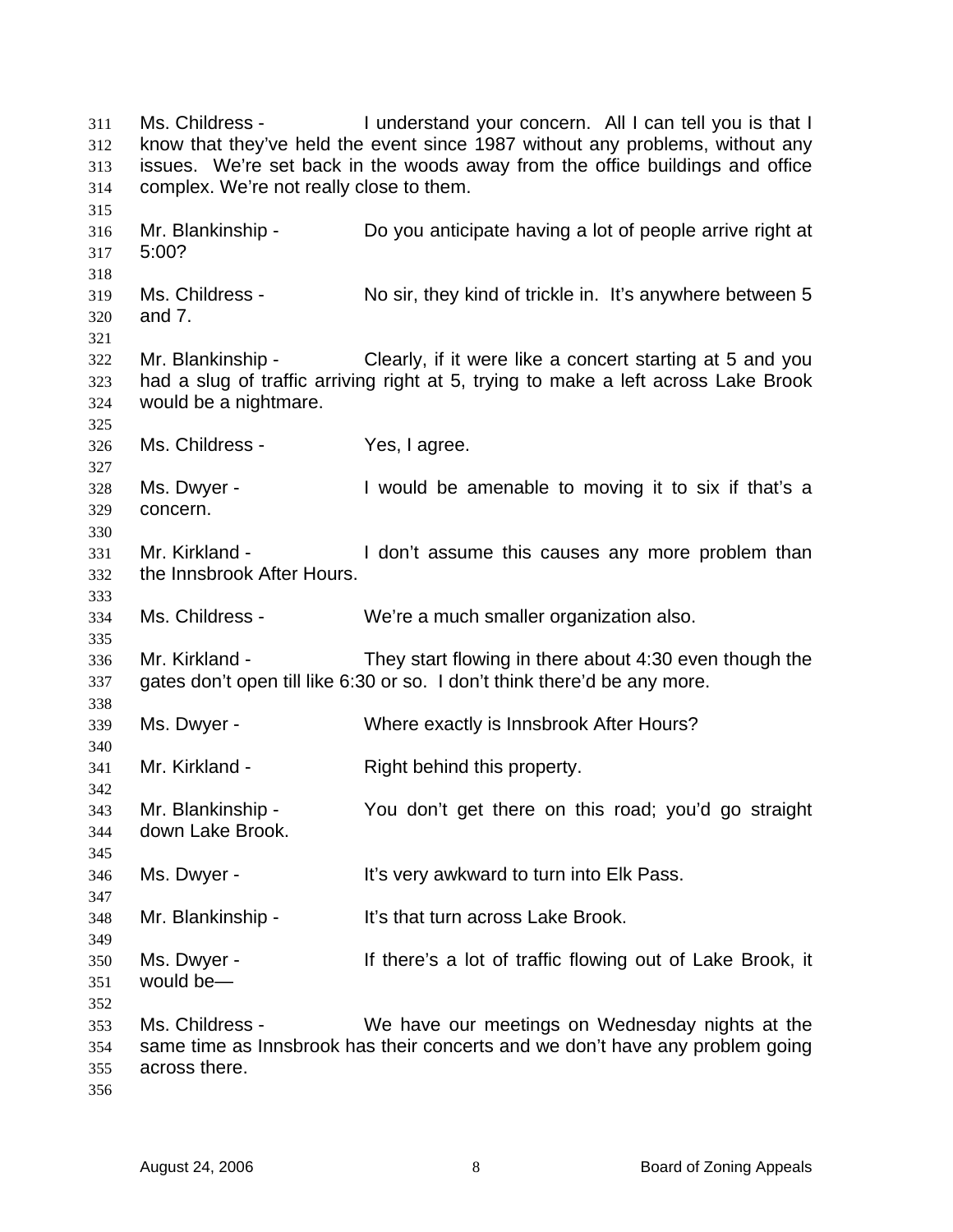Ms. Dwyer - What is your affiliation with the Elks Lodge? Ms. Childress - I'm actually the Drug Awareness Chairman. Ms. Harris - My concern about the time was not just because of traffic, but because of the range of the artillery that you use. Mr. Kirkland - What time do you start shooting? Ms. Childress - I'm sorry, I don't know. Mr. Kirkland - You say you get there at 5, but what time do you actually— Ms. Childress - Twould assume it starts within 5:30, quarter to 6, somewhere in there, as soon as they get everything set up and draw names and that kind of thing. Mr. Wright - In other words, it takes a while to get the operation up and running. Ms. Childress - Right. It's going to take a little while to get going. We don't start shooting at 5. Mr. Wright - You begin the operation at 5, so you have to set up and so forth. Ms. Childress - Yes sir. Mr. Nunnally - Any other questions? Ms. Harris - If we ask you to change it to 6:00, would you agree to that? Ms. Childress - Absolutely. Ms. Dwyer - The I know in the past we've had some discussion about alcoholic beverages and this says, "No beverages will be consumed in the *area* of the turkey shoot." I thought in the past we had prohibited alcohol on the premises during the turkey shoot. Mr. Blankinship - It's done case by case because each location does it a little differently. I don't know what the Elks Lodge does. Do you serve alcohol?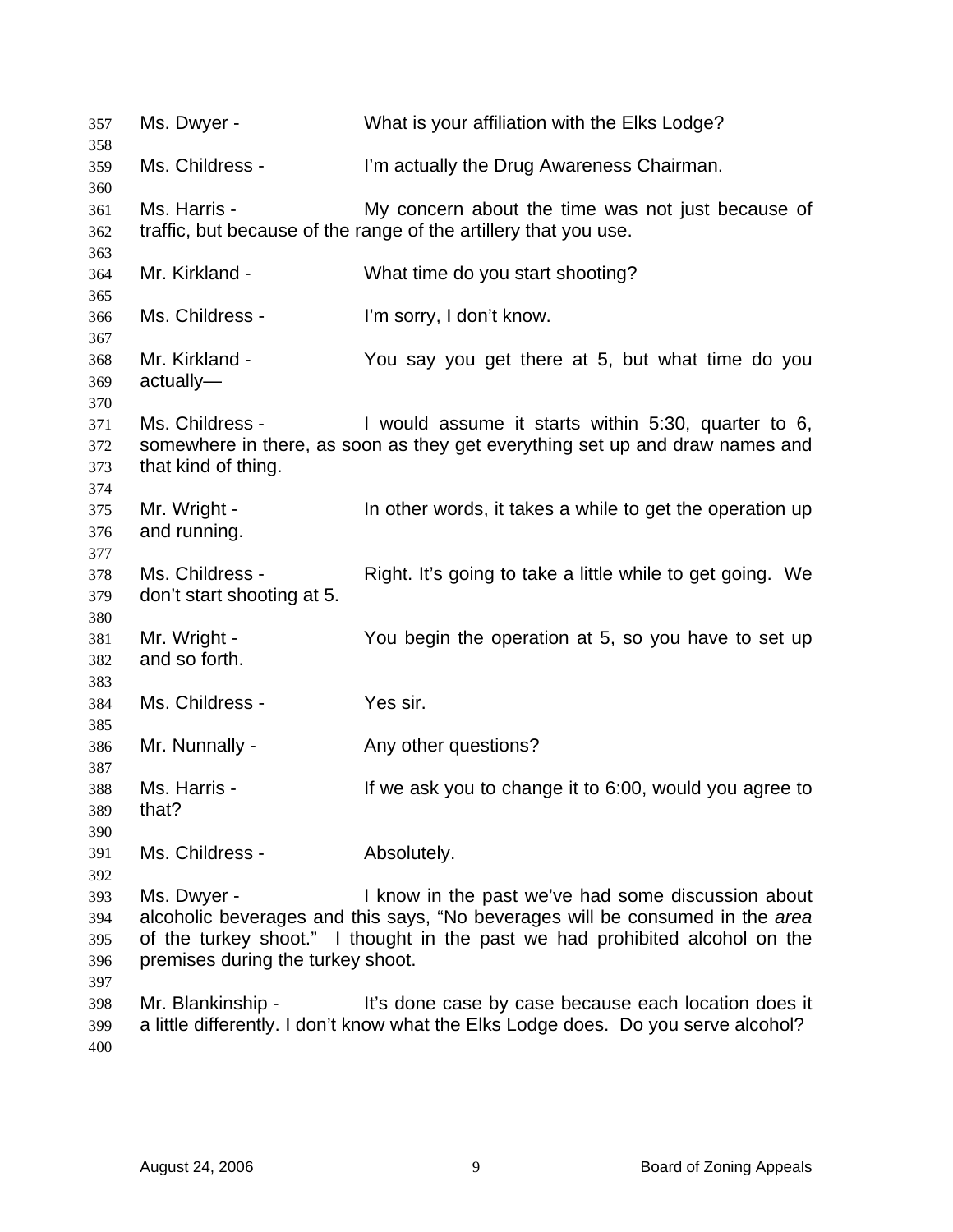Ms. Childress - We serve alcohol inside the building and have a permit for that from the ABC Board. We do not allow any alcohol to go outside of the building. Mr. Nunnally - At any time? Ms. Childress - At any time. Mr. Nunnally - Okay. All right. Any other questions? Anyone in opposition? Hearing none, that completes the case. Thank you for coming, ma'am. **DECISION**  Mr. Nunnally: UP-36-2006, Richmond Elks Lodge. Mr. Wright - Move we approve the application. Mr. Kirkland - Second. Ms. Dwyer - There was a discussion about a change in time. Mr. Nunnally - 6 p.m. Ms. Dwyer - From 5 to 6, and the applicant did agree to that. Mr. Nunnally - All right. Mr. Wright - I don't [unintelligible], but if you want to change it to 6, I'll agree. Mr. Nunnally - Motion by Mr. Wright, second by Mr. Kirkland that it be approved with the condition that it start at 6 p.m. instead 5 p.m. Ms. Harris - **On Friday.** Mr. Nunnally - **On Friday.** Mr. Wright - If you want to compromise, you can say no shooting till 6. Ms. Dwyer - My only concern was it's so awkward getting in there at 5 on Friday with the traffic from the Innsbrook area. I don't think the shooting is a problem as much as the traffic is, but apparently, they haven't had problems in the past. It's not like a concert where people are trying to get there at 5; I think they filter in.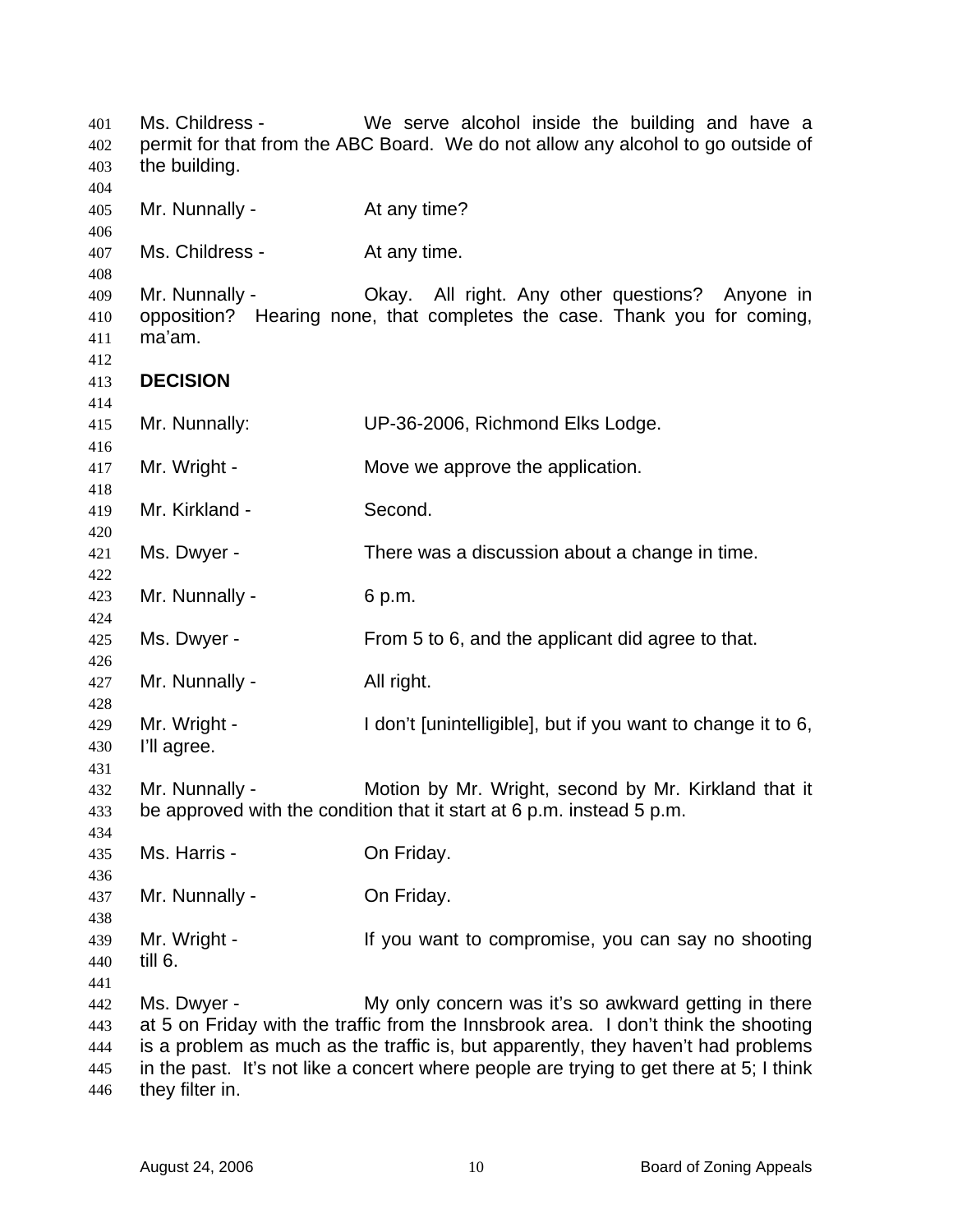447 448 449 450 451 452 453 454 455 456 457 458 459 460 461 462 463 464 465 466 467 468 469 470 471 472 473 474 475 476 477 478 479 480 481 482 483 484 485 486 487 488 489 490 491 492 Mr. Wright - Surprised they have as many people do it; I don't know. Mr. Nunnally - Ckay, what is the condition, then? Mr. Blankinship - Mr. Wright, what's the motion? Mr. Wright - The Mexic of the Vietnam Intervalse it to 6, they agreed to it. Let's change it to 6:00 if that makes everybody happy. Ms. Harris - That's fine. Mr. Nunnally - Motion by Mr. Wright to change it to 6, and second by Mr. Kirkland, I believe, right? Mr. Kirkland - Yes, that's correct. Mr. Nunnally - All in favor say aye. Been approved. After an advertised public hearing and on a motion by Mr. Wright, seconded by Mr. Kirkland, the Board **granted** application **UP-36-2006** for a temporary conditional use permit pursuant to Section 24-116(c)(1) to conduct a turkey shoot at 10022 Elk Pass Lane (Parcel 750-768-4929) zoned A-1, Agricultural District (Three Chopt). The Board granted the temporary conditional use permit subject to the following conditions: 1. The land shall be properly posted to show the particular area where the shooting is to occur and where the impact area is located. 2 No alcoholic beverages may be consumed in the area of the turkey shoot. A sign to this effect must be conspicuously posted in the immediate vicinity of the shooting area. 3. No inebriated person or person under the influence of alcohol may be permitted in the shooting area. 4. Restrooms shall be provided. 5. The turkey shoot shall only involve the use of shotguns no larger than 12 gauge and low powered shells containing No. 8 shot. 6. A 6 foot high shot barrier of straw, hay bales, or mounded dirt shall be erected behind the targets as an added precaution. This barrier shall be located a maximum of 10 feet behind the targets and extend 10 feet beyond each end of the target line.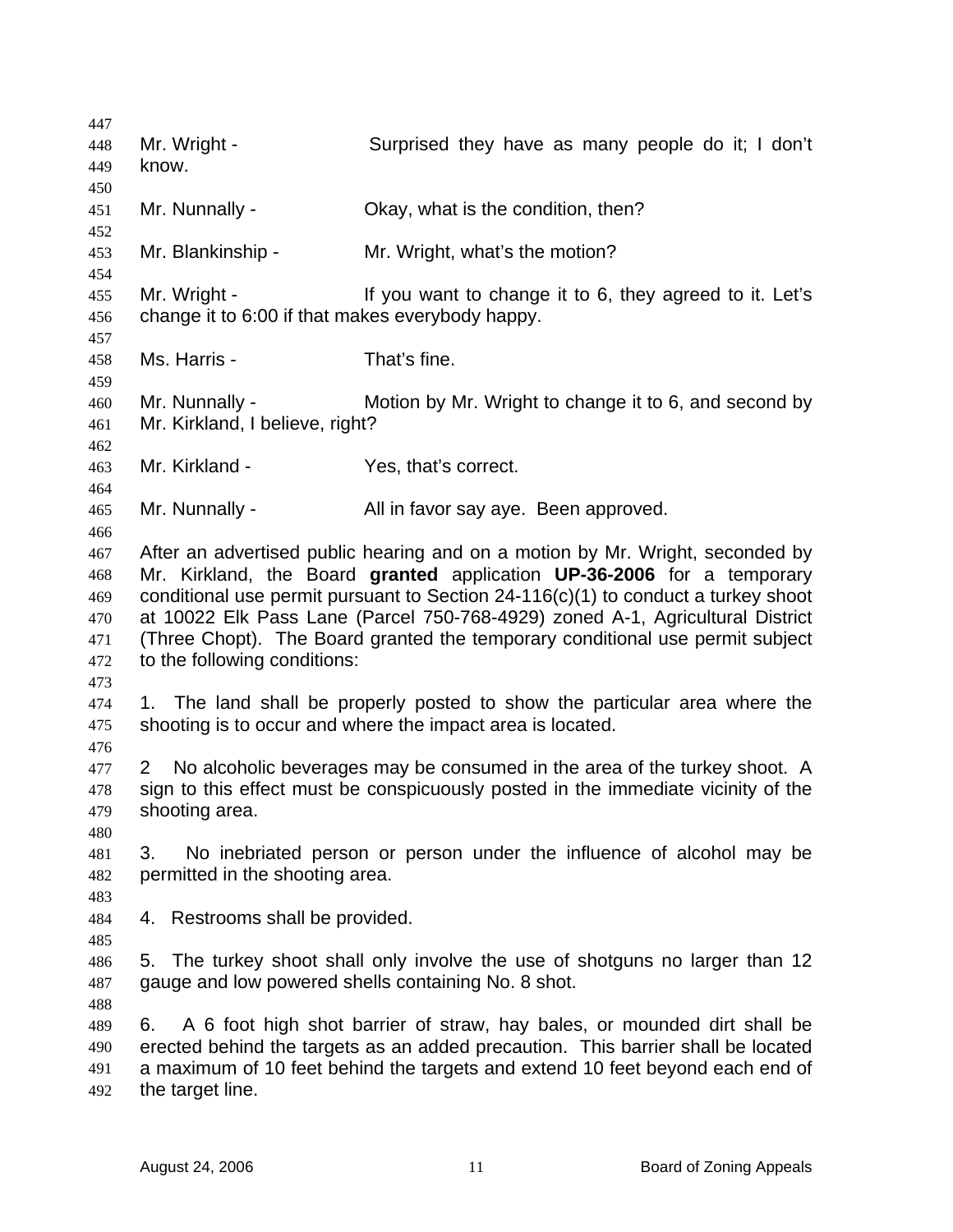| 493        |                                               |                                                                                                                                                          |
|------------|-----------------------------------------------|----------------------------------------------------------------------------------------------------------------------------------------------------------|
| 494<br>495 |                                               | 7. [AMENDED] This permit allows the turkey shoot on Fridays between 6:00 pm<br>to 10:00 pm and on Saturdays, 2:00 pm to 10:00 pm, from September 1, 2006 |
| 496        |                                               | through March 31, 2007, after which time this use permit shall expire.                                                                                   |
| 497        |                                               |                                                                                                                                                          |
| 498        |                                               |                                                                                                                                                          |
| 499        | Affirmative:                                  | Dwyer, Harris, Kirkland, Nunnally, Wright<br>5                                                                                                           |
| 500        | Negative:                                     | 0                                                                                                                                                        |
| 501        | Absent:                                       | 0                                                                                                                                                        |
| 502        |                                               |                                                                                                                                                          |
| 503        |                                               |                                                                                                                                                          |
| 504        | Mr. Nunnally -                                | Next case, Mr. Blankinship.                                                                                                                              |
| 505        |                                               |                                                                                                                                                          |
| 506        | A-33-2006                                     | Shurm Construction requests a variance from                                                                                                              |
| 507        |                                               | Section 24-95(b)(8) to build a one-family dwelling at                                                                                                    |
| 508        |                                               | 150 Cedar Fork Road (Parcel 811-725-9348), zoned                                                                                                         |
| 509        |                                               | A-1 Agricultural District (Fairfield). The lot width                                                                                                     |
| 510        |                                               | requirement and total lot area requirement are not                                                                                                       |
| 511        |                                               | met. The applicant has 27,173 sq. ft. lot area and 87                                                                                                    |
| 512        |                                               | feet lot width, where the Code requires 30,000 sq. ft.                                                                                                   |
| 513        |                                               | lot area and 150 feet lot width. The applicant requests                                                                                                  |
| 514        |                                               | a variance of 6,827 sq. ft. lot area and 63 feet lot                                                                                                     |
| 515        |                                               | width.                                                                                                                                                   |
| 516        |                                               |                                                                                                                                                          |
| 517        | Mr. Nunnally -                                | Anyone here interested in this case, please stand and                                                                                                    |
| 518        | raise your right hand. Anyone here?           |                                                                                                                                                          |
| 519        |                                               |                                                                                                                                                          |
| 520        | Mr. Kirkland -                                | Mr. Chairman, I think we could pass this to the end of                                                                                                   |
| 521        | the agenda.                                   |                                                                                                                                                          |
| 522        |                                               |                                                                                                                                                          |
| 523        | Mr. Nunnally -                                | Okay.                                                                                                                                                    |
| 524        | <b>UP-37-2006</b>                             |                                                                                                                                                          |
| 525        |                                               | <b>H H Hunt Homes</b> requests a temporary conditional<br>use permit pursuant to Section $24-116(c)(1)$ to locate                                        |
| 526        |                                               | a temporary sales trailer at 10904 Staples Mill Road                                                                                                     |
| 527<br>528 |                                               | (Linden Pointe) (Parcel 761-769-5748), zoned R-5AC,                                                                                                      |
| 529        |                                               | General Residential District (Conditional) (Brookland).                                                                                                  |
| 530        |                                               |                                                                                                                                                          |
| 531        | Mr. Nunnally -                                | Anyone here interested in this case? If so, please                                                                                                       |
| 532        | stand and raise your right hand and be sworn. |                                                                                                                                                          |
| 533        |                                               |                                                                                                                                                          |
| 534        | Mr. Blankinship -                             | Do you swear the testimony you're about to give is                                                                                                       |
| 535        |                                               | the truth and nothing but the truth, so help you God?                                                                                                    |
| 536        |                                               |                                                                                                                                                          |
| 537        | Mr. Rollins -                                 | Yes I do.                                                                                                                                                |
| 538        |                                               |                                                                                                                                                          |
|            |                                               |                                                                                                                                                          |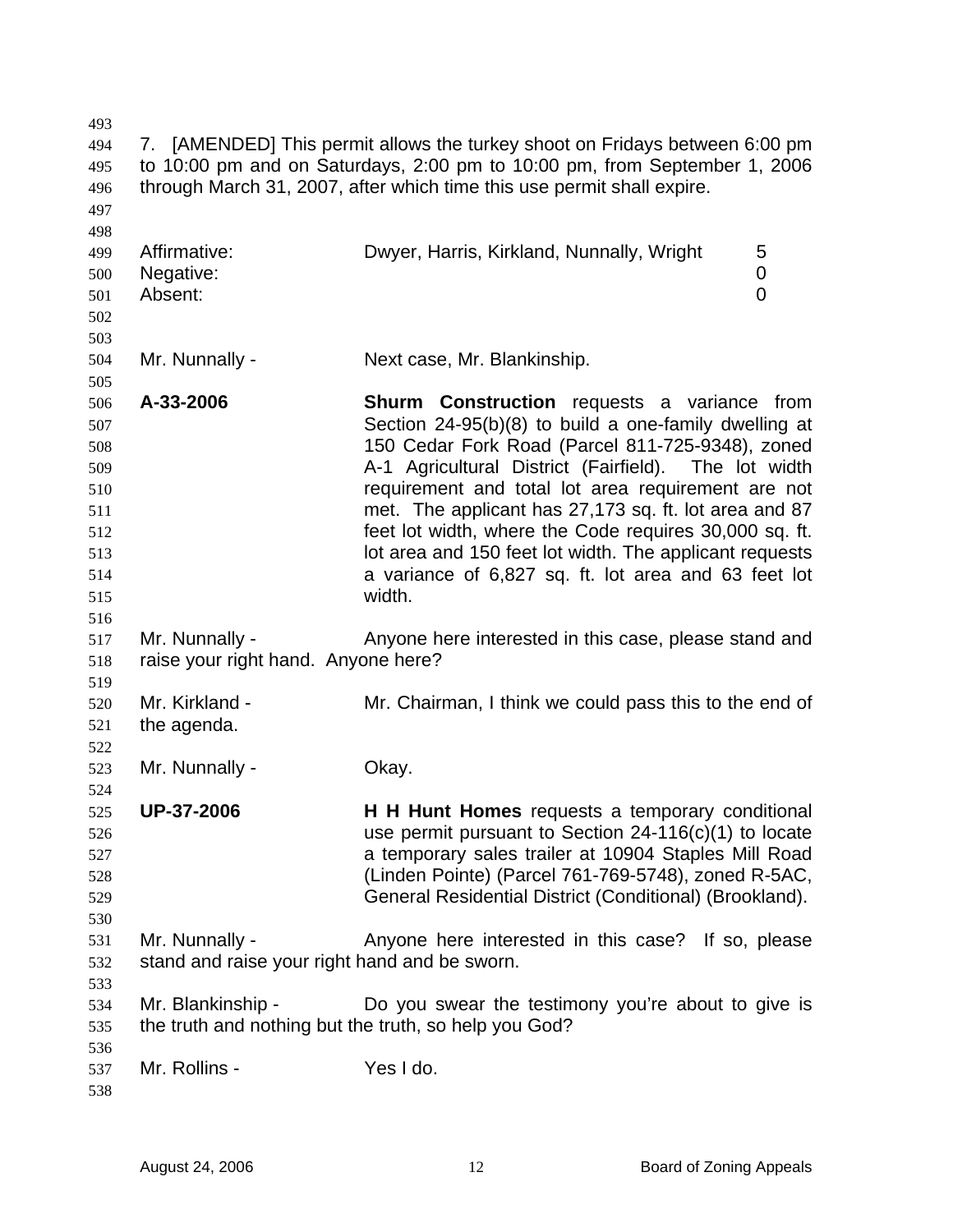| 539<br>540                      | Mr. Nunnally -<br>what you are requesting.           | Please state your name for the record, sir, and tell us                                                                                                                                                                                                            |
|---------------------------------|------------------------------------------------------|--------------------------------------------------------------------------------------------------------------------------------------------------------------------------------------------------------------------------------------------------------------------|
| 541<br>542<br>543<br>544<br>545 | Mr. Rollins -<br>Linden Pointe.                      | My name is Scott Rollins and I am requesting the<br>approval of a temporary conditional use for the sales trailer in the subdivision                                                                                                                               |
| 546<br>547                      | Mr. Blankinship -                                    | Your last name is R-O-L-L-I-N-S?                                                                                                                                                                                                                                   |
| 548<br>549                      | Mr. Kirkland -                                       | Mr. Rollins, have you read the staff report?                                                                                                                                                                                                                       |
| 550<br>551                      | Mr. Rollins -                                        | The Zoning Appeals Case Report?                                                                                                                                                                                                                                    |
| 552<br>553                      | Mr. Kirkland -                                       | Yes sir.                                                                                                                                                                                                                                                           |
| 554<br>555                      | Mr. Rollins -                                        | Yes, I have.                                                                                                                                                                                                                                                       |
| 556<br>557<br>558               | Mr. Kirkland -<br>places at five?                    | Are you going to have the correct number of parking                                                                                                                                                                                                                |
| 559<br>560                      | Mr. Rollins -                                        | Yes.                                                                                                                                                                                                                                                               |
| 561<br>562                      | Mr. Kirkland -                                       | How about the septic? Are you going to be hooked<br>up to water and sewer, or are you going to use a port-a-john?                                                                                                                                                  |
| 563<br>564<br>565               | Mr. Rollins -<br>john.                               | I was going to use a handicapped-accessible port-a-                                                                                                                                                                                                                |
| 566<br>567<br>568               | Mr. Kirkland -                                       | Okay. You'll put it behind the trailer?                                                                                                                                                                                                                            |
| 569<br>570                      | Mr. Rollins -                                        | Correct, and screen it.                                                                                                                                                                                                                                            |
| 571<br>572                      | Mr. Kirkland -                                       | All right, that's all I have to say.                                                                                                                                                                                                                               |
| 573<br>574<br>575               | Mr. Nunnally -                                       | Anyone else have questions for Mr. Rollins?<br>Hear<br>none, that concludes the case. Thank you for coming, sir.                                                                                                                                                   |
| 576<br>577<br>578<br>579        | Mr. Rollins -                                        | The only question I had—I'm sorry. I don't know if<br>this is the right protocol or not, but if the date could be moved 15 days back. So,<br>from September 15 <sup>th</sup> to June 15 <sup>th</sup> instead of October 1 <sup>st</sup> to July 1 <sup>st</sup> . |
| 580<br>581<br>582               | Mr. Blankinship -<br>2006.                           | The condition states that it will removed July $2^{nd}$ .                                                                                                                                                                                                          |
| 583<br>584                      | Mr. Rollins -<br>sooner and close it sooner as well. | Okay. What I was requesting is if I could open it up                                                                                                                                                                                                               |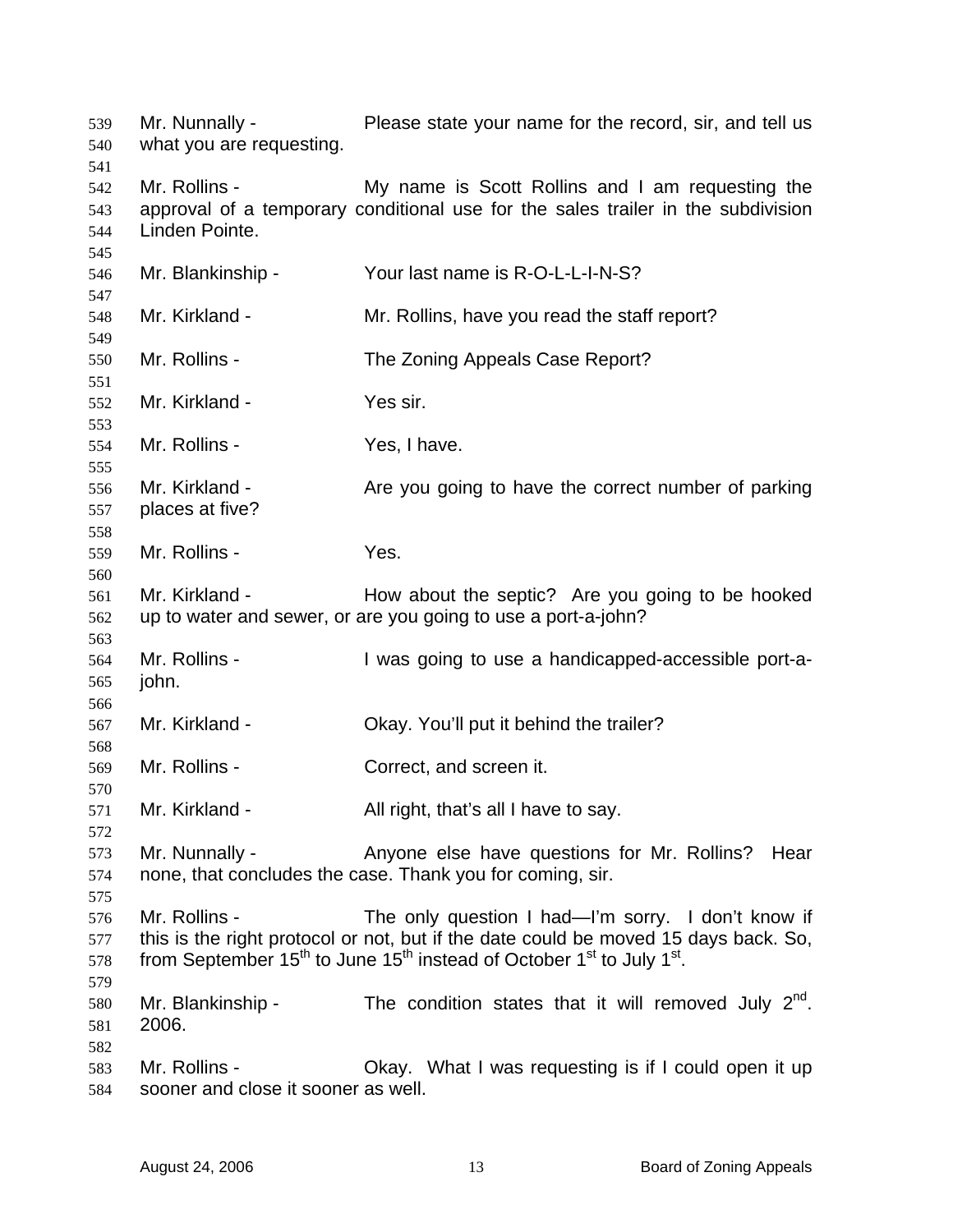| 585 |                                                                  |                                                                                               |
|-----|------------------------------------------------------------------|-----------------------------------------------------------------------------------------------|
| 586 | Mr. Blankinship -                                                | That's just informational. You're not bound by that                                           |
| 587 | date.                                                            |                                                                                               |
| 588 |                                                                  |                                                                                               |
| 589 | Ms. Dwyer -                                                      | What's informational?                                                                         |
| 590 |                                                                  |                                                                                               |
| 591 | Mr. Blankinship -                                                | The first paragraph of the background where it states                                         |
| 592 |                                                                  | that they're requesting permission for the trailer to be there October 1 <sup>st</sup> . He's |
| 593 | saying they'd like to have it there September 15 <sup>th</sup> . |                                                                                               |
| 594 |                                                                  |                                                                                               |
| 595 | Mr. Rollins -                                                    | On or around that day.                                                                        |
| 596 |                                                                  |                                                                                               |
| 597 | Mr. Blankinship -                                                | If the Board approves the application, once it's                                              |
| 598 | approved, it's effective.                                        |                                                                                               |
| 599 |                                                                  |                                                                                               |
| 600 | Mr. Kirkland -                                                   | They can put it in the next day.                                                              |
| 601 |                                                                  |                                                                                               |
| 602 | Mr. Rollins -                                                    | Okay. That's all. Thank you.                                                                  |
| 603 |                                                                  |                                                                                               |
| 604 | Mr. Nunnally -                                                   | Okay, thank you, sir.                                                                         |
| 605 |                                                                  |                                                                                               |
| 606 | <b>DECISION:</b>                                                 |                                                                                               |
| 607 |                                                                  |                                                                                               |
| 608 | Mr. Nunnally:                                                    | UP-37-2006.                                                                                   |
| 609 |                                                                  |                                                                                               |
| 610 | Mr. Kirkland -                                                   | I move we approve it.                                                                         |
| 611 |                                                                  |                                                                                               |
| 612 | Mr. Wright -                                                     | Second.                                                                                       |
| 613 |                                                                  |                                                                                               |
| 614 | Mr. Nunnally -                                                   | Motion by Mr. Kirkland, second by Mr. Wright it be                                            |
| 615 |                                                                  | approved. All in favor, say aye. All right. Opposed? Been approved.                           |
| 616 |                                                                  |                                                                                               |
| 617 |                                                                  | After an advertised public hearing and on a motion by Mr. Kirkland, seconded by               |
| 618 |                                                                  | Mr. Wright, the Board granted application UP-37-2006 for a temporary                          |
| 619 |                                                                  | conditional use permit pursuant to Section 24-116(c)(1) to locate a temporary                 |
| 620 |                                                                  | sales trailer at 10904 Staples Mill Road (Linden Pointe) (Parcel 761-769-5748),               |
| 621 |                                                                  | zoned R-5AC, General Residence District (Brookland). The Board granted the                    |
| 622 |                                                                  | temporary conditional use permit subject to the following conditions:                         |
| 623 |                                                                  |                                                                                               |
| 624 |                                                                  | 1. Only the improvements shown on the plan filed with the application may be                  |
| 625 |                                                                  | constructed pursuant to this approval. No substantial changes or additions to the             |
| 626 |                                                                  | layout may be made without the approval of the Board of Zoning Appeals. Any                   |
| 627 |                                                                  | additional improvements shall comply with the applicable regulations of the                   |
| 628 | County Code.                                                     |                                                                                               |
| 629 |                                                                  |                                                                                               |
|     |                                                                  |                                                                                               |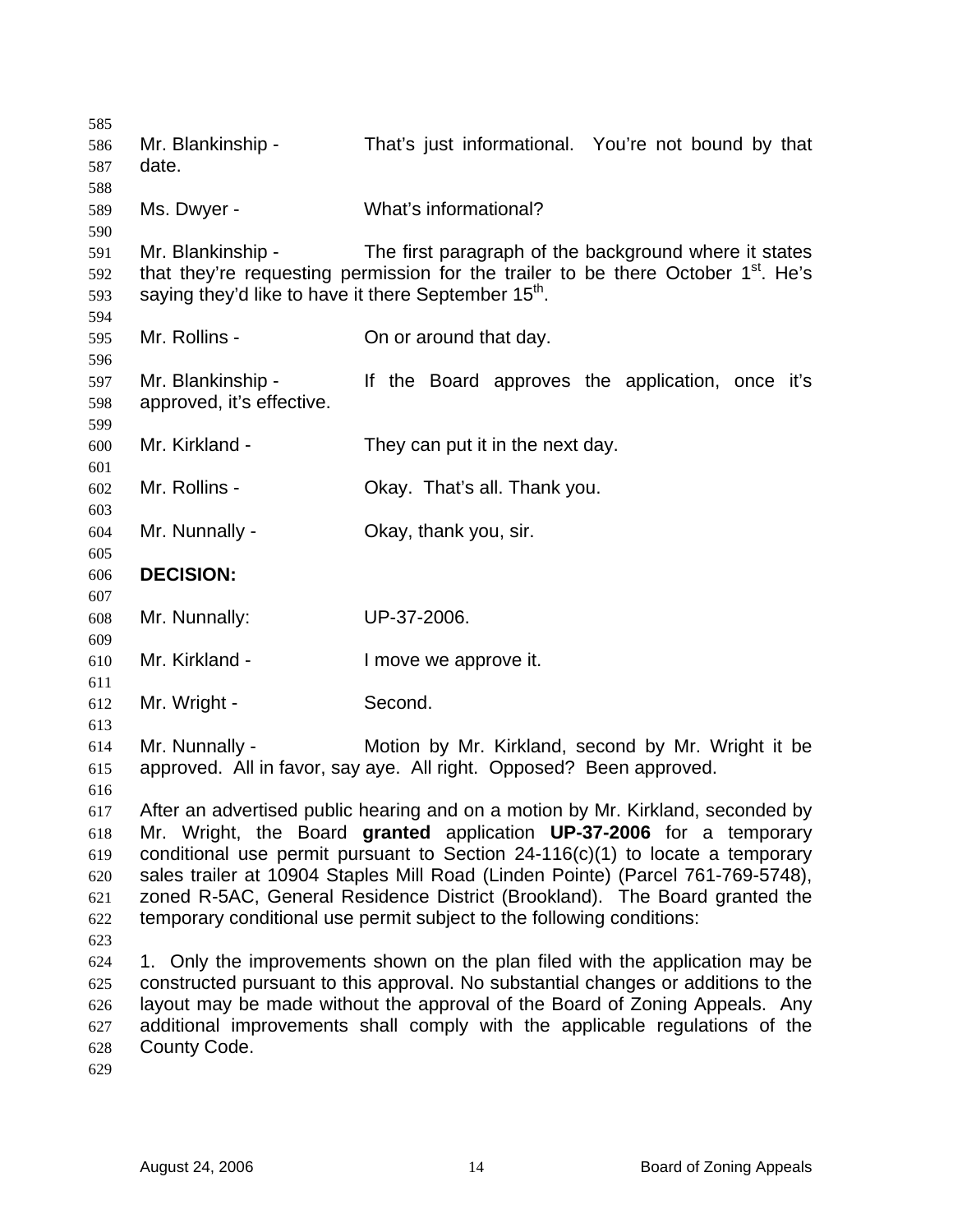2. The trailer shall be skirted on all sides with a durable material as required by the building code for a permanent installation. 630 631

632

633 634 635 636 637 638 639 3. A detailed landscaping and lighting plan shall be submitted to the Planning Department with the building permit for review and approval. Approved landscaping shall be installed as soon as the weather permits. All landscaping shall be maintained in a healthy condition at all times. Dead plant materials shall be removed within a reasonable time and replaced during the normal planting season. All exterior lighting shall be shielded to direct light away from adjacent property and streets.

640

643

641 642 4. The trailer shall be removed from the property on or before July 2, 2007, at which time this permit shall expire.

644 645 5. Any portable toilet or holding tank shall be screened in a manner acceptable to the Henrico County Planning Department and be located behind the trailer.

646

647 648 649 650 6. The applicant shall satisfy the Department of Public Works that adequate sight distance has been provided entering onto Springfield Road and adequate parking has been provided on the site. A minimum of five parking spaces shall be provided

651

652 653 654 655 7. If construction plans show more than 2,500 square feet of land disturbance, the applicant shall submit an Erosion and Sediment Control plan to the Department of Public Works for review and approval. Plans may be submitted with construction plans or separately.

656 657

| 658                     | Affirmative:  | Dwyer, Harris, Kirkland, Nunnally, Wright |  |
|-------------------------|---------------|-------------------------------------------|--|
|                         | 659 Negative: |                                           |  |
| 660                     | Absent:       |                                           |  |
| $\epsilon$ $\epsilon$ 1 |               |                                           |  |

661 662

664

663 Mr. Nunnally - Mr. Blankinship.

665 666 667 668 669 670 **UP-38-2006 Richmond Retirement Residence** requests a temporary conditional use permit pursuant to Section 24-116(c)(1) to locate a temporary sales trailer at 10300 Three Chopt Road (Parcel 749-755-4576), zoned R-6C General Residential District (Conditional) (Three Chopt).

672 673 Mr. Nunnally - Is there anyone else here interested in this case? If so, will you please stand and raise your right hand.

674

671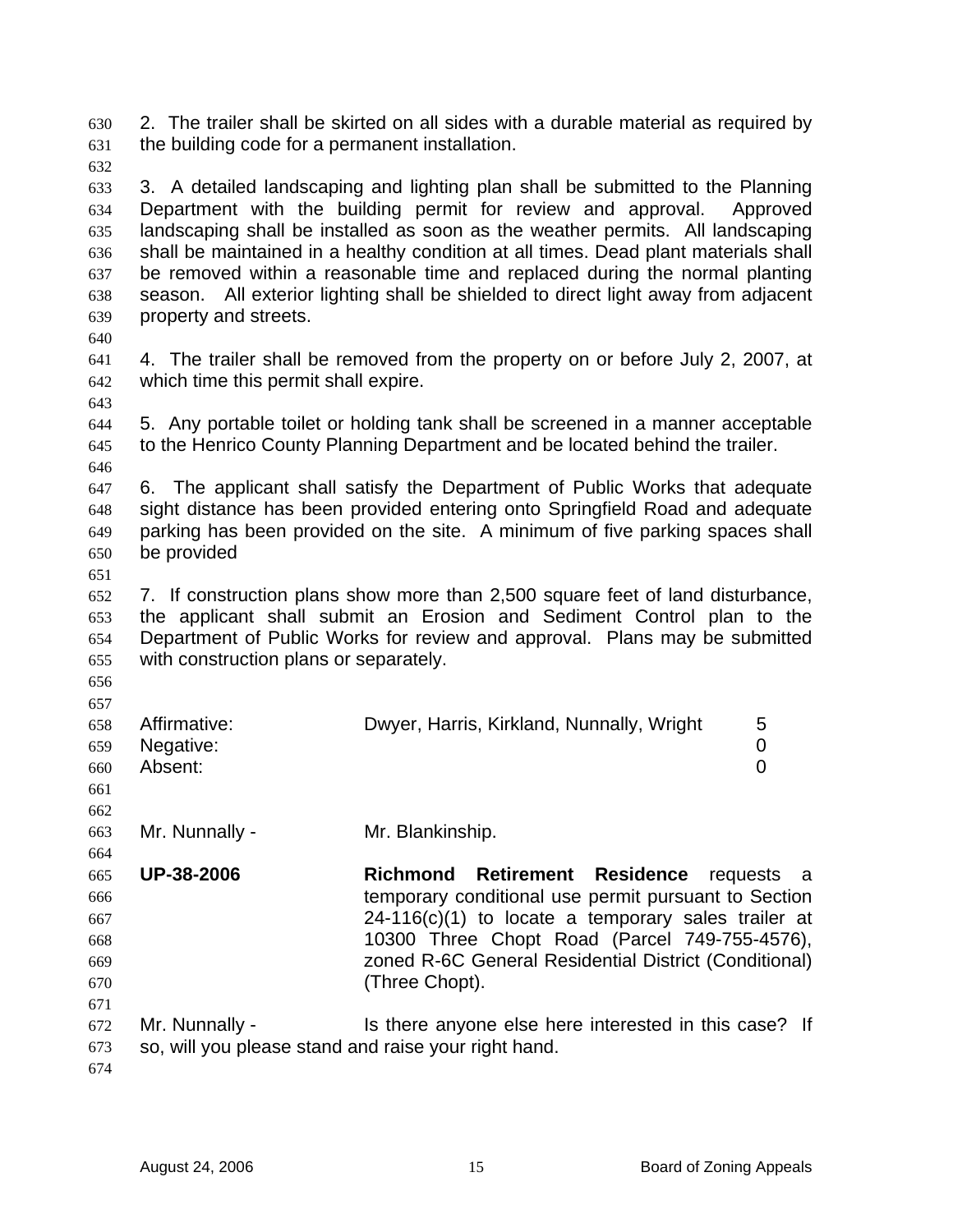| 675<br>676<br>677<br>678 | God?                                                         | Mr. Blankinship - Would you raise your right hand, sir? Do you swear<br>the testimony you're about give is the truth and nothing but the truth, so help you                                                            |
|--------------------------|--------------------------------------------------------------|------------------------------------------------------------------------------------------------------------------------------------------------------------------------------------------------------------------------|
| 679<br>680               | Mr. Rose -                                                   | I do.                                                                                                                                                                                                                  |
| 681<br>682<br>683        | Mr. Nunnally -<br>what you're requesting.                    | Please state your name for the record, sir, and tell us                                                                                                                                                                |
| 684<br>685<br>686        | Mr. Rose -                                                   | My name is Adrian Rose. We are requesting a<br>temporary permit for a sales trailer at our site at 10300 Chopt Road.                                                                                                   |
| 687<br>688               | Mr. Nunnally -                                               | You're going to have this until December the 31 <sup>st</sup> ?                                                                                                                                                        |
| 689<br>690               | Mr. Rose -                                                   | Excuse me?                                                                                                                                                                                                             |
| 691<br>692<br>693        | Mr. Nunnally -<br>site until December the 31 <sup>st</sup> ? | You request permission to have the sales trailer on                                                                                                                                                                    |
| 694<br>695               | Mr. Rose -                                                   | That is correct.                                                                                                                                                                                                       |
| 696<br>697               | Mr. Wright -                                                 | Have you read the conditions of this case?                                                                                                                                                                             |
| 698<br>699               | Mr. Rose -                                                   | Yes.                                                                                                                                                                                                                   |
| 700<br>701               | Mr. Wright -                                                 | Do you have any problem with them?                                                                                                                                                                                     |
| 702<br>703               | Mr. Rose -                                                   | Not at all.                                                                                                                                                                                                            |
| 704<br>705<br>706        | Ms. Dwyer -                                                  | One statement made in the staff report was that the<br>trailer has already been put in place and that it's too close to Three Chopt Road.                                                                              |
| 707<br>708               | Mr. Rose -                                                   | It is being moved as we speak.                                                                                                                                                                                         |
| 709<br>710               | Ms. Dwyer -                                                  | Okay. So, it will be 35 feet from the road?                                                                                                                                                                            |
| 711<br>712               | Mr. Rose -                                                   | It will be 45 feet.                                                                                                                                                                                                    |
| 713<br>714<br>715        | Ms. Dwyer -                                                  | I was wondering why we had this buffer provision<br>included, Mr. Blankinship, in our package that requires a 50-foot buffer, which I<br>would think would require the trailer to be 50 feet inside the property line. |
| 716<br>717<br>718        | Mr. Blankinship -                                            | Yes.                                                                                                                                                                                                                   |
| 719<br>720               | Ms. Dwyer -                                                  | The staff report said only 35 feet.                                                                                                                                                                                    |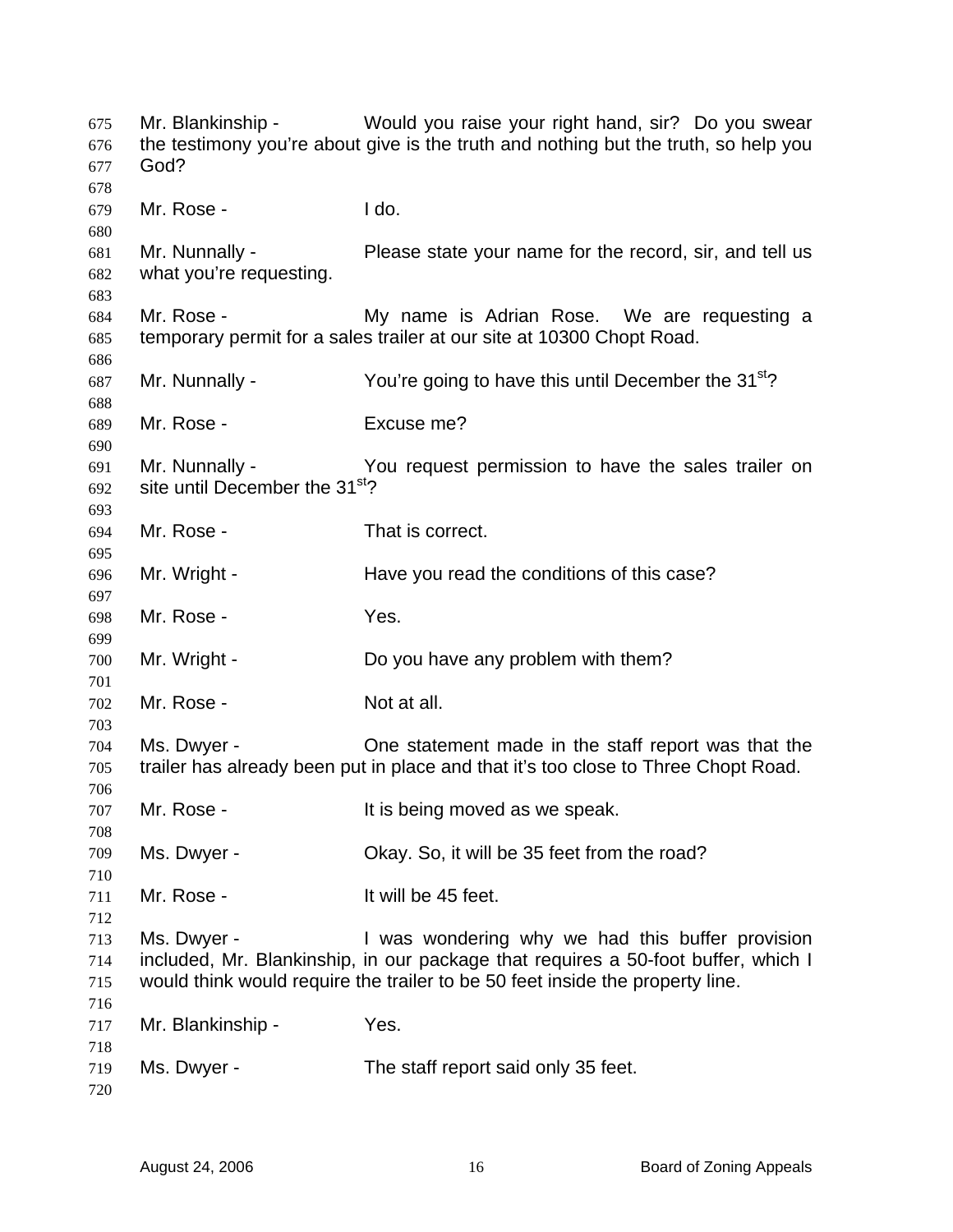Mr. Kirkland - Looks to me like the trailer's going to sit smack dab in the 50-foot transitional buffer. 721 722 723 724 725 726 727 728 729 730 731 732 733 734 735 736 737 738 739 740 741 742 743 744 745 746 747 748 749 750 751 752 753 754 755 756 757 758 759 760 761 762 763 764 765 Mr. Rose - Correct. Mr. Kirkland - Should we set it behind that? Mr. Blankinship - I believe we discussed that with the Comprehensive Planning Section and they felt like during the construction period, everyone understood the buffer would be disturbed. Once construction is complete, the buffer is to be landscaped. So, it's not an undisturbed buffer, as you see in some cases. Mr. Kirkland - **Okay.** Mr. Blankinship - It was a buffer to be landscaped toward the end of construction. I think our conclusion—I'll ask Mr. Gidley to correct me if I'm wrong because he actually handled this. I believe our conclusion was that as long as the trailer is gone by the end of this year, and the buffer is restored promptly into next year, we don't have a problem with the trailer being in the buffer. Mr. Gidley - The Right now, it's just cleared and there's construction that's bringing equipment in and out of there. Ms. Dwyer - The Universe I raised the question because the proffer requires a berm and that might be something that would be constructed prior to the time the trailer would be moved. Mr. Rose - The Music Controller's already in place. Ms. Dwyer - The berm is already in place. Mr. Rose - The Music extended in place. As a matter of fact, the berm sits probably 6, 6-1/2 feet in the air. Ms. Dwyer - Chay. Mr. Rose - From the main level of the property. As you can see, where that trailer is sitting now, it is going to go to the left of that back to that tree line. There is a 6-1/2 foot berm that runs right across the back of that to the next property line. Mr. Blankinship - So, the berm doesn't show in this photograph. This was done after we took this photograph.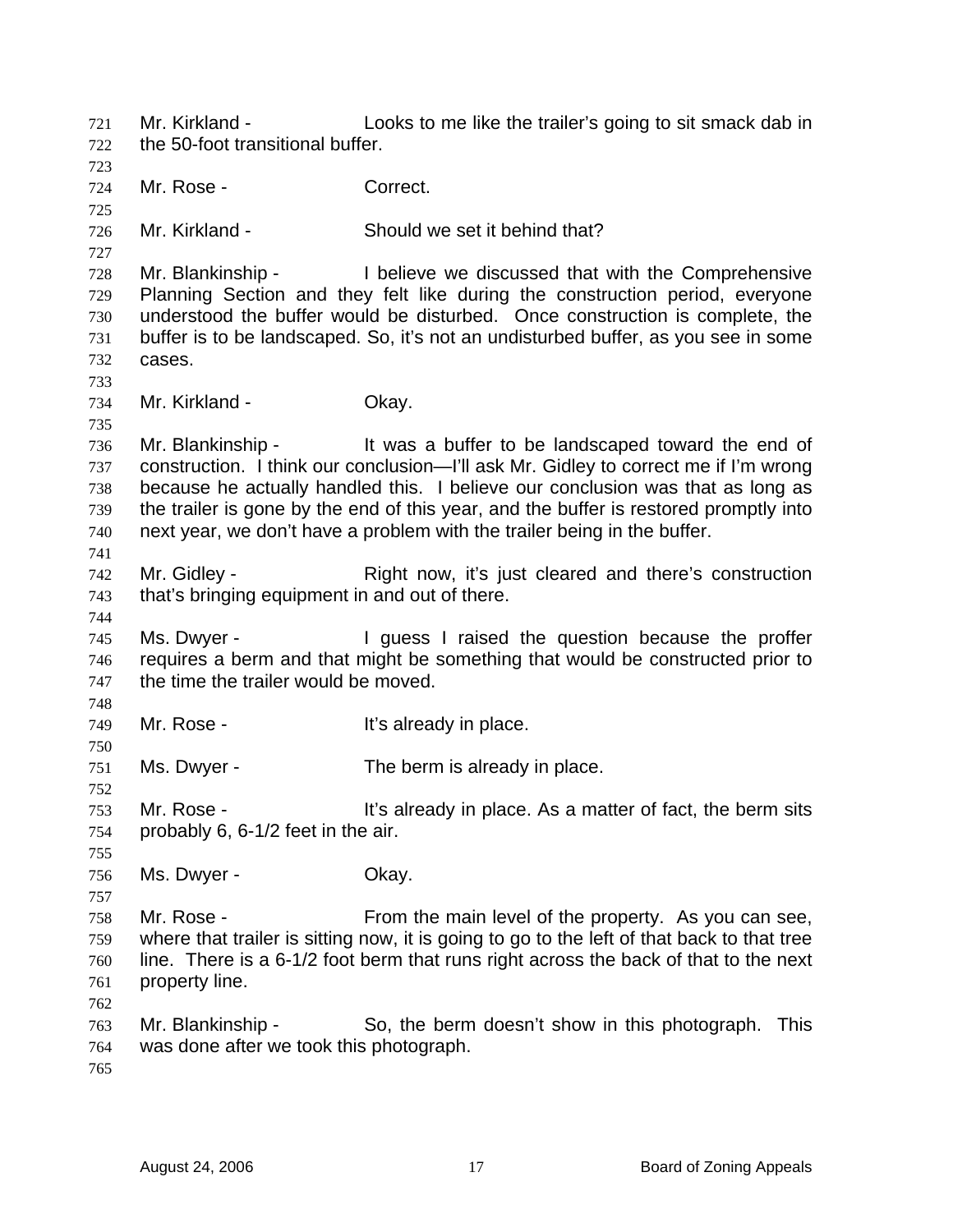| 766<br>767        | Mr. Rose -<br>dumpster.                           | Right. You can't see it because it's behind that red                                                                                                                                                                                       |
|-------------------|---------------------------------------------------|--------------------------------------------------------------------------------------------------------------------------------------------------------------------------------------------------------------------------------------------|
| 768<br>769<br>770 | Mr. Blankinship -                                 | We took this photograph about four weeks ago.                                                                                                                                                                                              |
| 771<br>772        | Mr. Kirkland -                                    | Can we get that on our screen?                                                                                                                                                                                                             |
| 773<br>774        | Mr. Blankinship -                                 | Yes sir.                                                                                                                                                                                                                                   |
| 775<br>776<br>777 | Ms. Dwyer -<br>buffer?                            | What will be the timing of the landscaping of the                                                                                                                                                                                          |
| 778<br>779<br>780 | Mr. Rose -                                        | Well, actually, that trailer probably will be gone by the<br>first of December and landscaping will begin late November.                                                                                                                   |
| 781<br>782        | Mr. Blankinship -                                 | So, you're giving yourself a month of float.                                                                                                                                                                                               |
| 783<br>784        | Mr. Rose -                                        | Yes.                                                                                                                                                                                                                                       |
| 785<br>786<br>787 | Mr. Wright -<br>Is that correct, Mr. Blankinship? | No CO's will be granted until the buffer is completed.                                                                                                                                                                                     |
| 788<br>789        | Mr. Blankinship -                                 | Yes sir.                                                                                                                                                                                                                                   |
| 790<br>791        | Mr. Nunnally -                                    | Any other questions? Anyone in opposition?<br>Hear<br>none, that completes the case. Thank you for coming, sir.                                                                                                                            |
| 792<br>793<br>794 | Mr. Rose -                                        | Thank you.                                                                                                                                                                                                                                 |
| 795<br>796        | <b>DECISION:</b>                                  |                                                                                                                                                                                                                                            |
| 797<br>798        | Mr. Nunnally -                                    | UP-38-2006, Richmond Retirement Residence.                                                                                                                                                                                                 |
| 799<br>800        | Mr. Wright -                                      | Move we approve.                                                                                                                                                                                                                           |
| 801<br>802<br>803 | Mr. Nunnally -<br>second?                         | Motion by Mr. Wright to be approved. Do I have a                                                                                                                                                                                           |
| 804<br>805        | Mr. Kirkland -                                    | Second.                                                                                                                                                                                                                                    |
| 806<br>807<br>808 | Mr. Nunnally -<br>Opposed? Been approved.         | Second by Mr. Kirkland. All in favor say aye.                                                                                                                                                                                              |
| 809<br>810<br>811 |                                                   | After an advertised public hearing and on a motion by Mr. Wright, seconded by<br>Mr. Kirkland, the Board granted application UP-38-2006 for a temporary<br>conditional use permit pursuant to Section $24-116(c)(1)$ to locate a temporary |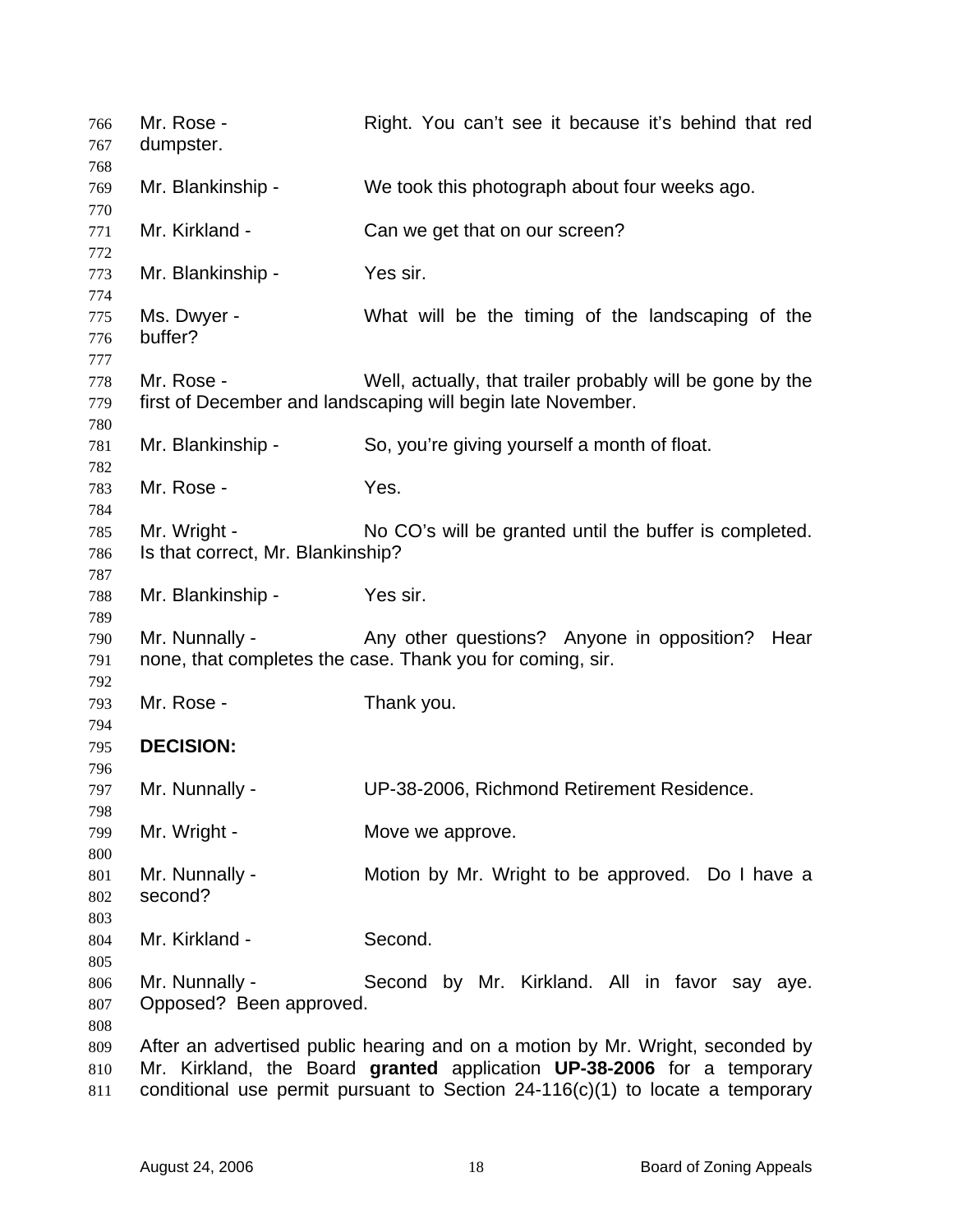sales trailer at 10300 Three Chopt Road (Parcel 749-755-4576), zoned R-6C, General Residence District (Conditional) (Three Chopt). The Board granted the temporary conditional use permit subject to the following conditions: 812 813 814

815

816 817 818 819 820 1. Only the improvements shown on the plan filed with the application may be constructed pursuant to this approval. No substantial changes or additions to the layout may be made without the approval of the Board of Zoning Appeals. Any additional improvements shall comply with the applicable regulations of the County Code.

821

822 823 2. The trailer shall be skirted on all sides with a durable material as required by the building code for a permanent installation.

824

825 826 827 828 829 830 831 3. A detailed landscaping and lighting plan shall be submitted to the Planning Department with the building permit for review and approval. Approved landscaping shall be installed as soon as the weather permits. All landscaping shall be maintained in a healthy condition at all times. Dead plant materials shall be removed within a reasonable time and replaced during the normal planting season. All exterior lighting shall be shielded to direct light away from adjacent property and streets.

832

833 834 835 836 4. The trailer shall be removed from the property on or before January 2, 2007, at which time this permit shall expire. Upon removal of the trailer, the site shall be bought into compliance with the buffer required by proffer 11(a) of rezoning case C-16C-04 and the approved landscaping plan.

837

838 839 5 Any portable toilet or holding tank placed on the site shall be located underneath the sales trailer and shall be screened from view.

840

841 842 843 844 6. The applicant shall satisfy the Department of Public Works that adequate sight distance has been provided entering onto Three Chopt Road and adequate parking has been provided on the site. A minimum of five parking spaces shall be provided.

845

846 847 848 849 7. If construction plans show more than 2,500 square feet of land disturbance , the applicant shall submit an Erosion and Sediment Control plan to the Department of Public Works for review and approval. Plans may be submitted with construction plans or separately.

850

851 852 8. The trailer shall set back at least 35 feet from the existing property line along Three Chopt Road.

853 854

|     | 855 Affirmative: | Dwyer, Harris, Kirkland, Nunnally, Wright |  |
|-----|------------------|-------------------------------------------|--|
|     | 856 Negative:    |                                           |  |
| 857 | Absent:          |                                           |  |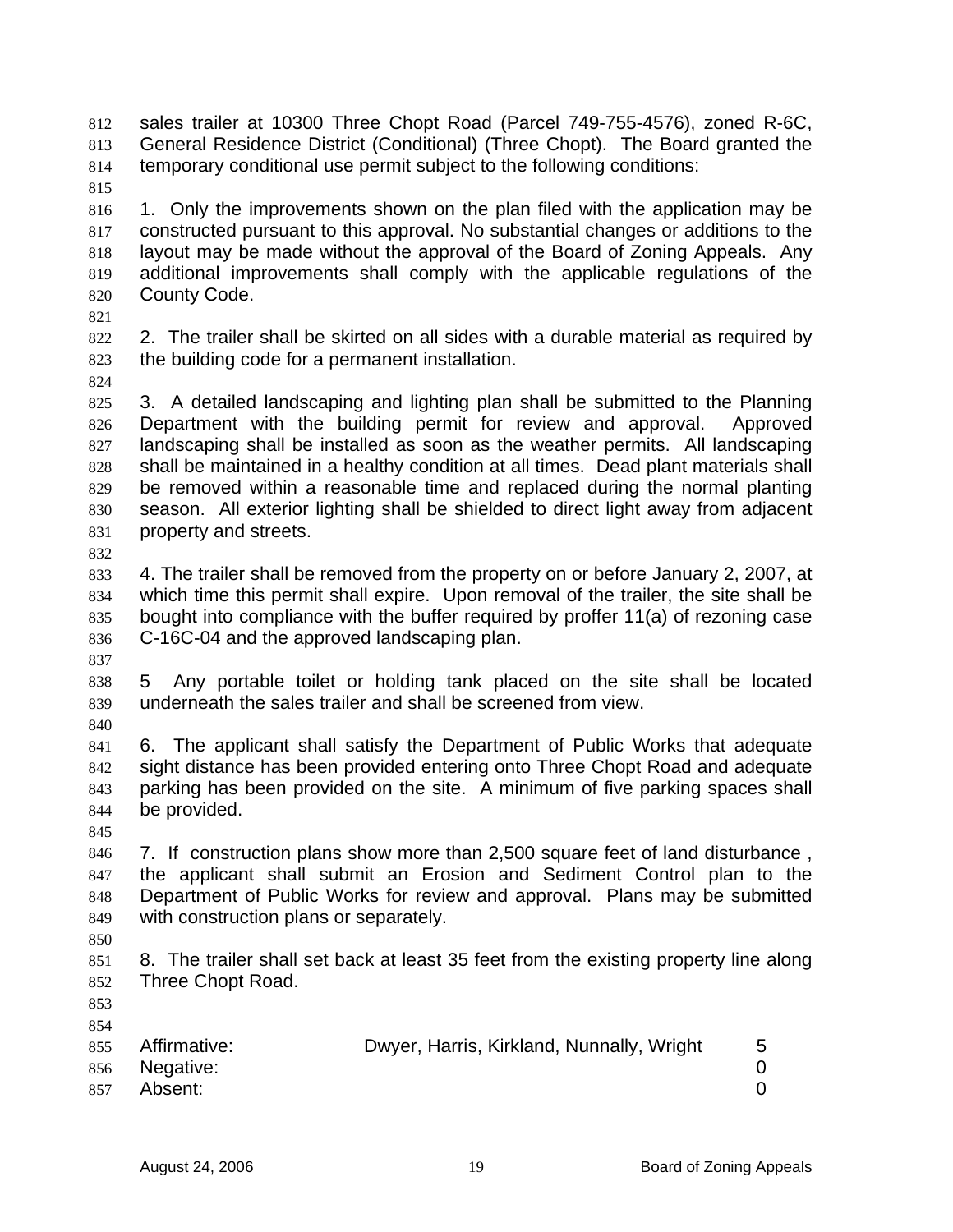858 859 860 861 862 863 864 865 866 867 868 869 870 871 872 873 874 875 876 877 878 879 880 881 882 883 884 885 886 887 888 889 890 891 892 893 894 895 896 897 898 899 900 901 902 903 The Board granted the request because it found the proposed use will be in substantial accordance with the general purpose of objectives of Chapter 24 of the County code. Mr. Nunnally - Next case, Mr. Blankinship. **A-34-2006 David Atkinson** requests a variance from Sections 24-94 and 24-9 to allow the existing dwelling to remain at 10303 Winston Boulevard (Glen Allen Heights) (Parcel 773-764-1807 [part]), zoned R-3, One-Family Residence District (Fairfield). The lot width requirement and public street frontage requirement are not met. The applicant has 35 feet lot width and 35 feet public street frontage, where the Code requires 80 feet lot width and 50 feet public street frontage. The applicant requests a variance of 45 feet lot width and 15 feet public street frontage. Mr. Nunnally - This there anyone else interested in this case? If so, please stand and raise your right hand and be sworn. Mr. Blankinship - Do you swear the testimony you're about to give is the truth and nothing but the truth, so help you God? Mr. Minter - I do. Mr. Nunnally - **Please state your name for the record, sir, and tell us** what you're requesting. Mr. Minter - My name is Richard Minter with Potts, Minter, and Associates. I'm representing the family of David Atkinson. On this parcel of land, there exist two houses. The one in the rear has more or less been there for 30 or 40 years. This is an estate and they're trying to settle the estate. There was not enough public road frontage to split the property. Both parcels have enough square footage. What I have done is laid out a 35-foot strip on the left side of their property to be sold with the piece in the back. That way, the garage that's behind the existing main house will be within the County Code. What he needs is the setback requirements and the road frontage. Mr. Blankinship - The lot width requirement. Mr. Minter - Right. The road frontage, we cannot meet the 50 feet without tearing down the garage that's sitting there.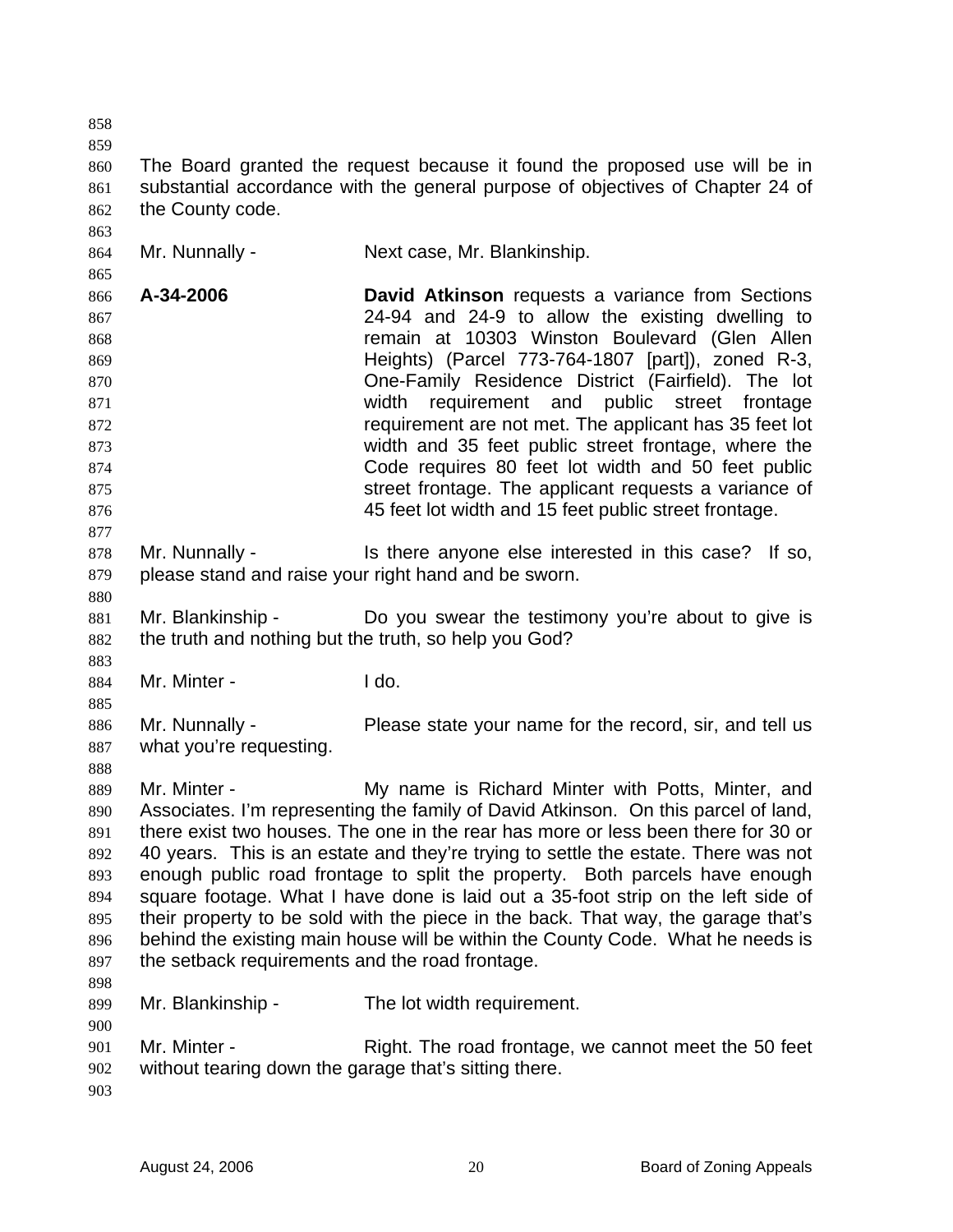Ms. Dwyer - What's the garage being used for now? Is it used as a residence? 904 905 906 907 908 909 910 911 912 913 914 915 916 917 918 919 920 921 922 923 924 925 926 927 928 929 930 931 932 933 934 935 936 937 938 939 940 941 942 943 944 945 946 947 948 949 Mr. Minter - The garage is a garage. Do you have my drawing that's attached? Ms. Dwyer - Yes. Mr. Minter - The garage that I tried to meet up on front, that is a garage. The residence in the back is the residence in question. Ms. Dwyer - Right. Mr. Minter - The garage now is a garage. Ms. Harris - The You have no plans to tear down this garage, right, to make this a part of the parcel? Mr. Minter - No. Ms. Harris - Chay. Mr. Minter - There are some questions on here about the tires and building materials. The person that's renting the house right now, he's a guy that takes down trees. He uses the tires in his business when the trees fall down so they won't tear up the yard, sidewalks, whatever. By Friday, the tires are being moved and whatever this construction debris is they are talking about, they were taking some stuff out of some sheds and cleaning up the place. That's when whoever went there to take pictures, I guess that's what they saw. Mr. Kirkland - **Mr. Blankinship, this property is zoned R-3**, right? Mr. Blankinship - Yes. I believe that's correct, yes sir. Mr. Kirkland - I was just wondering why there's a business running out of the back of this particular building with the tires for tree service. Mr. Minter - That's where he lives. Mr. Kirkland - Well, I'm sorry, that's an R-3 zoning. It's residential. It's not a business zoning. Mr. Blankinship - As long as the only portion of the business that's done there is the office work. If he answers his phones and does his books there, that's fine, but he's not allowed to store equipment or materials there.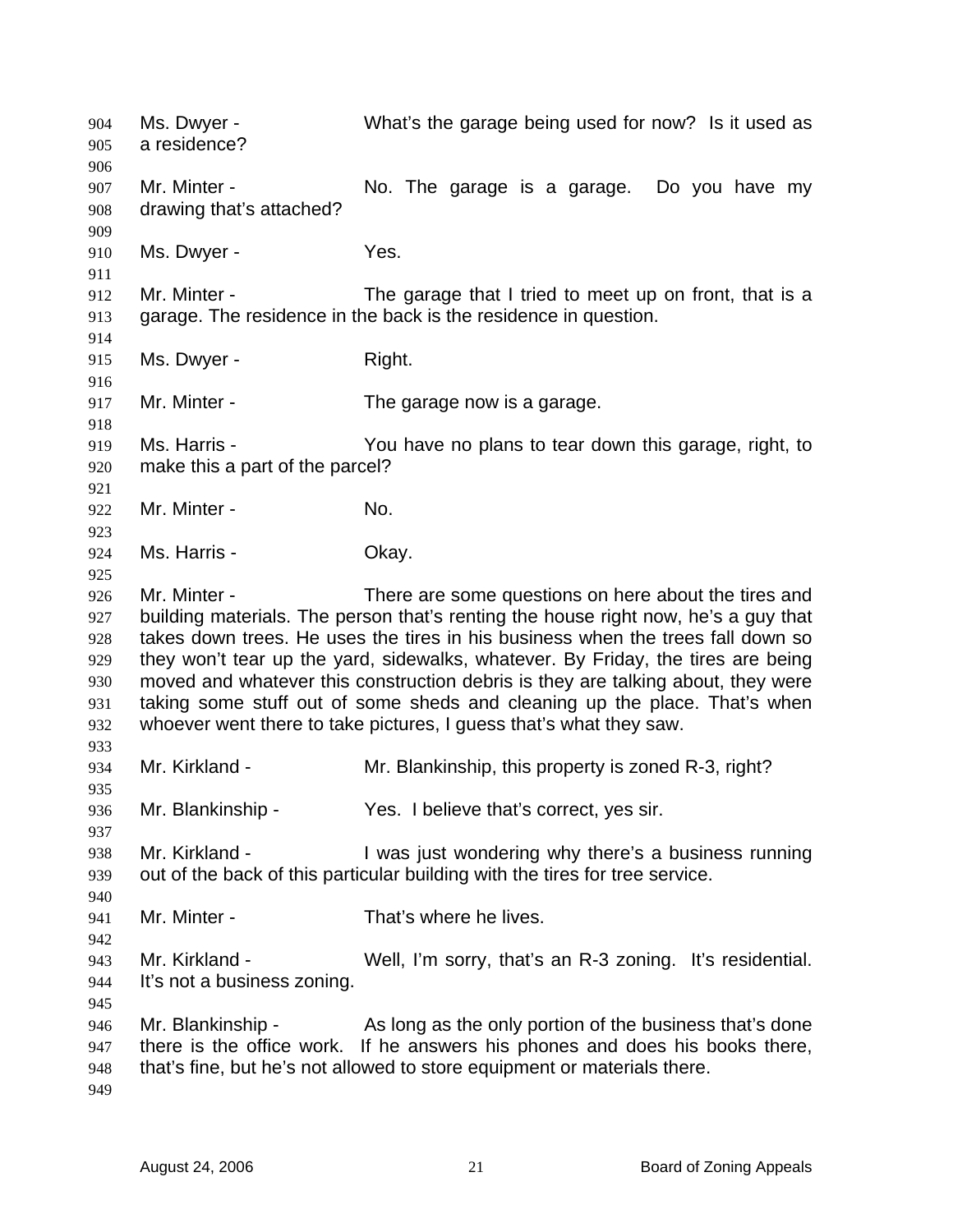Mr. Kirkland - The How was this lot created? I read the staff report. Something about land sold off or something. Will you give me a little history on this? 950 951 952

954 955 956 957 958 959 960 961 962 963 964 965 966 967 968 969 970 Mr. Blankinship - This lot had not been created yet. Originally, it was a longer lot. It was part of an old subdivision, Glen Allen Heights, which I want to say was from the 1920's. Then when they came in behind here with Woodman Trace subdivision, they bought the rear portion of this lot, all of the adjoining lots to the south, which was also part of the old Glen Allen Heights, and part of some other properties in the area. Consolidated all that for Woodman Trace subdivision. At that time, staff met with the developers and tried to get them to buy all of this parcel and include all of this parcel in Woodman Trace so that they could provide access to this house. This house was already in existence and we were already aware of it as an oddity where the house was on the same lot as another house and couldn't have public street frontage. I don't recall whether they were unable to purchase the property or just unable to come to agreement on terms or why it was not included. They did buy part of this property and incorporate it into Woodman Trace. Lots 5 and 6 there at Woodman Trace were a part of this property. For whatever reason, this was just left hanging out there. We knew it would come back at some point and be an issue.

971 972 973 Ms. Harris - The How was this brought to your attention, Mr. Blankinship?

974 975 976 Mr. Blankinship - I believe Mr. Minter said that they are settling the estate.

977 978 979 980 Mr. Minter - Settling the estate. There is no solution to make this two parcels of land except for what I'm trying to do right now, and to leave the existing house that's been there and in use for 30, 40 years, the house in the rear.

982 983 984 Mr. Gidley - The Solid Collect Collection Collection Collection Collection Collect Collect Collect Collect Collect Collect Collect Collect Collect Collect Collect Collect Collect Collect Collect Collect Collect Collect Col single-family zoned lot?

985 Mr. Minter - The Loop't know.

987 988 Mr. Nunnally - You keep looking back there; is that Mr. and Ms. Atkinson?

990 Mr. Minter - No, that's his daughter.

991 992 993 994 995 Mr. Nunnally - Do they want to speak? If so, please come down front, please. Ms. Mills - Hi, my name's Mary Mills. What was the question?

953

981

986

989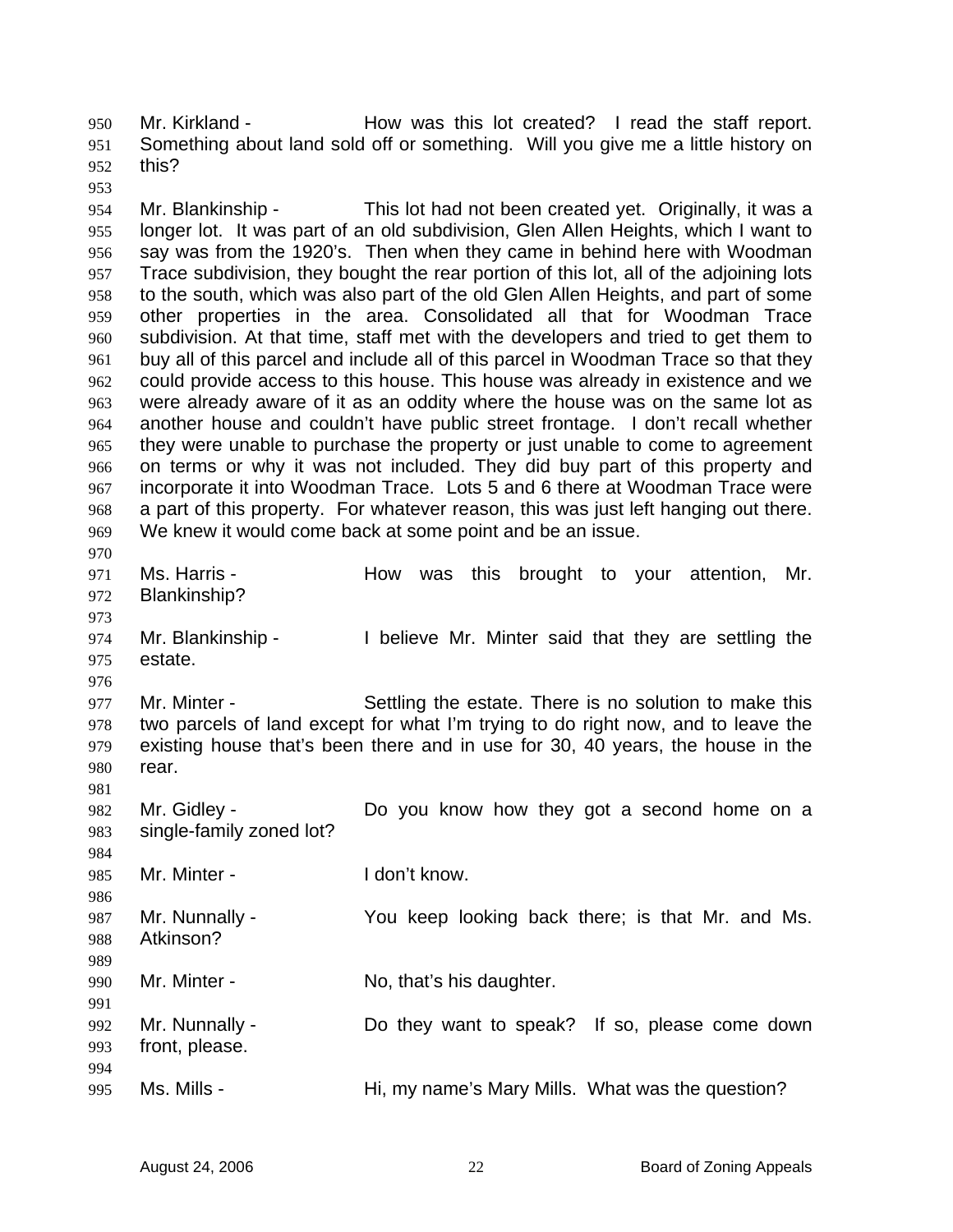997 998 999 1000 1001 1002 1003 1004 1005 1006 1007 1008 1009 1010 1011 1012 1013 1014 1015 1016 1017 1018 1019 1020 1021 1022 1023 1024 1025 1026 1027 1028 1029 1030 1031 1032 1033 1034 1035 1036 1037 1038 1039 1040 1041 Mr. Blankinship - According to our tax records, this building that is now a dwelling was originally built as a garage, or else it doesn't show on the tax records at all. There's no record on the tax record of a second dwelling having been approved. So, either this was a garage that was converted to a dwelling, or it was just never recorded on the tax rolls. Do you know how it got to be there? Ms. Mills - I'm his daughter. I live in North Carolina. It was going to be a garage at one point and he got the permit to do that. Then I guess he decided at that point when he was going to retire, he was going to turn that into a house. That's the only thing that I know that he did. Ms. Dwyer - So, he just did it. Ms. Mills - Well, he did it, but I don't know what he was supposed to have done. He did not read or write, so I don't know exactly what he did. He tried to go by whatever he knew best. That's all I can tell you as one of the children. Ms. Harris - The How long has this house been used as a residence, do you know? Ms. Mills - Think since the mid-70's. Mr. Blankinship - It was built in '63, apparently. Ms. Mills - Think that was when he got the permit to start that, yes. Mr. Nunnally - You say, "he." Now, that's Mr. Atkinson, David Atkinson? Ms. Mills - That's Mr. Atkinson, my father. Mr. Nunnally - That's your father? Ms. Mills - Yes sir. Mr. Nunnally - Thank you. Ms. Harris - Did you read the conditions? Mr. Minter - Yes. A couple of them are being taken care of by Friday, the first two. The third one is, yes, I'll do a subdivision plat and go through the normal process.

996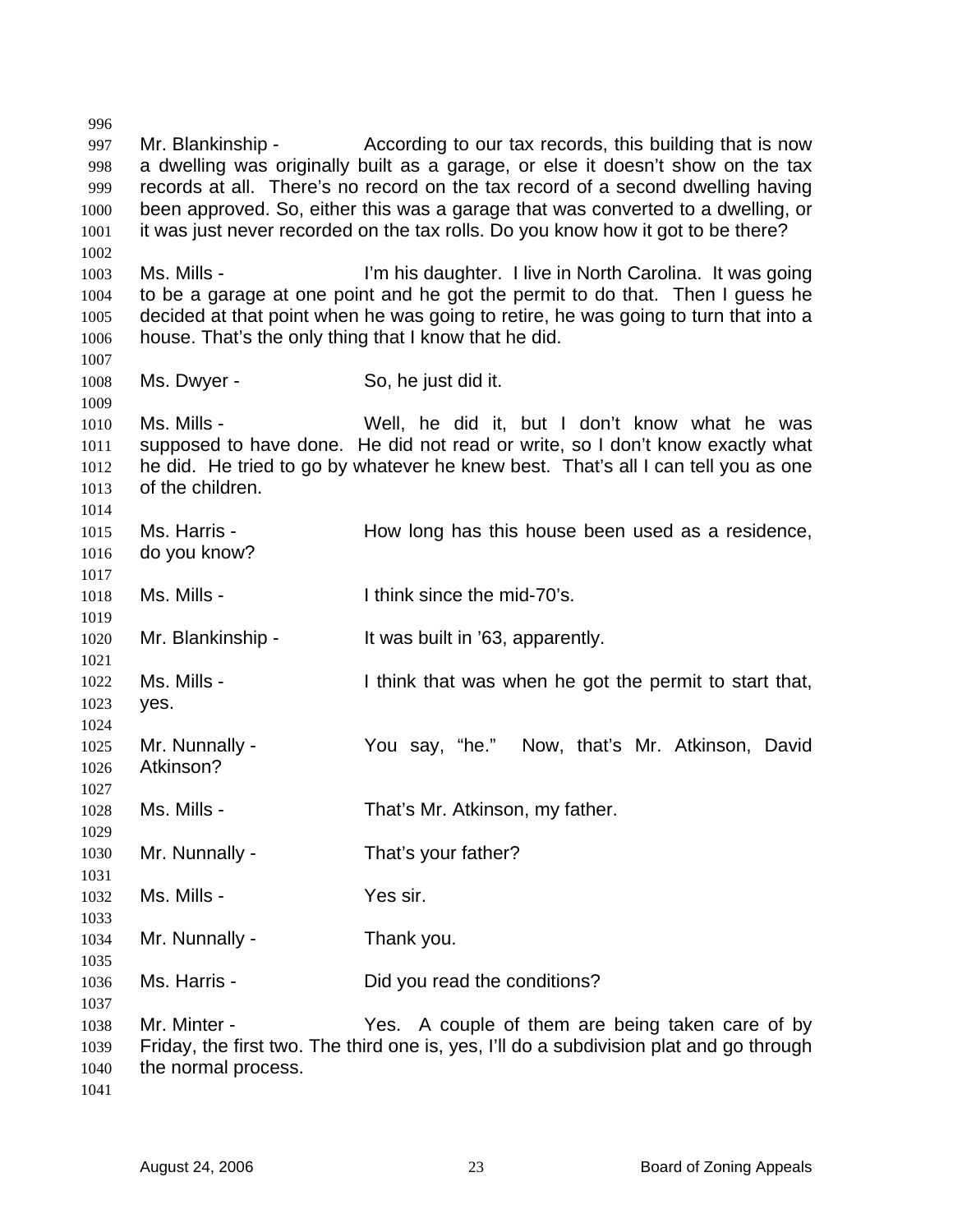Mr. Kirkland - You'll tell the tenant he cannot run a business out of that. 1042 1043 1044 1045 1046 1047 1048 1049 1050 1051 1052 1053 1054 1055 1056 1057 1058 1059 1060 1061 1062 1063 1064 1065 1066 1067 1068 1069 1070 1071 1072 1073 1074 1075 1076 1077 1078 1079 1080 1081 1082 1083 1084 1085 1086 1087 Ms. Mills - They've been there for six years. What happened in our absence, they just were removing debris out of a building back there. That's why I was surprised when I got the call about this. The tires are normally not stored there. It's about 12 tires. He had them stacked along the fence. They're normally not there, that's why I was surprised about that. They're going to be gone today. They normally have a building they put those in. No sir, he does not practice his business back there. No, no sir. He just parks his truck back there; that's it. No sir. Mr. Nunnally - Any more questions, Ms. Harris? Ms. Harris - No. Mr. Nunnally - Any other questions from the Board? Any opposition? Hear none, that concludes the case. Thank you for coming. Mr. Minter - Thank you. **DECISION:**  Mr. Nunnally - A-34-2006, David Atkinson. Ms. Harris - I move that we approve because without a variance, this house could not be used for any reasonable, beneficial use. Now, it has been used, but it appears that the County record did not bear out giving permission for this home to be something other than a garage. My motion is that we hold them to the conditions as set forth in the recommendation. Mr. Nunnally - Okay. Motion by Ms. Harris to be approved. Do I have a second? Mr. Wright - Second. Mr. Nunnally - Second by Mr. Wright. Mr. Kirkland - Thave a question. Mr. Nunnally - **Question by Mr. Kirkland.** Mr. Kirkland - Mr. Blankinship. Mr. Blankinship - Yes sir.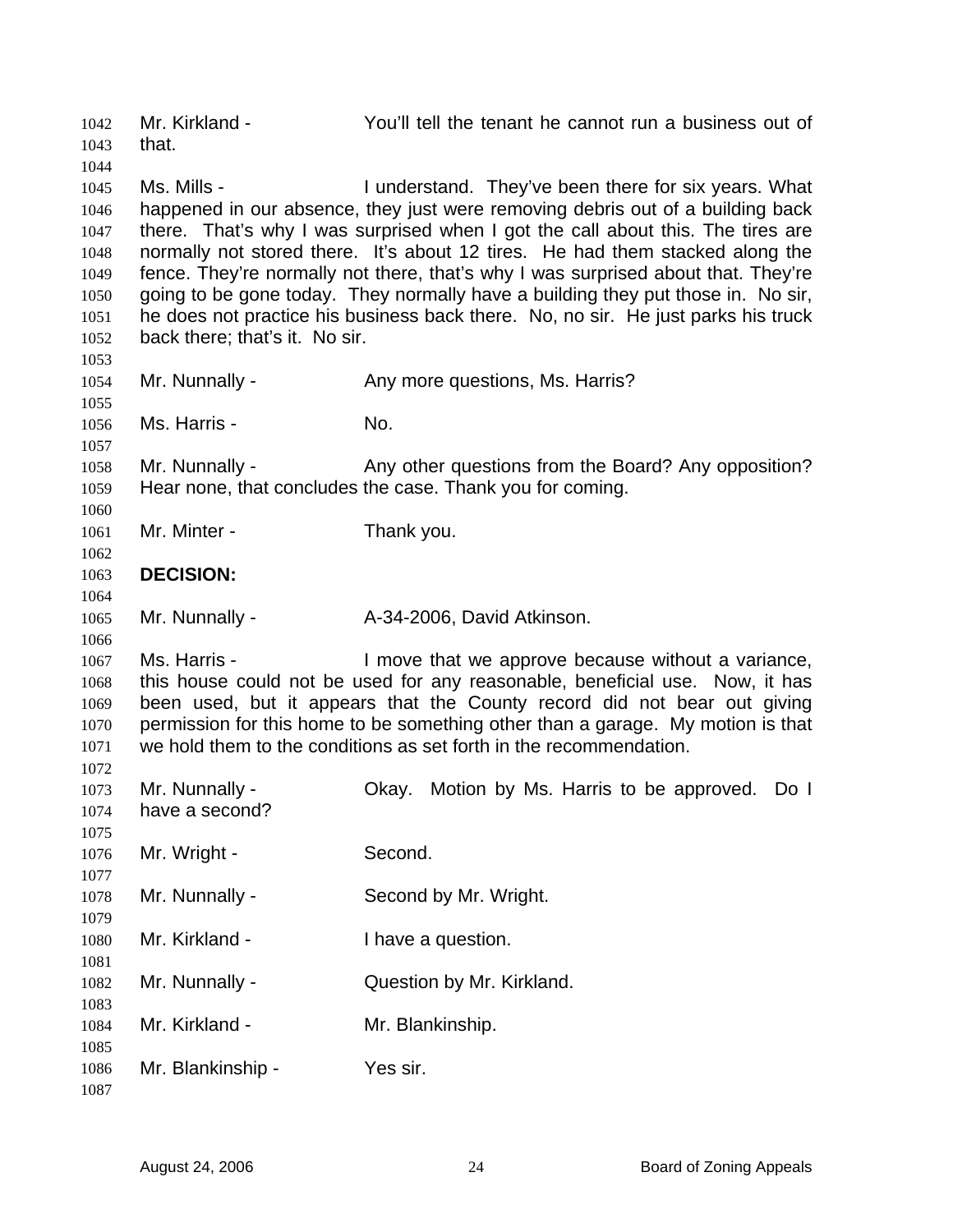Mr. Kirkland - If the garage on the home that fronts the Winston Boulevard wasn't there, could they get the road frontage that they needed? 1088 1089 1090 1091 1092 1093 1094 1095 1096 1097 1098 1099 1100 1101 1102 1103 1104 1105 1106 1107 1108 1109 1110 1111 1112 1113 1114 1115 1116 1117 1118 1119 1120 1121 1122 1123 1124 1125 1126 1127 1128 1129 1130 1131 1132 1133 Mr. Blankinship - I'll have to double-check, but I believe they are insufficient on lot width, that if they tried to divide they could get the 50 feet of road frontage, but they would still be deficient on lot width. Mr. Kirkland - **Okay.** Mr. Blankinship - The Code requires 80 feet of lot width, so they'd have to have 160 feet to have two lots and it looks like they have about 150. Mr. Kirkland - Ckay. That was my question. Mr. Nunnally - You in favor, Mr. Kirkland? Mr. Kirkland - Somebody else seconded it, didn't they? Mr. Nunnally - The Yes, but you asked the question. All in favor say aye. All right. Been approved. After an advertised public hearing and on a motion by Ms. Harris, seconded by Mr. Wright, the Board **granted** application **A-34-2006** for a variance from Sections 24-94 and 24-9 to allow the existing dwelling to remain at 10303 Winston Boulevard (Glen Allen Heights) (Parcel 773-764-1807 [part]), zoned R-3, One-Family Residence District (Fairfield). The Board granted the variance subject to the following conditions: 1. This variance applies only to the public street frontage and lot width requirements. All other applicable regulations of the County Code shall remain in force. 2. The property shall be brought into compliance with the County Code, including removing or storing inside an enclosed building tires and building materials currently in the yard. 3. The applicant shall submit a plat of resubdivision to the Planning Commission for review and approval. This variance shall not take effect until such plat has been approved and recorded. Affirmative: Dwyer, Harris, Kirkland, Nunnally, Wright 5 Negative: 0 Absent: 0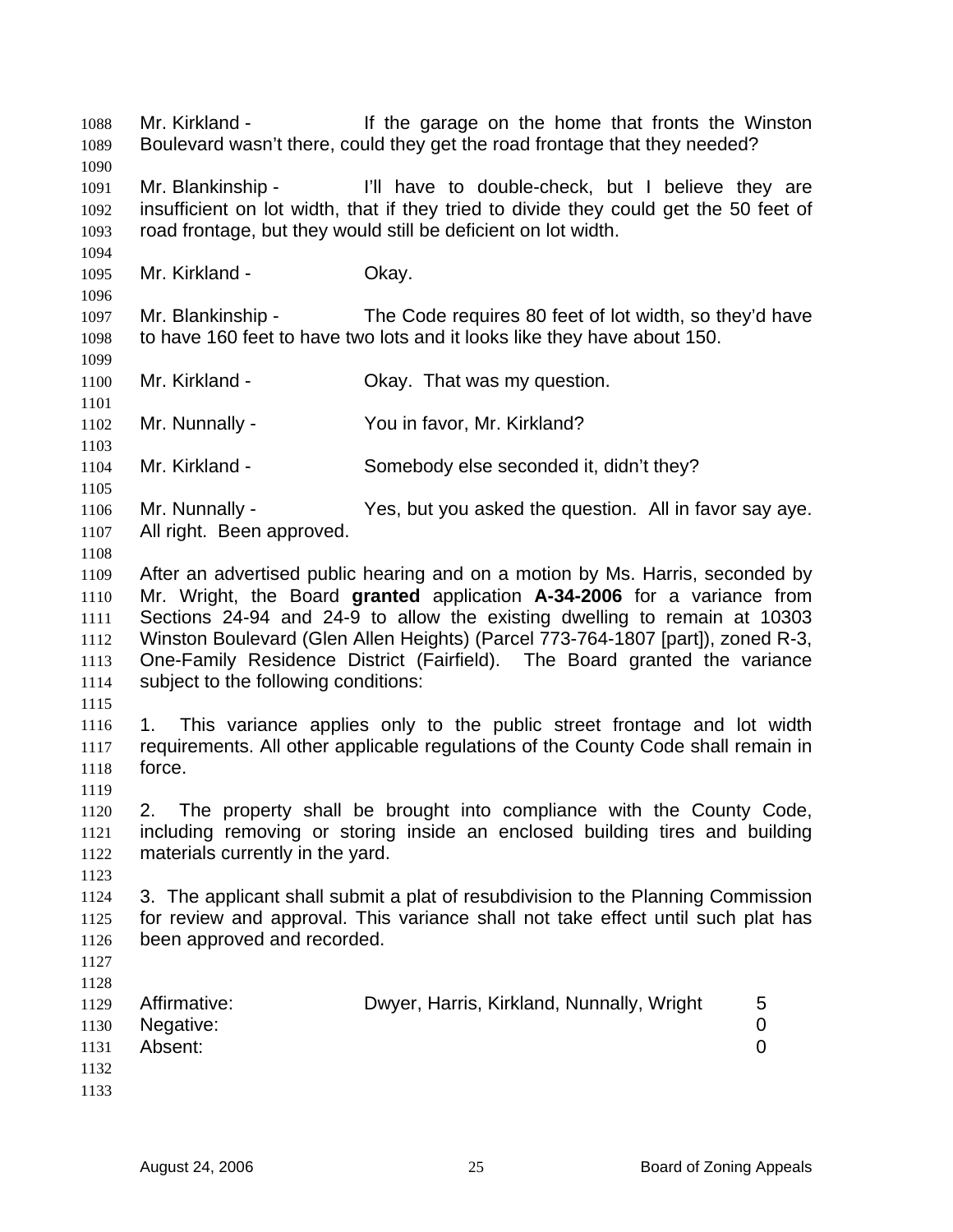**A-35-2006 Steven Middleton** requests a variance from Section 24-9 to build a one-family dwelling at 9744 Old Dell Trace (Kingsbridge) (Parcel 740-736-6551), zoned R-0, One-Family Residence District (Tuckahoe). The public street frontage requirement is not met. The applicant has 0 feet public street frontage, where the Code requires 50 feet public street frontage. The applicant requests a variance of 50 feet public street footage. 1134 1135 1136 1137 1138 1139 1140 1141 1142 1143

1144 1145 Mr. Nunnally - There anyone else here who is interested in this case? If so, please stand and be sworn.

1147 1148 1149 Mr. Blankinship - The Raise your right hand, please. Do you swear the testimony you're about to give is the truth and nothing but the truth, so help you God?

1150 1151

1152

1146

Mr. Middleton - The Lido.

1153 1154 Mr. Nunnally - Please state your name for the record, sir, and tell us what you're requesting.

1155

1156 1157 1158 1159 1160 1161 1162 1163 1164 1165 1166 1167 1168 1169 1170 1171 1172 1173 1174 1175 1176 1177 1178 1179 Mr. Middleton - The My name is Steve Middleton. I am requesting a variance from the County requirement that a lot have 50 feet of public road frontage because it does not have any public road frontage. I received a variance similar to this one in 1999 when I first purchased the lot, but because of a misunderstanding between me and the staff of the exact actions that were required to vest that variance, it expired and I'm seeking to renew it. The lot's adjacent to my home, which is located at 9740 Old Dell Trace and is on a 10 acre lot, has an easement overtop of my home to get access to and from Old Dell Trace. Without the variance, the lot, which is a subdivided and platted lot, doesn't have any reasonable or beneficial use. I think the lot was created in 1963 when the Kingsbridge Subdivision was recorded. It appears that at that time, it might have been anticipated that that lot would connect to property to the east that had not yet been developed. Unfortunately, when that property was developed, the streets were cul-de-sacked and so this lot did not gain access to the public streets. The lot contains 1.4 acres and would meet any of the other County requirements, is generally consistent with the size of the other lots in the neighborhood, and would comply with the R-0 zoning that's on the property. Because this lot adjoins the backyards of the properties surrounding it to the north, east, and west, it generally will have no significant impact on those and the only impact really is on our lot, over which that access easement crosses. Since we own the adjoining home, we're committed, of course, to building a quality home on this lot. It's not a condition that's a generally recurring nature. Our 10 acre lot on which our house is located cannot be further subdivided; it's deed restricted from that and the granting of the variance would create only one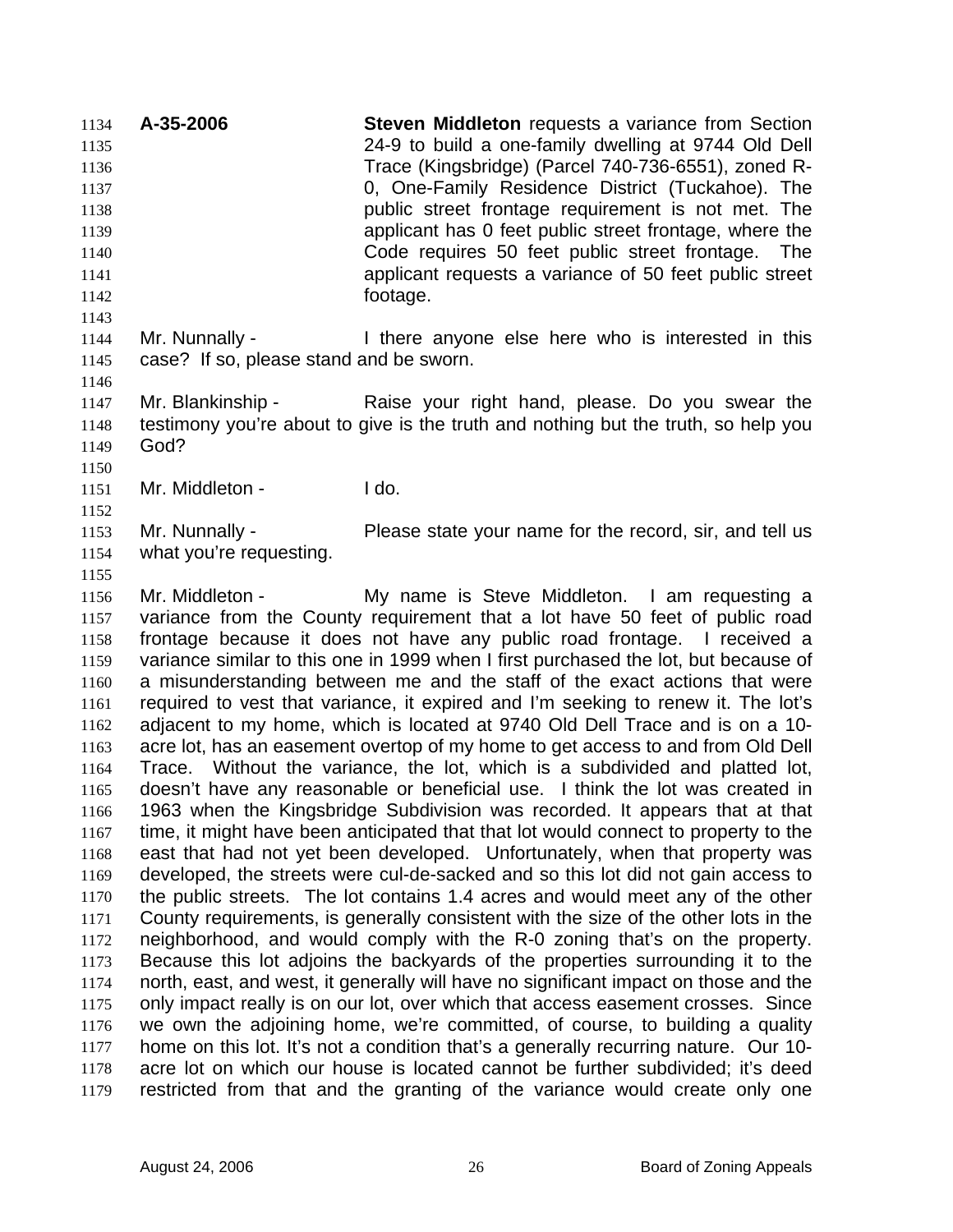additional 1.4-acre lot. I received a letter from one of my neighbors stating that they don't have any opposition to this variance. I know that there are a couple people here, my other neighbors, to speak on the matter and one of them has expressed an interest in continuing to enjoy the wooden view from his backyard of our lot. We'd certainly be willing to offer a 20-foot landscaped or undisturbed easement or area around the north, and the east and west of the lot to try to protect that view. Any other questions, I'll answer those. If I have any time left, I'd like to reserve that. 1180 1181 1182 1183 1184 1185 1186 1187 1188 1189 1190 1191 1192 1193 1194 1195 1196 1197 1198 1199 1200 1201 1202 1203 1204 1205 1206 1207 1208 1209 1210 1211 1212 1213 1214 1215 1216 1217 1218 1219 1220 1221 1222 1223 1224 1225 Ms. Dwyer - Thave a question about the statement in paragraph one of your variance request, the narrative that I think you must have provided with your request. It says, "The adjoining land was deed restricted from further subdivision." Mr. Middleton - That is the 10.4-acre lot that we now own on which our house is located. It is deed restricted from further subdivision. It was part of about a 60-acre tract of land that was divided into five separate lots and an historic easement was placed on it so that it couldn't be further subdivided. It was part of the Woodside Estate. Ms. Dwyer - Chay. So, that's your house on the 10 acres? Mr. Middleton - That's my house. That's not this. This lot was platted and subdivided in 1963. It's been taxed by the county as a separate lot since that time. Ms. Dwyer - The deed restriction applies to your 10-acre or 10.4acre parcel? Mr. Middleton - Yes ma'am, that's correct. Ms. Dwyer - I also notice on this plat there's a statement, 100-use area that's adjacent to, I guess, the lots on Old Country Trace and Old Dell Trace that back up to your property. Do you know what that means? Mr. Middleton - That's an area that we agreed not to build a house on when we bought. Ms. Dwyer - Chay. That's part of your deed as well? Mr. Middleton - That's part of our deed-restricted lot, yes. We just agreed that we wouldn't put a house that close to our neighbors when we bought this lot. Ms. Dwyer - The live never seen that before, so I was curious. You voluntarily placed that restriction on your own property.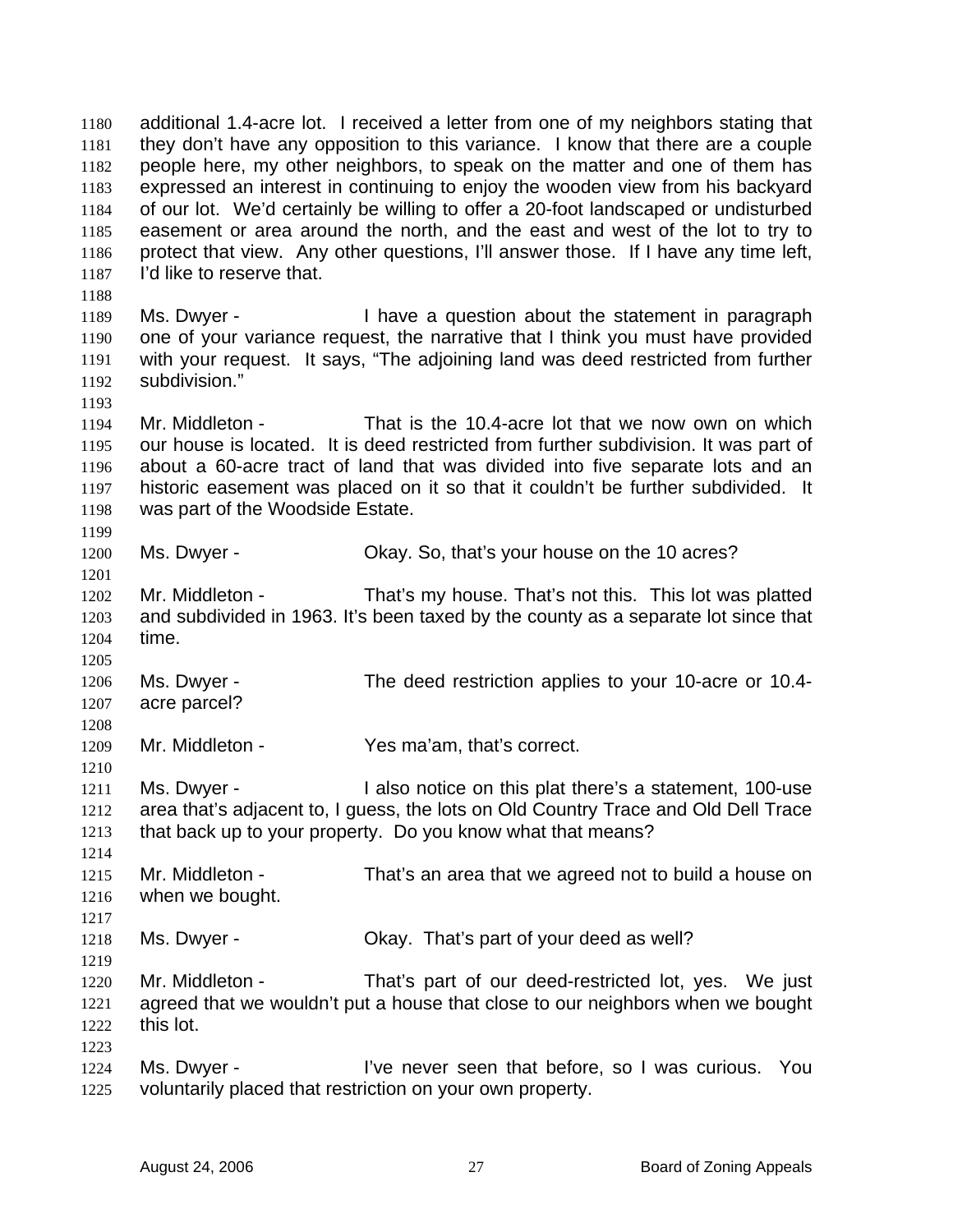| 1226 |                          |                                                                                     |
|------|--------------------------|-------------------------------------------------------------------------------------|
| 1227 | Mr. Middleton -          | Yes.                                                                                |
| 1228 |                          |                                                                                     |
| 1229 | Ms. Dwyer -              | The other parcel, Liebert. That, I understand, is                                   |
| 1230 | owned by Lot 4.          |                                                                                     |
| 1231 |                          |                                                                                     |
| 1232 | Mr. Middleton -          | That's owned by the Farrell's, the people who sent me                               |
| 1233 |                          | the letter that said they don't have any opposition to us getting this variance.    |
| 1234 |                          | Their house is, I think, valued at the County at a million seven, or something like |
| 1235 |                          | that, and that lot has effectively been incorporated into their parcel of land.     |
| 1236 |                          |                                                                                     |
| 1237 | Ms. Dwyer -              | I notice they have some fencing along the back.                                     |
| 1238 |                          |                                                                                     |
| 1239 | Mr. Middleton -          | It's all fenced off, yes.                                                           |
| 1240 |                          |                                                                                     |
| 1241 | Ms. Dwyer -              | Is there a Deed of Access to that lot through your                                  |
| 1242 | property?                |                                                                                     |
| 1243 |                          |                                                                                     |
| 1244 | Mr. Middleton -          | No.                                                                                 |
| 1245 |                          |                                                                                     |
| 1246 | Ms. Dwyer -              | So, there's really no way that that lot could be                                    |
| 1247 | developed in the future. |                                                                                     |
| 1248 |                          |                                                                                     |
| 1249 | Mr. Middleton -          | The only way it could be developed is if you squeezed                               |
| 1250 |                          | a driveway between their house and the road that connected it to Kingsbridge.       |
| 1251 |                          |                                                                                     |
| 1252 | Ms. Dwyer -              | From Kingsbridge. Okay.                                                             |
| 1253 |                          |                                                                                     |
| 1254 | Mr. Middleton -          | It could go right past their house.                                                 |
| 1255 |                          |                                                                                     |
| 1256 | Ms. Harris -             | Could we see the area photo on the screen?<br>Mr.                                   |
| 1257 |                          | Atkinson, can you point out where access to the [unintelligible] would be?<br>Mr.   |
| 1258 |                          | Middleton, would you point out where the access to this property would be?          |
| 1259 |                          |                                                                                     |
| 1260 | Mr. Middleton -          | It comes off of Old Dell Trace, curves up like that.                                |
| 1261 |                          |                                                                                     |
| 1262 | Ms. Dwyer -              | That's an existing gravel drive.                                                    |
| 1263 |                          |                                                                                     |
| 1264 | Mr. Middleton -          | Follows along our existing driveway for most of the                                 |
| 1265 |                          | way and then peels off and goes there. Our existing driveway comes through          |
| 1266 |                          | and comes up to the house there. They split in this area right here.                |
| 1267 |                          |                                                                                     |
| 1268 | Ms. Harris -             | You have to construct a gravel road?                                                |
| 1269 |                          |                                                                                     |
| 1270 | Mr. Middleton -          | The road is constructed to about this point.                                        |
| 1271 |                          |                                                                                     |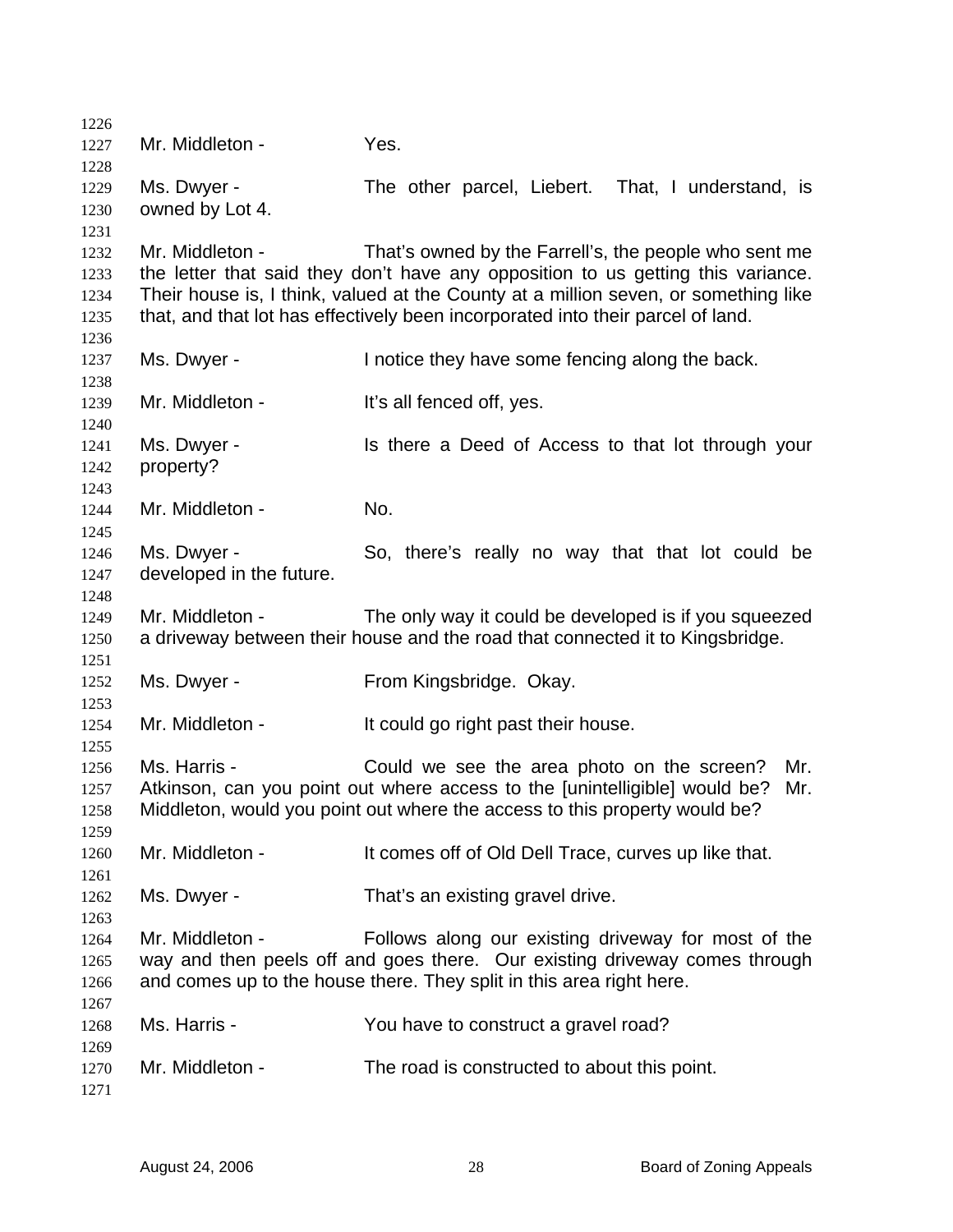| 1272         | Ms. Harris -                                                                                                                                            | In other words, it stops there, right?                                               |  |
|--------------|---------------------------------------------------------------------------------------------------------------------------------------------------------|--------------------------------------------------------------------------------------|--|
| 1273<br>1274 | Mr. Middleton -                                                                                                                                         | The road continues this way at that point. To go to the                              |  |
| 1275         |                                                                                                                                                         | lot, we would have to actually build the gravel driveway that goes back there.       |  |
| 1276         | This is the area right here where we would agree to put the 20-foot buffer.                                                                             |                                                                                      |  |
| 1277         |                                                                                                                                                         |                                                                                      |  |
| 1278         | Ms. Dwyer -                                                                                                                                             | How would you orient the house?                                                      |  |
| 1279         |                                                                                                                                                         |                                                                                      |  |
| 1280<br>1281 | Mr. Middleton -<br>I think the house would be oriented this way. It would<br>face this way and back up to that house.                                   |                                                                                      |  |
| 1282<br>1283 | Mr. Blankinship -                                                                                                                                       | Facing to the south.                                                                 |  |
| 1284         |                                                                                                                                                         |                                                                                      |  |
| 1285         | Mr. Middleton -                                                                                                                                         | It would face to the south, yes, because that's the way                              |  |
| 1286         | the driveway would come in.                                                                                                                             |                                                                                      |  |
| 1287         |                                                                                                                                                         |                                                                                      |  |
| 1288         | Mr. Kirkland -                                                                                                                                          | Is this house served by public water and septic?                                     |  |
| 1289         | Mr. Middleton -                                                                                                                                         |                                                                                      |  |
| 1290<br>1291 |                                                                                                                                                         | According to the County, it can be served by public                                  |  |
| 1292         | water and sewer here. It also can be served by a septic system on the lot at<br>[unintelligible]. Our house is served by public water and public sewer. |                                                                                      |  |
| 1293         |                                                                                                                                                         |                                                                                      |  |
| 1294         | Mr. Kirkland -                                                                                                                                          | Oh, okay.                                                                            |  |
| 1295         |                                                                                                                                                         |                                                                                      |  |
| 1296         | Mr. Blankinship -                                                                                                                                       | We had put in the staff report that it would be served                               |  |
| 1297         |                                                                                                                                                         | by public water and private septic because there was a septic approval attached      |  |
| 1298         |                                                                                                                                                         | to the application, but you're saying you might go with public sewer; it just hasn't |  |
| 1299         | been determined?                                                                                                                                        |                                                                                      |  |
| 1300         |                                                                                                                                                         |                                                                                      |  |
| 1301         | Mr. Middleton -                                                                                                                                         | It could be, yes.                                                                    |  |
| 1302         |                                                                                                                                                         |                                                                                      |  |
| 1303         | Mr. Kirkland -                                                                                                                                          | Where would it come from if you put public sewer in?                                 |  |
| 1304         |                                                                                                                                                         |                                                                                      |  |
| 1305         | Mr. Middleton -                                                                                                                                         | It comes from Old Dell Trace. It runs down that way                                  |  |
| 1306         | to the lot.                                                                                                                                             |                                                                                      |  |
| 1307         |                                                                                                                                                         |                                                                                      |  |
| 1308         | Ms. Harris -                                                                                                                                            | You're going to actually construct the home here and                                 |  |
| 1309         | sell it?                                                                                                                                                |                                                                                      |  |
| 1310         |                                                                                                                                                         |                                                                                      |  |
| 1311         | Mr. Middleton -                                                                                                                                         | Well, we live here. My original intention a year ago                                 |  |
| 1312         | when we applied for the building permit was to anticipate that my in-laws might                                                                         |                                                                                      |  |
| 1313         | move in there. At this point, I don't know whether we would build a spec home                                                                           |                                                                                      |  |
| 1314         | there or exactly what our plans are.                                                                                                                    |                                                                                      |  |
| 1315         |                                                                                                                                                         |                                                                                      |  |
| 1316         | Ms. Dwyer -                                                                                                                                             | Given that your plans are undetermined at this time,                                 |  |
| 1317         | do you know now that these expire.                                                                                                                      |                                                                                      |  |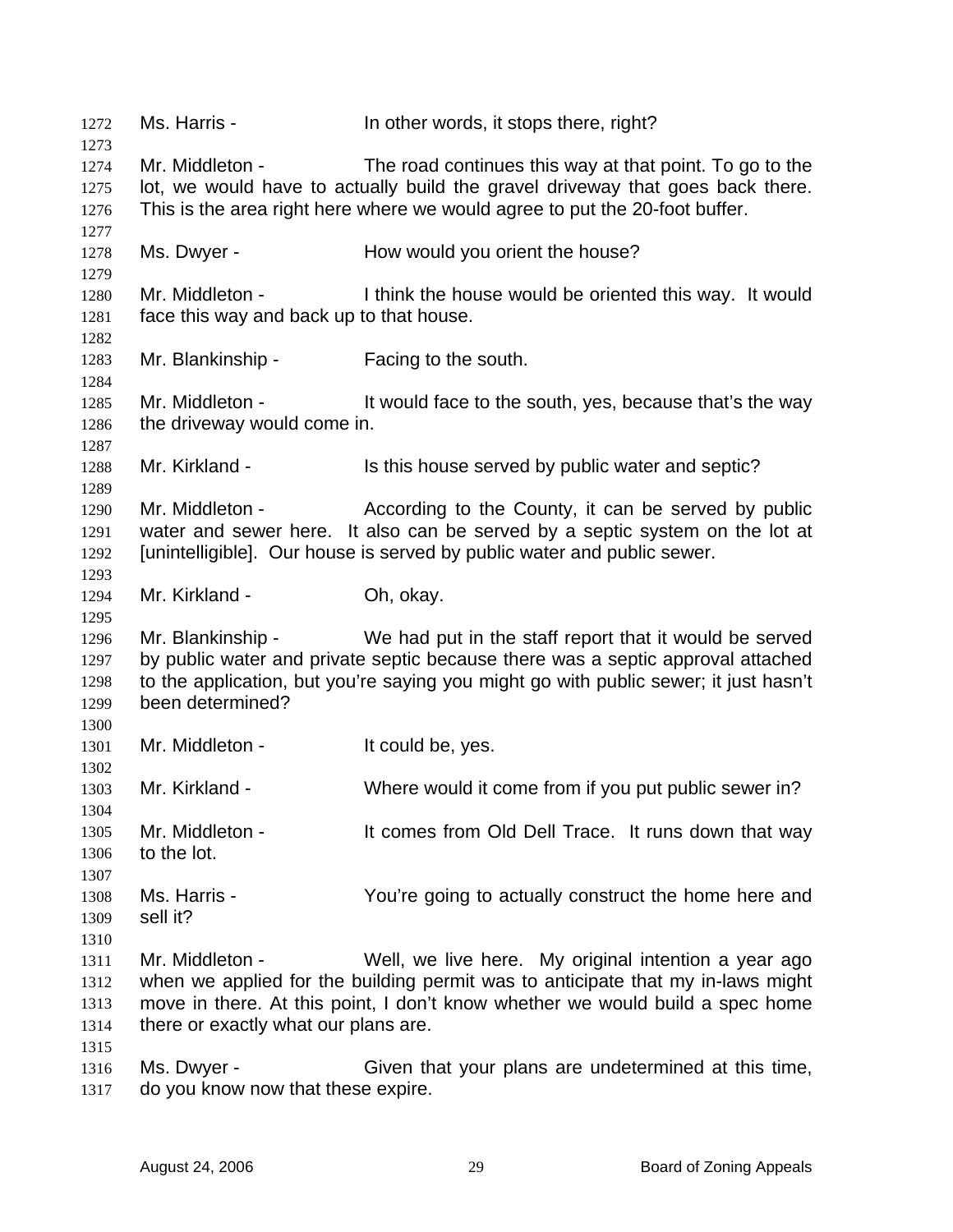1318 1319 1320 1321 1322 1323 1324 1325 1326 1327 1328 1329 1330 1331 1332 1333 1334 1335 1336 1337 1338 1339 1340 1341 1342 1343 1344 1345 1346 1347 1348 1349 1350 1351 1352 1353 1354 1355 1356 1357 1358 1359 1360 1361 1362 1363 Mr. Middleton - Yes. Ms. Dwyer - So, would you plan to build something fairly soon? Mr. Middleton - There's obviously a significant difference between the value of the buildable lot and the value of 1.4 acres sitting in the middle of the woods. If it's necessary that we build it soon in order to protect that, then we would build it soon. I would hope that there might be some way for us to vest the variance without having to actually build the house, but I'm not sure about that. Ms. Dwyer - What is required, Mr. Blankinship? Mr. Blankinship - The Board actually changed your rules on that about a year ago. We had suggested that you go from one year to two years, because we were seeing a lot of variances that were like 13 and 14 months old. When you did that, you also changed what it takes to keep it alive. Let me find it in the rules and read it to you. Mr. Middleton - The misunderstanding that I had before was that the language said if you apply for a permit or start some construction activities, which were interpreted at that point by starting to put the driveway back to the house. Apparently, that is not sufficient, which is why I'm here now. Obviously, I don't want to show up every year trying to renew the variance. Nor am I anxious, nor do I believe my neighbors are anxious, for me just to build a house there just to have the house built. Ms. Dwyer - The I'm wondering if this application may be premature. Mr. Blankinship - Article 2, Paragraph 3 reads as, "All permits necessary for the prosecution of the work shall be applied for within two years from the date of authorization by the Board; otherwise, such authorization shall be considered void." Mr. Middleton - If I understand correctly, that's a Board rule, which could be changed by the Board. Ms. Dwyer - Well, if we change the rules, but I don't think we would make an exception to that if that's part of the rule. So, they would have to apply for a building permit within two years. Mr. Blankinship - Two years, yes. Then, of course, if they fail to maintain that building permit— Ms. Dwyer - The building permit would expire.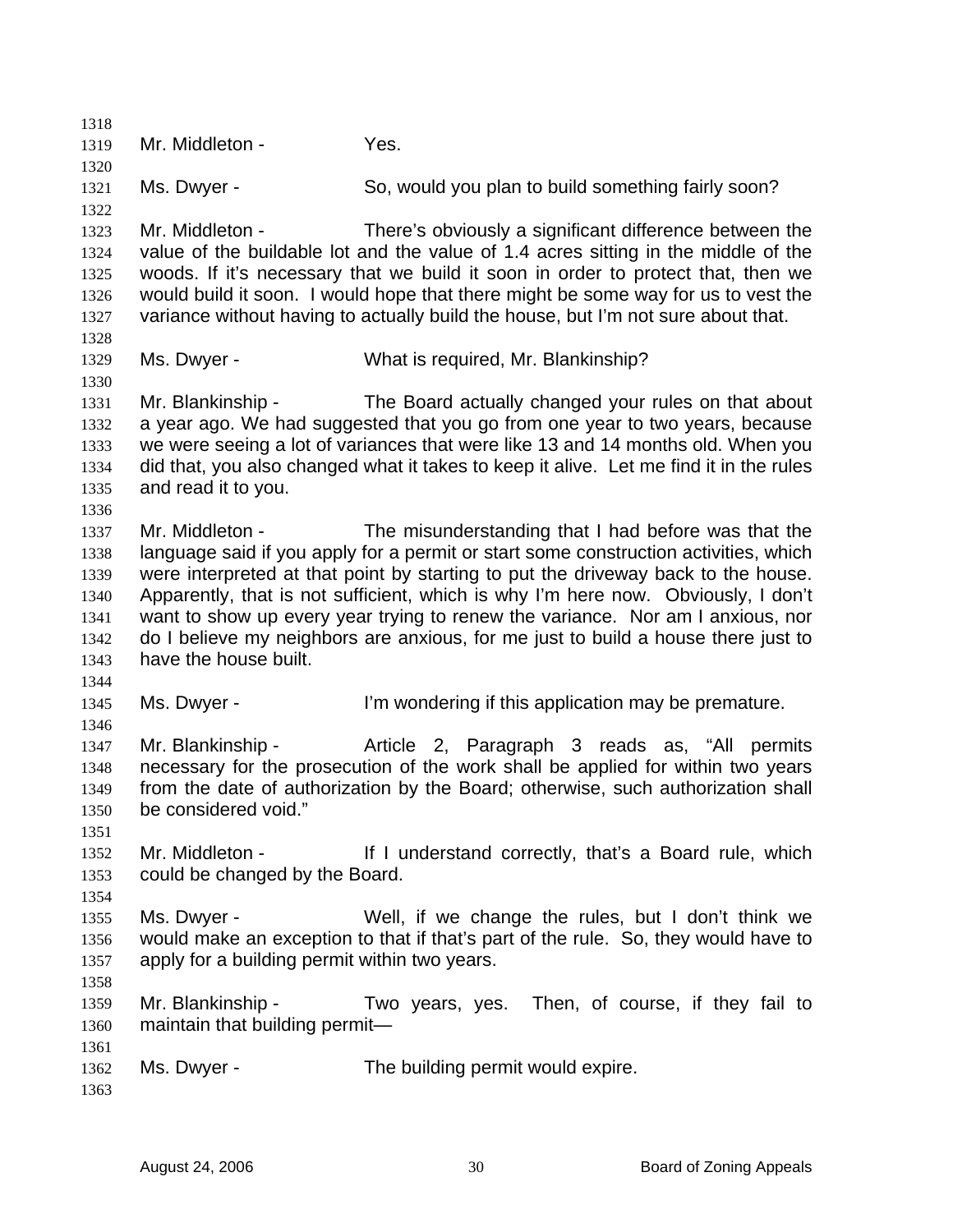Mr. Blankinship - Right. If the building permit expired, I think we would rule that the variance had also expired. 1364 1365 1366 1367 1368 1369 1370 1371 1372 1373 1374 1375 1376 1377 1378 1379 1380 1381 1382 1383 1384 1385 1386 1387 1388 1389 1390 1391 1392 1393 1394 1395 1396 1397 1398 1399 1400 1401 1402 1403 1404 1405 1406 1407 1408 1409 Mr. Middleton - Economically, there's a big enough incentive here for me to go ahead and pursue building the home there, if that's what the question is. Ms. Harris - The You said you had a letter from a neighbor. Do we have a copy of that letter? May we see it? Could you point out where that neighbor lives? Mr. Middleton - He lives there. Mr. Kirkland - So it's possible that lot labeled Liebert on that plan, that he could come back for a variance and tag to that driveway in the future, too. Is that correct? Mr. Middleton - I wouldn't have any interest in having him build a house there. My driveway doesn't touch his house. I guess it would be a possibility. Mr. Kirkland - He could come back and try to go across that and come into it. Mr. Middleton - These two lots were the ones that were platted, subdivided, but did not get public road frontage. This is a subdivision over here that was developed after these lots were platted. Mr. Nunnally - Any more questions for Mr. Middleton? I think we'll hear from the opposition. If you'll have a seat, sir, I'll let them speak and then we'll let you have a short rebuttal. Mr. Middleton - Thank you. Mr. Pearsall - Good Morning, Mr. Chairman, Board Members. I'm Rob Pearsall, here on behalf of the Carnes'. The Carnes' are the neighbors who are on this parcel here, which is served by Drouin Drive in the Drouin Hills subdivision. The Carnes' are opposed to Mr. Middleton's application for obvious reasons. They feel it's going to have a detrimental affect on their lot in which they've invested significant time and resources. I'm here today to ask the Board to consider denying the application based on the legal principles of Cochran and the Code itself. The Board, I know, is well familiar with the case of Cochran versus— Mr. Blankinship - Excuse me. Before you get into the substance of your argument, it's 9803 Drouin Drive?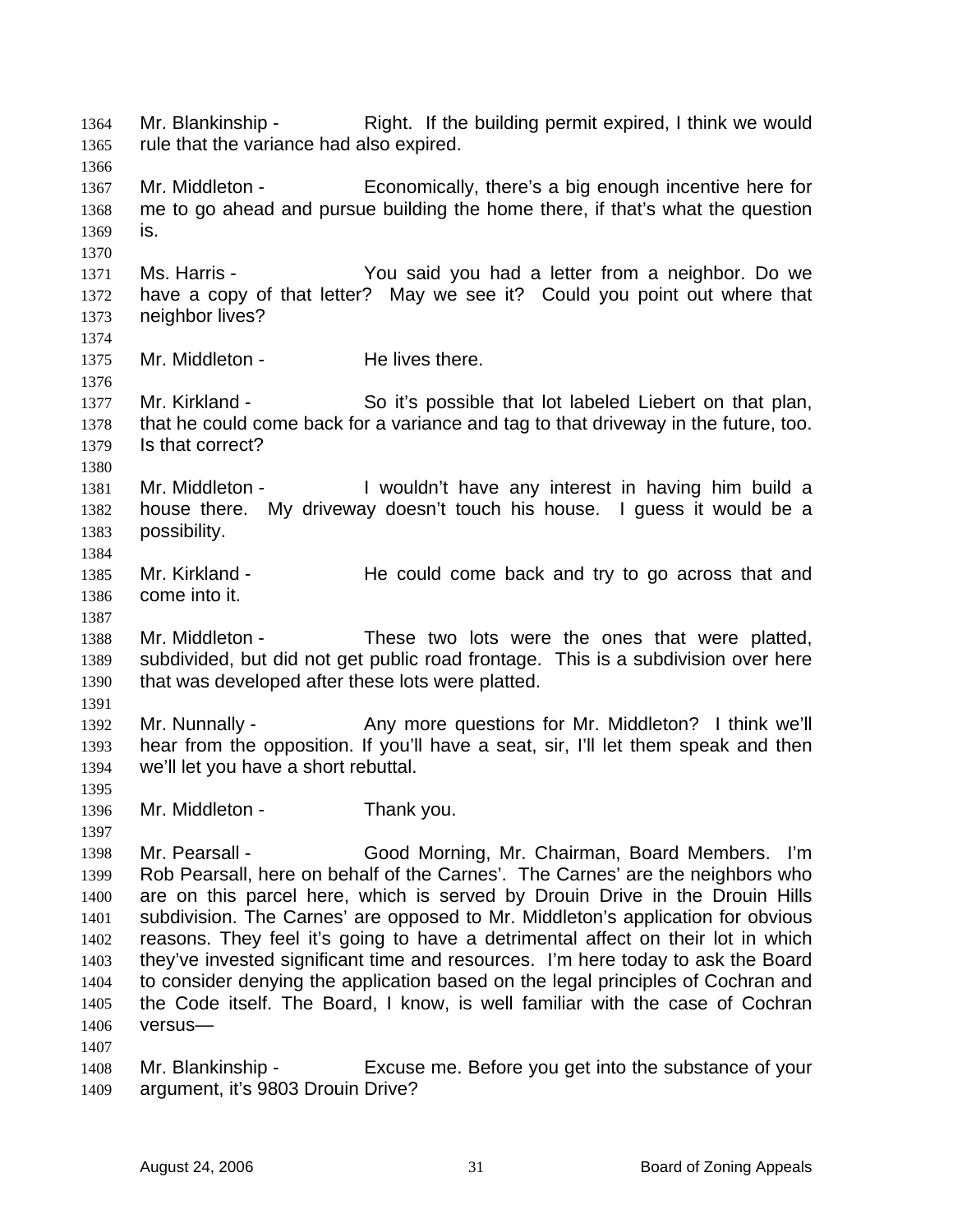| 1411         | [Several people talking at once.]                                                                                                                         |                                                                                     |  |
|--------------|-----------------------------------------------------------------------------------------------------------------------------------------------------------|-------------------------------------------------------------------------------------|--|
| 1412         |                                                                                                                                                           |                                                                                     |  |
| 1413<br>1414 | Mr. Blankinship -                                                                                                                                         | Thank you.                                                                          |  |
| 1415         | Mr. Pearsall -                                                                                                                                            | The Board heard a very similar case in the very                                     |  |
| 1416         |                                                                                                                                                           | recent past; I think just a few months ago. A Mr. Christofakis filed a very similar |  |
| 1417         |                                                                                                                                                           | application for a variance on a parcel that he had, which was landlocked or         |  |
| 1418         | lacked road frontage, which is, I think, a parcel if you go two more lots on this                                                                         |                                                                                     |  |
| 1419         |                                                                                                                                                           | overhead or aerial view, you'd find Mr. Christofakis somewhere about right here.    |  |
| 1420         |                                                                                                                                                           | He had a lot behind his built lot on Drouin Drive that he was seeking a variance    |  |
| 1421         |                                                                                                                                                           | on so that he could build a single-family residence based on the notion that it     |  |
| 1422         | would be the highest and best use for that parcel. He also was indicating he was                                                                          |                                                                                     |  |
| 1423         | going to put some in-laws in the residence behind his residence.<br>Some<br>neighbors had objected to that for the same reason that Mr. Carnes objects to |                                                                                     |  |
| 1424         |                                                                                                                                                           |                                                                                     |  |
| 1425         | Mr. Middleton's application. The Board considered the argument and denied that                                                                            |                                                                                     |  |
| 1426         | application, again, primarily based on the notion that every lot can be built, not                                                                        |                                                                                     |  |
| 1427         | every lot certainly should be built. Just because it is a lot doesn't mean there's                                                                        |                                                                                     |  |
| 1428         | something that can be built on it. The general premise of the recent Virginia                                                                             |                                                                                     |  |
| 1429         | Supreme Court case, Cochran, is that not every lot is going to be entitled to its                                                                         |                                                                                     |  |
| 1430         | highest and best use, but just any reasonable use. We contend there that Mr.                                                                              |                                                                                     |  |
| 1431         | Middleton has a reasonable use in the lot. It doesn't necessarily have to be built                                                                        |                                                                                     |  |
| 1432         | and in this case ought not to be built. There's a hardship that exists over this lot.                                                                     |                                                                                     |  |
| 1433         | It's one that Mr. Middleton himself has created in failing to act on the prior                                                                            |                                                                                     |  |
| 1434         |                                                                                                                                                           | variance, which was issued by the Board in 1999, which, of course, was prior to     |  |
| 1435         |                                                                                                                                                           | the 2004 decision in Cochran. Do you have anything you'd like to add, John?         |  |
| 1436         |                                                                                                                                                           |                                                                                     |  |
| 1437         | Mr. Carnes -                                                                                                                                              | I think you've about said it.                                                       |  |
| 1438         |                                                                                                                                                           |                                                                                     |  |
| 1439         | Mr. Pearsall -                                                                                                                                            | Unless the Board has a question for me.                                             |  |
| 1440         |                                                                                                                                                           |                                                                                     |  |
| 1441         | Ms. Dwyer -                                                                                                                                               | What is the reasonable use, would you contend?                                      |  |
| 1442         |                                                                                                                                                           |                                                                                     |  |
| 1443         | Mr. Pearsall -                                                                                                                                            | Well, right now, it's a wooded lot. It serves as a buffer                           |  |
| 1444         | between the neighbors. As you can see—                                                                                                                    |                                                                                     |  |
| 1445<br>1446 | Ms. Dwyer -                                                                                                                                               | I'm talking about the reasonable use to the owner, not                              |  |
| 1447         | to adjacent properties that enjoy the woods.                                                                                                              |                                                                                     |  |
| 1448         |                                                                                                                                                           |                                                                                     |  |
| 1449         | Mr. Pearsall -                                                                                                                                            | He benefits from that, too, in that he doesn't have the                             |  |
| 1450         |                                                                                                                                                           | concentrated use that you have by building in that little parcel, that carved-out   |  |
| 1451         | acre in between the two subdivisions, the Drouin Hill subdivision and Mr.                                                                                 |                                                                                     |  |
| 1452         | Middleton's subdivision.                                                                                                                                  |                                                                                     |  |
| 1453         |                                                                                                                                                           |                                                                                     |  |
| 1454         | Mr. Carnes -                                                                                                                                              | Mr. Middleton said that, I believe, Farrell, was it, this                           |  |
| 1455         |                                                                                                                                                           | homeowner here didn't have a problem with it. I've talked to—I'm not sure what      |  |

1410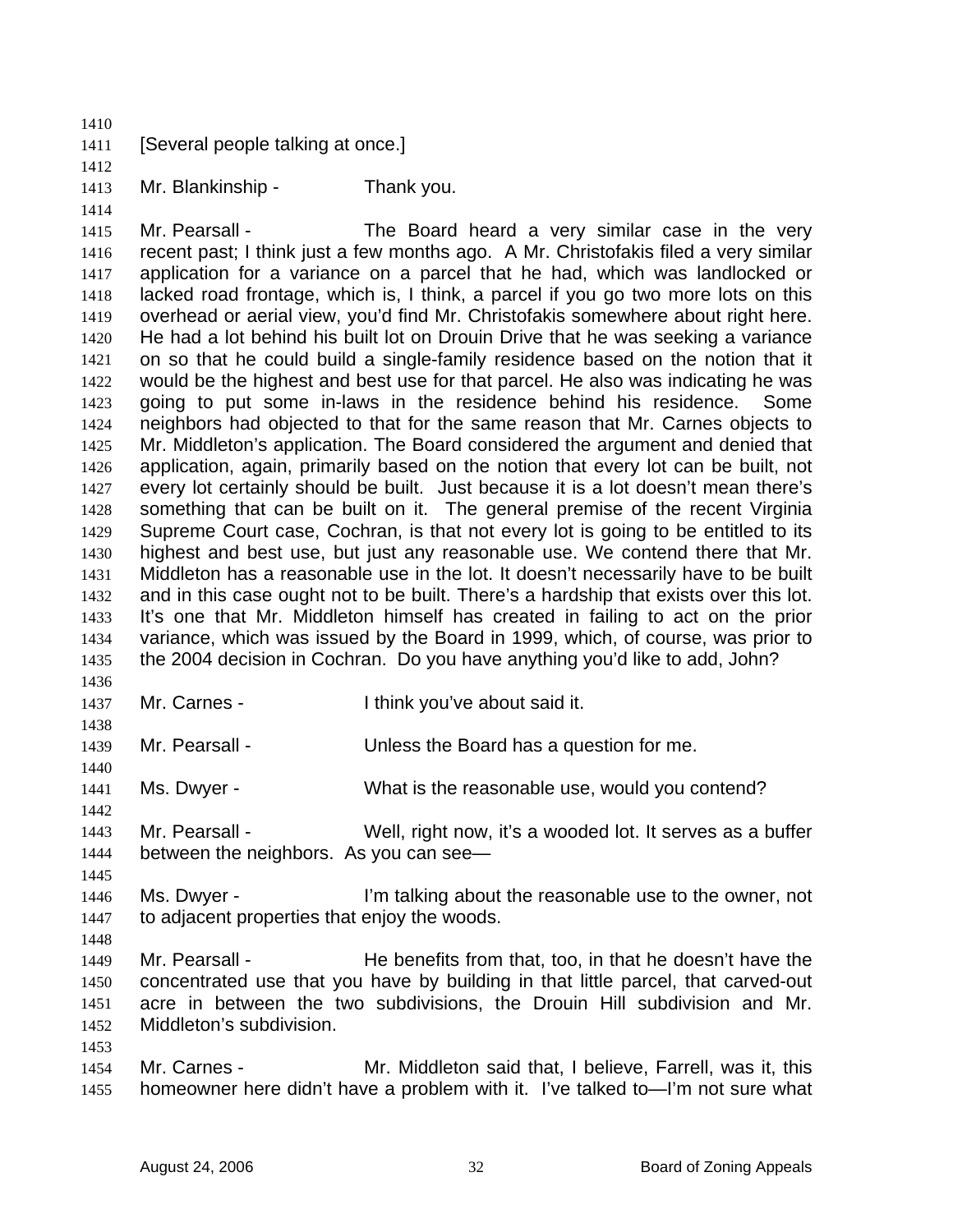their name is—that he approached me and he said he was opposed to it, this homeowner here. I don't have a letter and I apologize for that. He told me he was going to show up today, but obviously, he's not here. 1456 1457 1458 1459 1460 1461 1462 1463 1464 1465 1466 1467 1468 1469 1470 1471 1472 1473 1474 1475 1476 1477 1478 1479 1480 1481 1482 1483 1484 1485 1486 1487 1488 1489 1490 1491 1492 1493 1494 1495 1496 1497 1498 1499 1500 1501 Mr. Nunnally - What was your name, sir? Mr. Carnes - I'm John Carnes. Ms. Dwyer - That's hearsay, so it's really not helpful to us. Mr. Carnes - Tunderstand. Ms. Harris - Mr. Carnes, the 20-foot buffer proposal that Mr. Middleton mentioned would not satisfy? Mr. Carnes - No ma'am. What I was concerned about was Mr. Middleton said he was going to have sewer or water coming down through here beside his driveway to his new lot that he would like to build on. My understanding is that for Drouin Hills to even get sewer, which we don't have, it was going to cost the homeowners, I believe it was around \$60,000 per home to get sewer into Drouin Hills. So, I'm just curious on how he's going to get sewer to this lot here and if he had sewer or if he can't get sewer, he'd have to put a septic tank here, a septic field. My concern there would be these two creeks back here. That would be an issue with me. Mr. Blankinship - Sewer runs in Old Country Trace and Old Dell Trace, so I'm assuming that he can get from this location to one of those lines. He could provide sewer even though it's difficult for you in Drouin Hills. Mr. Carnes - How could he get it to that lot, though? Mr. Blankinship - I don't know the topography, so I don't know whether it would have to be pumped or whether it would drain. Mr. Carnes - The'd have to run over somebody else's property, wouldn't he? Ms. Dwyer - No. Mr. Blankinship - His own. Ms. Dwyer - This own property. When you said Mr. Middleton created the hardship himself, you're speaking simply of the fact that he did not exercise the earlier variance, because he did not himself create this lot; this was already created when, I believe, Drouin Hills was platted.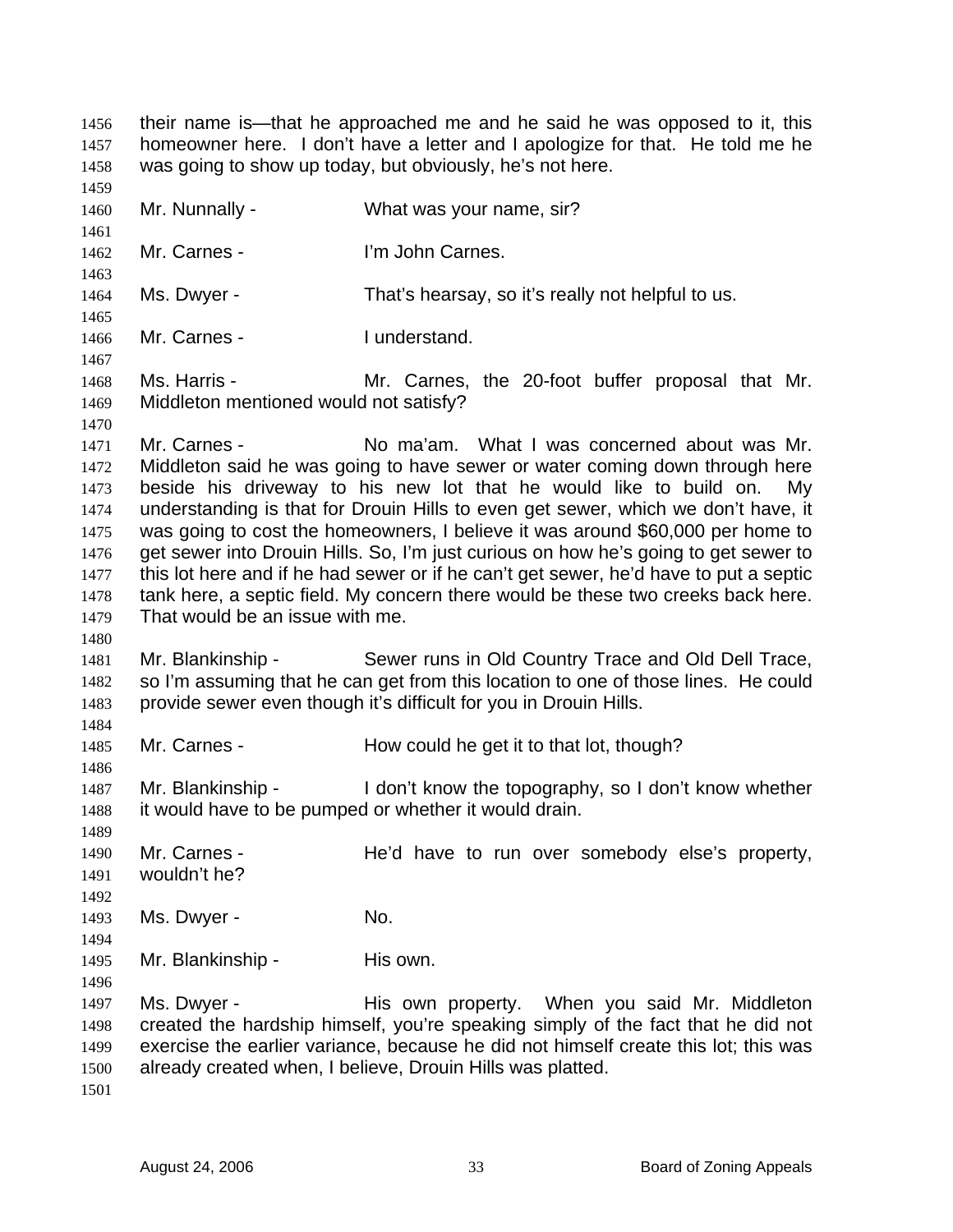Mr. Pearsall - I'm not sure; it may have been Drouin Hills subdivision plat. I'm not sure. 1502 1503 1504 1505 1506 1507 1508 1509 1510 1511 1512 1513 1514 1515 1516 1517 1518 1519 1520 1521 1522 1523 1524 1525 1526 1527 1528 1529 1530 1531 1532 1533 1534 1535 1536 1537 1538 1539 1540 1541 1542 1543 1544 1545 1546 Mr. Blankinship - This lot was created by the Kingsbridge in 1963. Ms. Dwyer - Ckay. Mr. Carnes - So it would be Drouin Hills. It's off of Kingsbridge, yes. Is there a certain frontage you have to have to have a lot? Mr. Blankinship - Yes. Fifty feet of public street frontage. Ms. Dwyer - **How many acres is your parcel?** Mr. Carnes - 1.9. Mr. Nunnally - Any other questions from the Board or staff? I thank you for coming. Mr. Pearsall - Thank you for your consideration. Mr. Nunnally - The Mr. Middleton, do you want to rebut to this, please? Mr. Middleton - Yes, just briefly. With respect to having had created the hardship, I think the Board's language back in 1999 was somewhat different and stated that in order to vest the easement, we had to apply for a permit, take some construction activities with respect to the lot. So, that was a misunderstanding between me and the staff members that I spoke to. With respect to the sewer issue, I spoke with the Utilities Department here at the County before applying for the easement. They told me that we could get public sewer and public water to this lot and, in fact, we have it to our house as well. I don't think that that's an issue. Ms. Dwyer - Would you be willing to include that as one of the conditions? Mr. Middleton - Yes, yes. Ms. Dwyer - What exactly did you do to exercise, to vest, as you say? Mr. Middleton - I spoke with Steve Tugwell, who is no longer here, but who was a staff member at that time. What I had concluded from my conversation with him was that if we ran our driveway, which is the shared common driveway back towards the lot, we didn't actually have to connect it to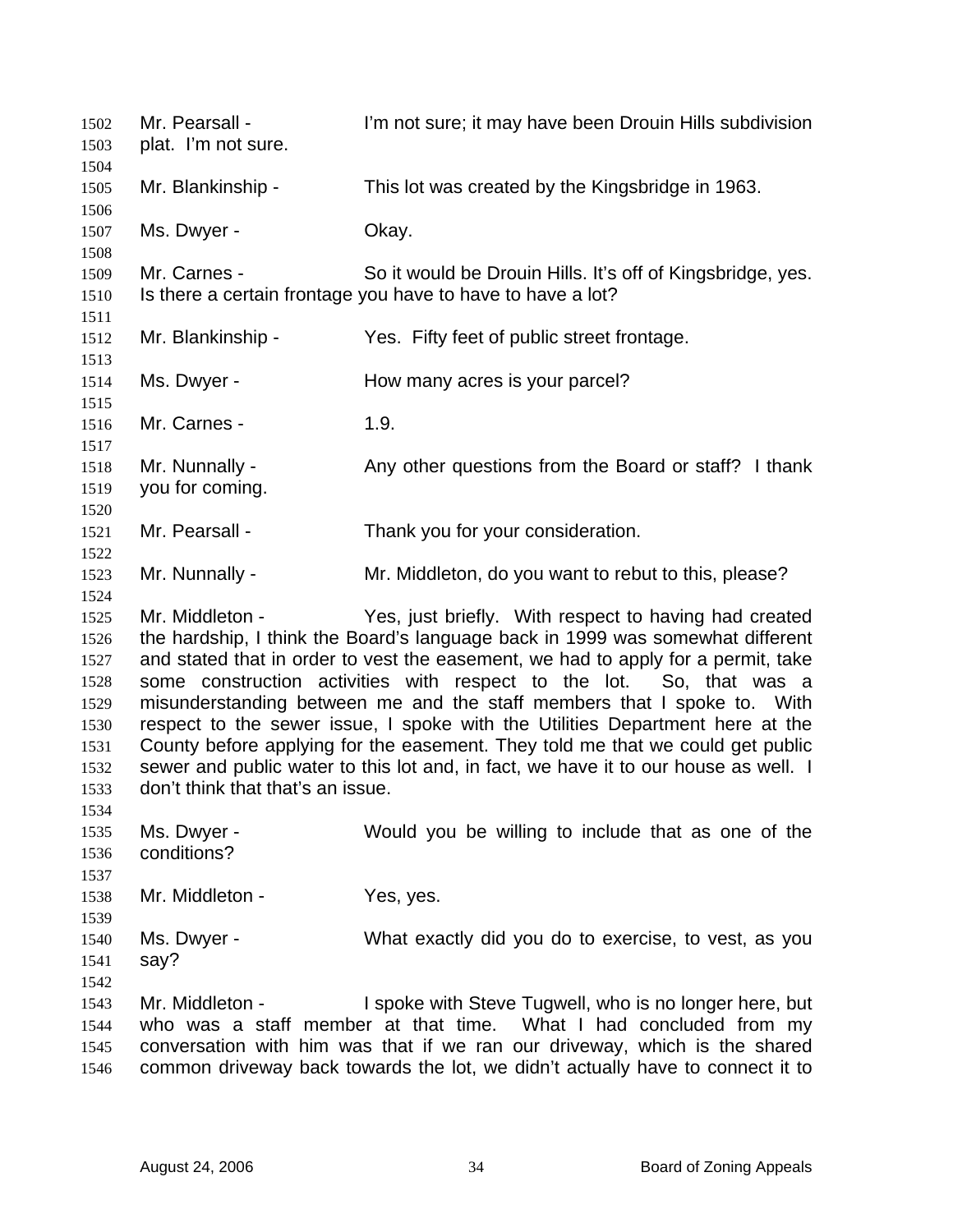the lot. That construction activity that we were doing to create part of the driveway that was the shared driveway to this lot was sufficient to vest it. Ms. Dwyer - I didn't see any driveway when I checked, drove on the site. All I saw was the driveway to your house. I didn't see any driveway branching off. Mr. Middleton - No, no, no. We didn't do the part that braches off. Ms. Dwyer - All you did was build a driveway to your own home, essentially. Mr. Middleton - A portion of which would be shared. Ms. Dwyer - So, you really didn't do anything specific to this lot. Mr. Middleton - That got over to the lot, other than at one point we applied for the septic permit. So, we started that process. Ms. Dwyer - The You applied for the septic permit. Mr. Middleton - For a septic permit. Ms. Dwyer - That was approved? Mr. Middleton - I don't know that it was approved. There was a recommendation that a well that's located on the lot be capped. Mr. Blankinship - We had the sketch done by the soil consultant; that's what I was referring to. Ms. Dwyer - So, there's no permit approved? Mr. Blankinship - Not that I know of. Mr. Middleton - I don't think there's a permit approved for the septic because the recommendation from the County was that we go back and cap off an old pipe that was located there. Ms. Dwyer - Ckay. Mr. Middleton - The lt became a moot point when we decided that we could get the public sewer. Mr. Nunnally - Are there any other questions from the Board or staff? Hear none, that concludes the case. I thank you for coming, sir.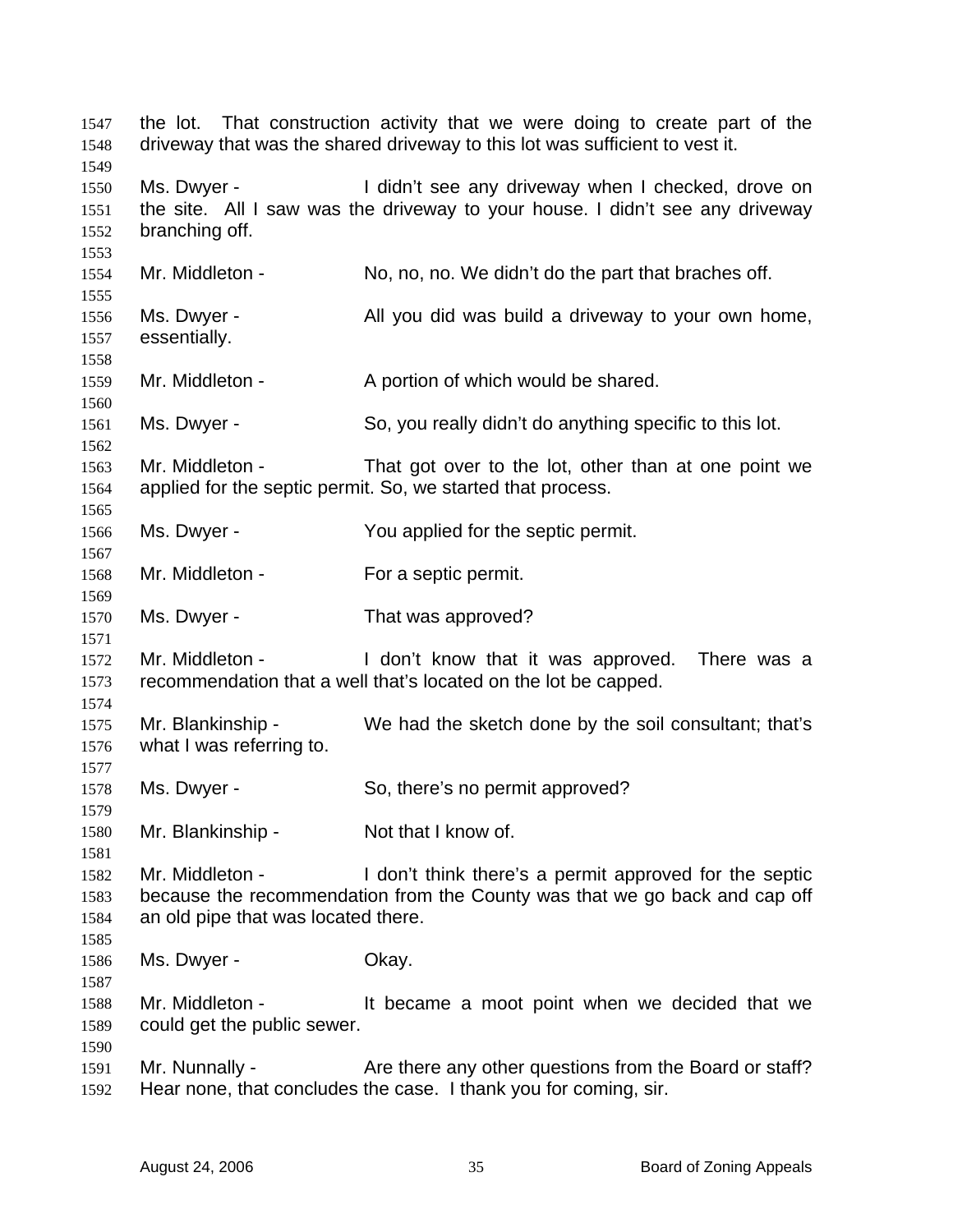1593

1594 **DECISION:** 

1595 1596

- 1597
- 

Mr. Nunnally:  $A-35-2006$ , Steven Middleton.

1598 1599 1600 1601 1602 1603 1604 1605 1606 1607 1608 1609 1610 1611 1612 1613 1614 1615 1616 1617 1618 1619 1620 1621 Ms. Dwyer - These are challenging cases, these lots that have been left dangling without road frontage. The difference that I see in this case and the one down the street in the neighborhood is that in this case, there was a reasonable plan at the time this lot was created that might have access to County Club Colony, which was developed in 1985 and, unfortunately, did not actually provide access. So, unlike some of the other parcels we've seen, this parcel's not only landlocked, but it's surrounded by subdivisions on two sides, one of which could have provided access at the time this lot was created. Let me rephrase that. At the time this lot was created, it was conceivable that access could have been provided by the Country Club Colony. So, it was not an inappropriate lot to have been staked out at the time. Unfortunately, the surrounding subdivisions were not coordinated and road access was not provided to this lot or the lot next door. Now there's no possibility of getting street frontage without this variance. I think that satisfies the Cochran requirement. In fact, this is a reasonably created lot for which there is no reasonable use at this time unless the variance is granted. It does have acreage that exceeds the minimum requirement, which is 1 acre. It has, I believe, 1.4 acres. The applicant has agreed to provide public water and sewer, which will minimize the amount of tree clearing that would otherwise be required for a drain field. So, for these reasons, I think that in light of the size of this lot and the substantial tree coverage that is available to provide buffers between any dwelling and surrounding dwellings, the fact that this is not an incompatible use, it is a single-family dwelling on a large lot that is in keeping with the lot size and the use of the surrounding properties, I recommended that we approve this request.

1622

1623 1624 1625 1626 1627 Mr. Nunnally - **Motion by Ms. Dwyer it be approved.** Do I have a second? Ms. Harris - Second.

1628 1629 1630 Mr. Nunnally - Second by Ms. Harris. All in favor say aye. Been approved.

1631 1632 1633 1634 1635 After an advertised public hearing and on a motion by Ms. Dwyer, seconded by Ms. Harris, the Board **granted** application **A-35-2006** for a variance from Section 24-9 to build a one-family dwelling at 9744 Old Dell Trace (Kingsbridge) (Parcel 740-736-6551), zoned R-0, One-Family Residence District (Tuckahoe). The Board granted the variance subject to the following conditions:

1636

1637 1638 1. This variance applies only to the public street frontage requirement. All other applicable regulations of the County Code shall remain in force.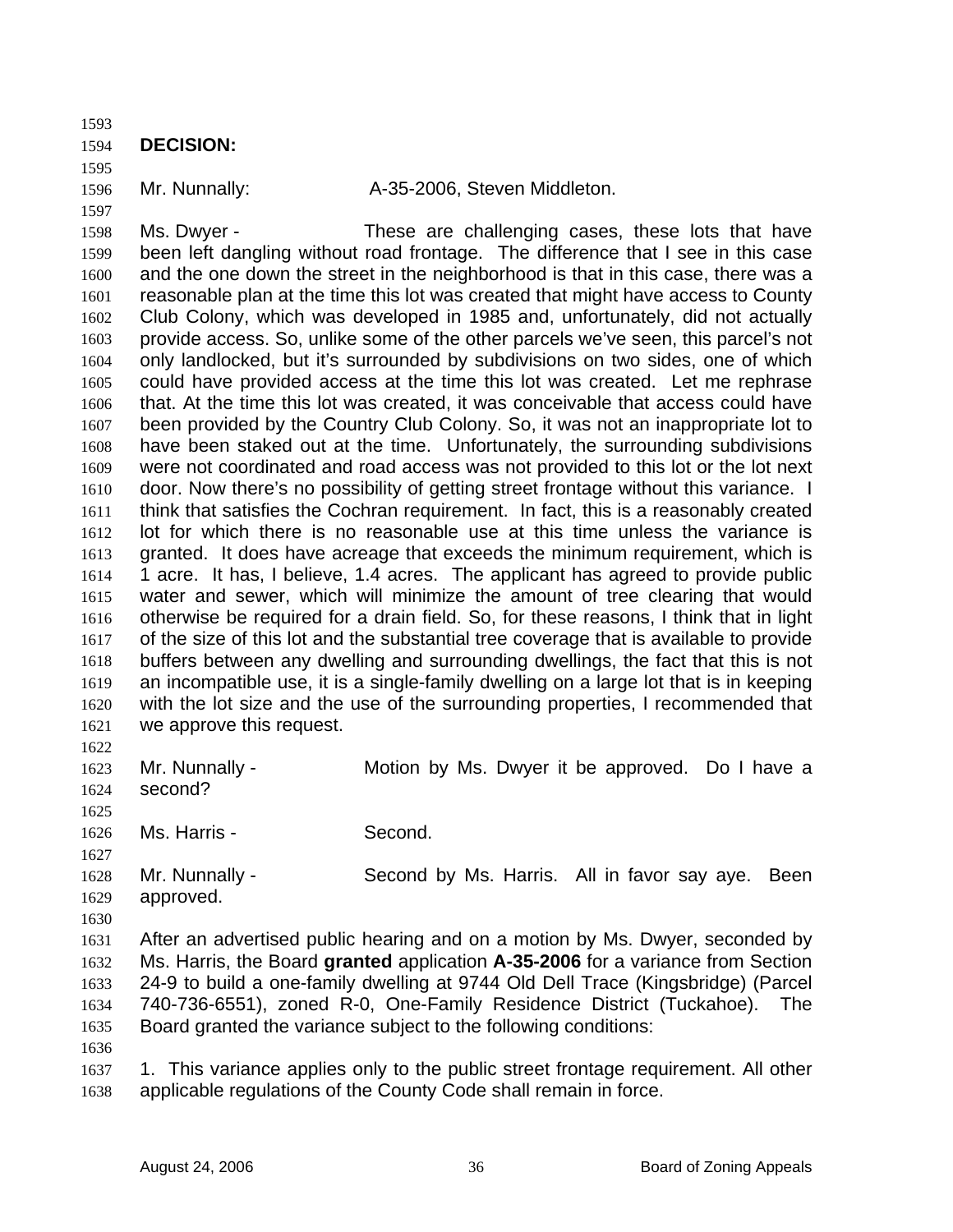1639 1640 1641 1642 1643 1644 1645 1646 1647 1648 1649 1650 1651 1652 1653 1654 1655 1656 1657 1658 1659 1660 1661 1662 1663 1664 1665 1666 1667 1668 1669 1670 1671 1672 1673 1674 1675 1676 1677 1678 1679 1680 1681 1682 1683 1684 2. At the time of building permit application, the applicant shall submit the necessary information to the Department of Public Works to ensure compliance with the requirements of the Chesapeake Bay Preservation Act and the code requirements for water quality standards. 3. The applicant shall present proof with the building permit application that a legal access to the property has been obtained. 4. The owners of the property, and their heirs or assigns, shall accept responsibility for maintaining access to the property until such a time as the access is improved to County standards and accepted into the County road system for maintenance. 5. [AMENDED] The dwelling shall be served by public water and sewer service. Affirmative: Dwyer, Harris, Kirkland, Nunnally, Wright 5 Negative: 0 Absent: 0 Mr. Blankinship - Mr. Chairman, we passed over one case. Would you like me to call it again? Mr. Nunnally - Yes sir. **A-33-2006 Shurm Construction** requests a variance from Section 24-95(b)(8) to build a one-family dwelling at 150 Cedar Fork Road (Parcel 811-725-9348), zoned A-1, Agricultural District (Fairfield). The lot width requirement and total lot area requirement are not met. The applicant has 27,173 sq. ft. lot area and 87 feet lot width, where the Code required 30,000 sq. ft. lot area and 150 feet lot width. The applicant requests a variance of 6,827 sq. ft. lot area and 63 feet lot width. Mr. Nunnally - Anyone here from A-33-2006? Do I have a motion to defer? Ms. Harris - I move that this case be deferred until the next meeting. Mr. Kirkland - I second it.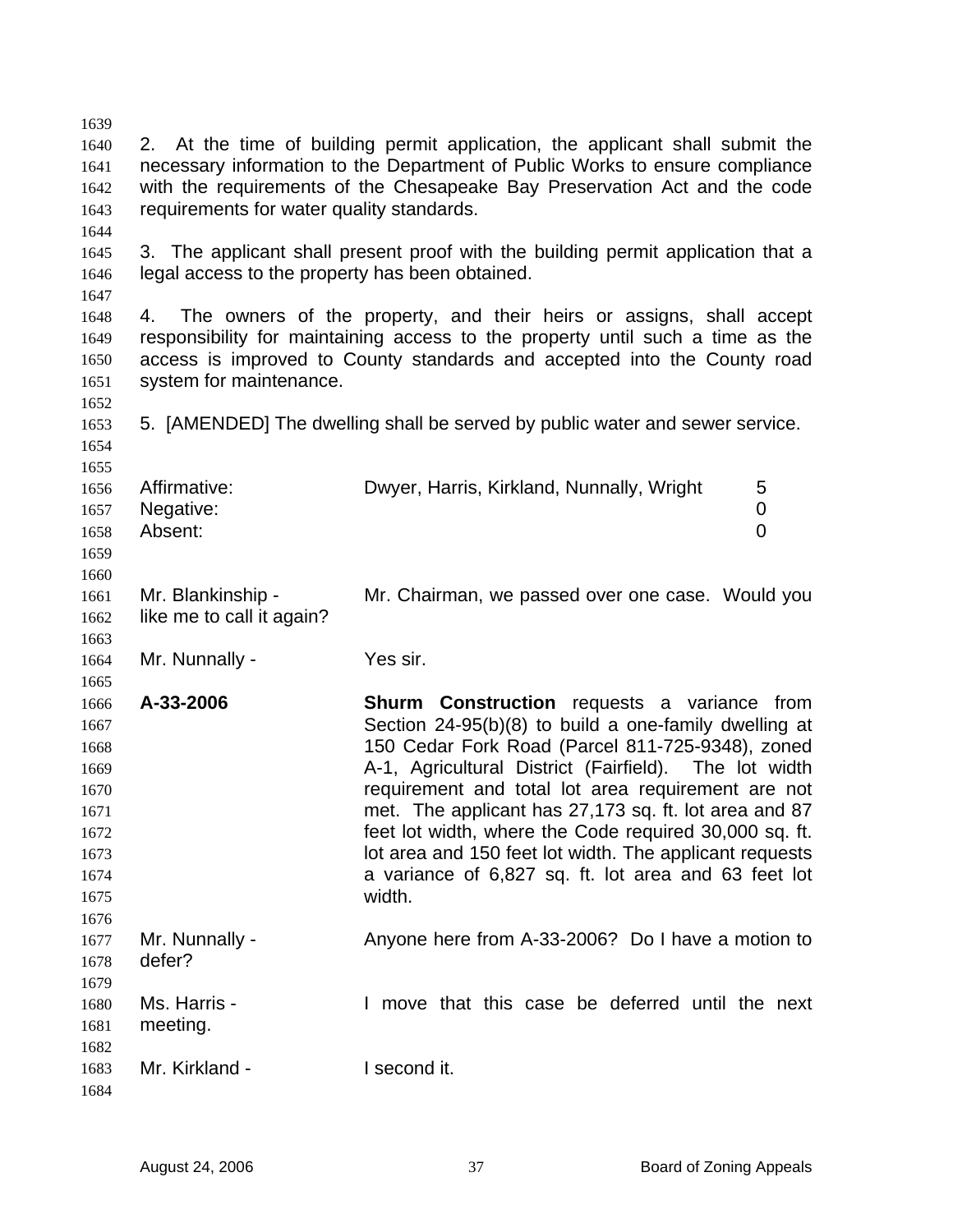Mr. Nunnally - **Motion by Ms. Harris, second by Mr. Kirkland that it** be deferred until next month. All in favor, say aye. It's been deferred. Thank you. 1685 1686 1687 1688 1689 1690 1691 1692 1693 1694 1695 1696 1697 1698 1699 1700 1701 1702 1703 1704 1705 1706 1707 1708 1709 1710 1711 1712 1713 1714 1715 1716 1717 1718 1719 1720 1721 1722 1723 1724 1725 1726 1727 1728 1729 1730 After an advertised public hearing and on a motion by Ms. Harris and seconded by Mr. Kirkland, the Board **deferred** application **A-33-2006** for a variance from Section 24-95(b)(8) to build a one-family dwelling at 150 Cedar Fork Road (Parcel 811-725-9348), zoned A-1, Agricultural District (Fairfield). Affirmative: **Dwyer, Harris, Kirkland, Nunnally, Wright** 5 Negative: 0 Absent: 0 The case was deferred from August 24, 2006, until the September 28, 2006, meeting. The applicant was not present at the August 24, 2006 meeting. Mr. Nunnally - The Mr. Blankinship, what did we decide about these Minutes. Are we going to do them over? Mr. Blankinship - Our suggestion, Mr. Chairman, is that if each of you could give us any written notes that you have brought with you on the Minutes, we'll take a closer look at them and bring them back for a vote next month. Ms. Dwyer - Thad one page that I think there were some things missing. Do you just want that page? Mr. Blankinship - Sure, that will be fine. Thank you. Ms. Dwyer - I tried to reconstruct the sentence so it made some sense. Mr. Blankinship - You're assuming the original sentence made sense. Ms. Dwyer - Well, I am assuming that. Mr. Blankinship - [Laughs.] Mr. Nunnally - Mr. Blankinship, I talked to Mr. Tokarz the other day on this appeal and he said he would request of you that you would send us a notice of when this would come up because some of us might want to go to that. So, if you'll make a note of that, I'll appreciate it. Mr. Blankinship - Yes sir, I will do it. Mr. Nunnally - Anyone else got anything to say about that appeal?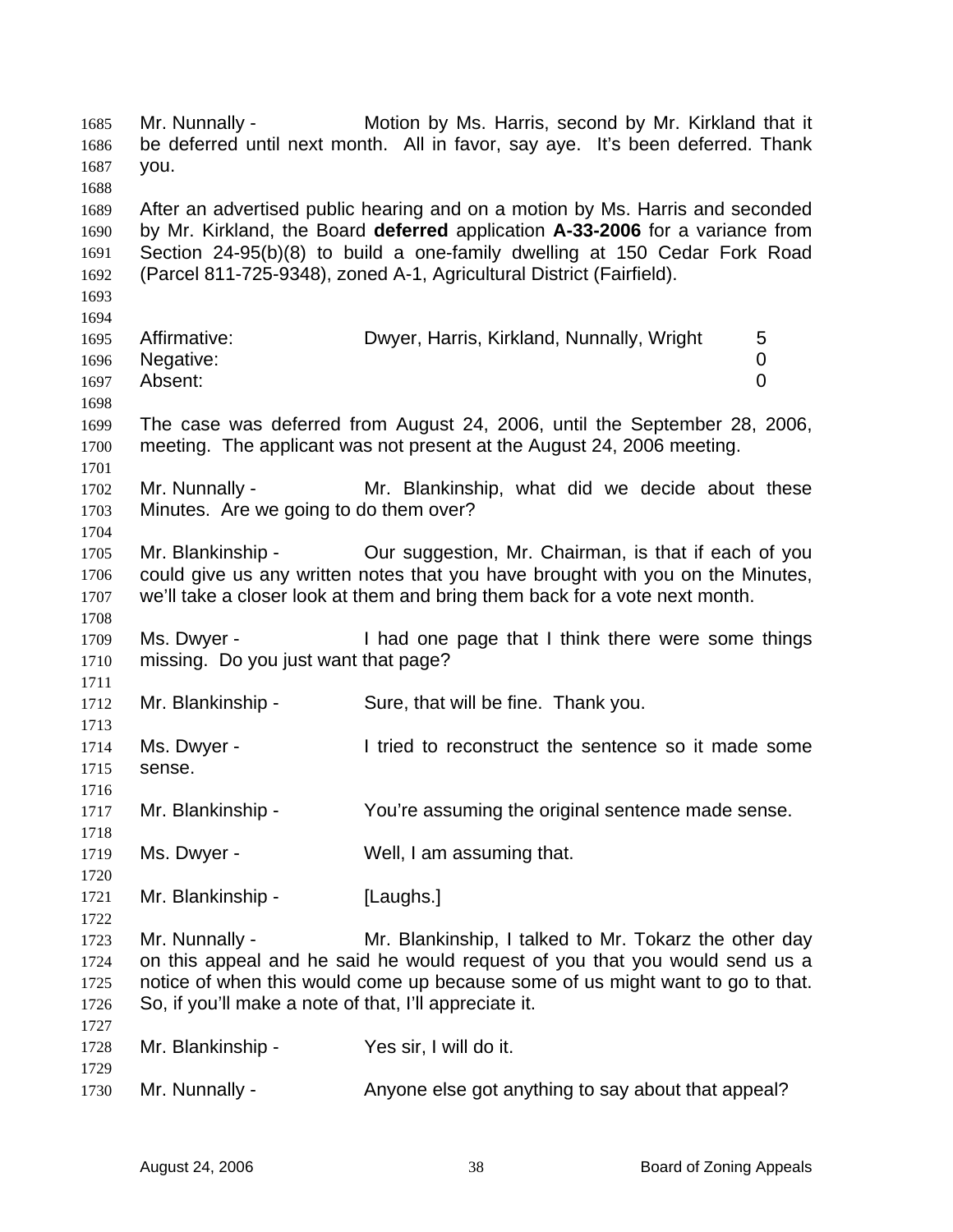| 1731 |                                                     |                                                                               |  |
|------|-----------------------------------------------------|-------------------------------------------------------------------------------|--|
| 1732 | Mr. Wright -                                        | I'm interested to hear it. I found there's information in                     |  |
| 1733 | this report here that I didn't hear at the hearing. |                                                                               |  |
| 1734 |                                                     |                                                                               |  |
| 1735 | Ms. Dwyer -                                         | I move we defer the Minutes to next month.                                    |  |
| 1736 |                                                     |                                                                               |  |
| 1737 | Mr. Kirkland -                                      | Until corrections are made.                                                   |  |
| 1738 |                                                     |                                                                               |  |
| 1739 | Mr. Nunnally -                                      | All in favor, say aye. The Minutes have been deferred                         |  |
| 1740 | until next month after corrections.                 |                                                                               |  |
| 1741 |                                                     |                                                                               |  |
| 1742 | Ms. Harris -                                        | Was there a second on that motion?                                            |  |
| 1743 |                                                     |                                                                               |  |
| 1744 | Mr. Blankinship -                                   | I took Mr. Kirkland's-                                                        |  |
| 1745 |                                                     |                                                                               |  |
| 1746 | Ms. Harris -                                        | Okay.                                                                         |  |
| 1747 |                                                     |                                                                               |  |
| 1748 | Mr. Blankinship -                                   | -comment there to be a second.                                                |  |
| 1749 |                                                     |                                                                               |  |
| 1750 | Mr. Kirkland -                                      | Thank you.                                                                    |  |
| 1751 |                                                     |                                                                               |  |
| 1752 |                                                     | On a motion by Ms. Dwyer, seconded by Mr. Kirkland, the Board deferred the    |  |
| 1753 |                                                     | approval, after correction, of the Minutes of the July 27, 2006, Henrico      |  |
| 1754 |                                                     | County Board of Zoning Appeals meeting until the September 28, 2006, meeting. |  |
| 1755 |                                                     |                                                                               |  |
| 1756 |                                                     |                                                                               |  |
| 1757 | Affirmative:                                        | Dwyer, Harris, Kirkland, Nunnally, Wright<br>5                                |  |
| 1758 | Negative:                                           | $\boldsymbol{0}$                                                              |  |
| 1759 | Absent:                                             | 0                                                                             |  |
| 1760 |                                                     |                                                                               |  |
| 1761 |                                                     |                                                                               |  |
| 1762 | Mr. Nunnally -                                      | All right. I guess we'll turn it over to Mr. Blankinship.                     |  |
| 1763 |                                                     |                                                                               |  |
| 1764 | Mr. Kirkland -                                      | Yes, we can turn it over to Mr. Blankinship.                                  |  |
| 1765 |                                                     |                                                                               |  |
| 1766 | Mr. Nunnally -                                      | Before we adjourn.                                                            |  |
| 1767 |                                                     |                                                                               |  |
| 1768 | Mr. Blankinship -                                   | All right. The floor is open for nominations for the                          |  |
| 1769 | Office of Chairman.                                 |                                                                               |  |
| 1770 |                                                     |                                                                               |  |
| 1771 | Mr. Wright -                                        | I nominate Mr. James Nunnally for Chairman for next                           |  |
| 1772 | year.                                               |                                                                               |  |
| 1773 |                                                     |                                                                               |  |
| 1774 | Mr. Kirkland -                                      | I second the nomination.                                                      |  |
| 1775 |                                                     |                                                                               |  |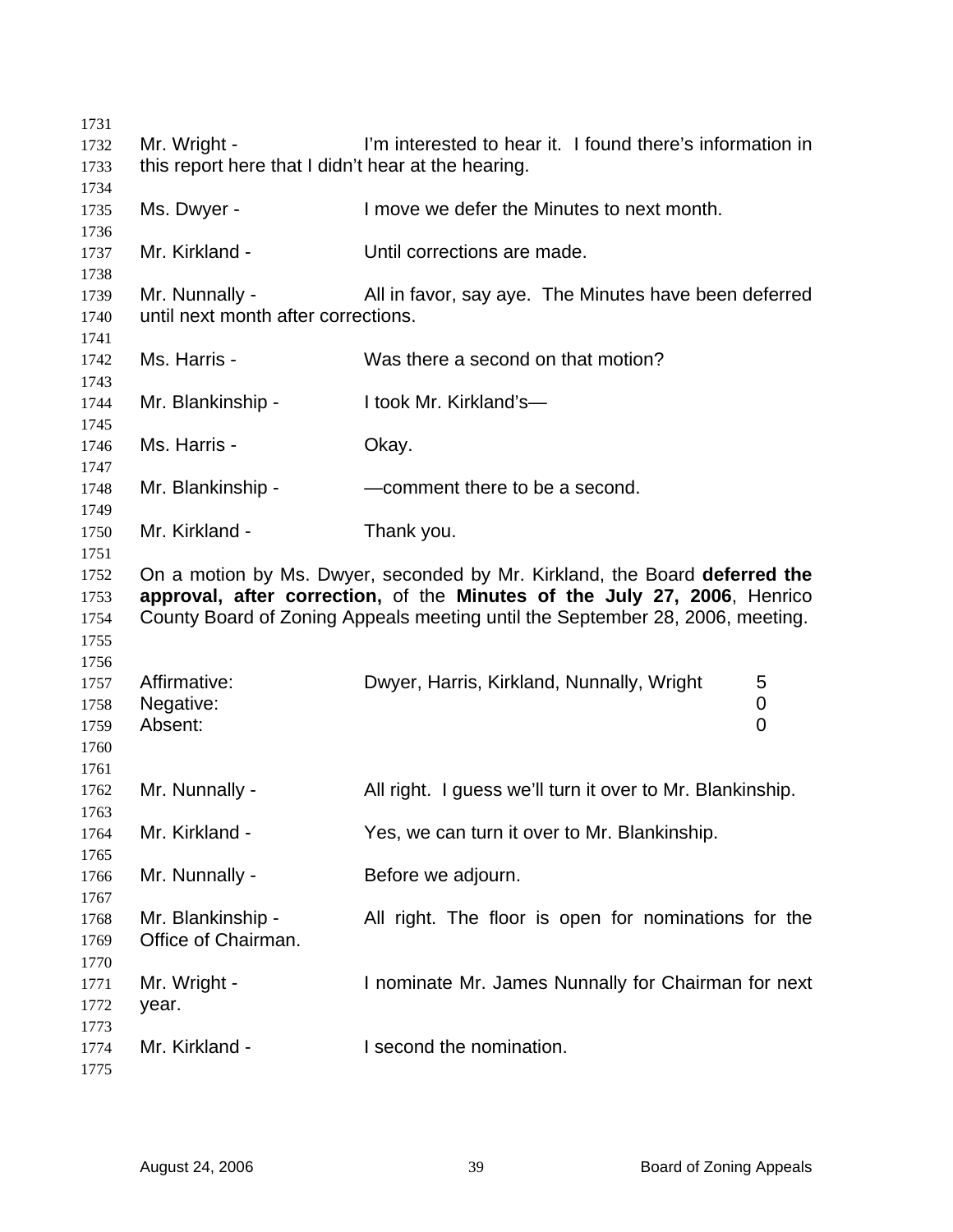Mr. Blankinship - All right. Mr. Nunnally has been nominated. Are there any further nominations for Chairman? All right. We will record Mr. Nunnally's election by acclimation, then. The floor is open for nominations for the Office of Vice Chairman. Mr. Wright - Inominate Mr. Richard Kirkland. Mr. Nunnally - Second. Mr. Blankinship - All right. Mr. Wright has nominated Mr. Kirkland. Are there any further nominations? All right. We will record Mr. Kirkland's election by acclimation. Mr. Chairman, I yield the floor back to you. Mr. Nunnally - Thank you, sir. Any other business to be brought up today that you know of? Mr. Wright - Mr. O'Kelly's got a word of wisdom. Mr. O'Kelly - Thank you, Mr. Chairman. I just wanted to take a minute to thank Ann Cleary and Paul Gidley for the job they did to get your agenda out this month. You may or may not be aware that we're a little short staffed, probably will be for several more months. We certainly appreciate Ann's assistance and Paul's in continuing to get your Agenda prepared and distributed. Ms. Dwyer - Thank you very much. Mr. Kirkland - Thank you for the fresh coffee. Next month, we usually get breakfast burritos and bagels. [Laughter.] Ms. Dwyer - **Don't forget the doughnuts.** Mr. Kirkland - The And the doughnuts. Ms. Harris - Priscilla is sick, right? Mr. Blankinship - She is on sick leave, yes. Ms. Dwyer - She's on sick leave? Mr. O'Kelly - We don't know much about that situation. Mr. Nunnally - Is she at home or in the hospital or? Mr. O'Kelly - We don't know. We're not allowed to inquire.